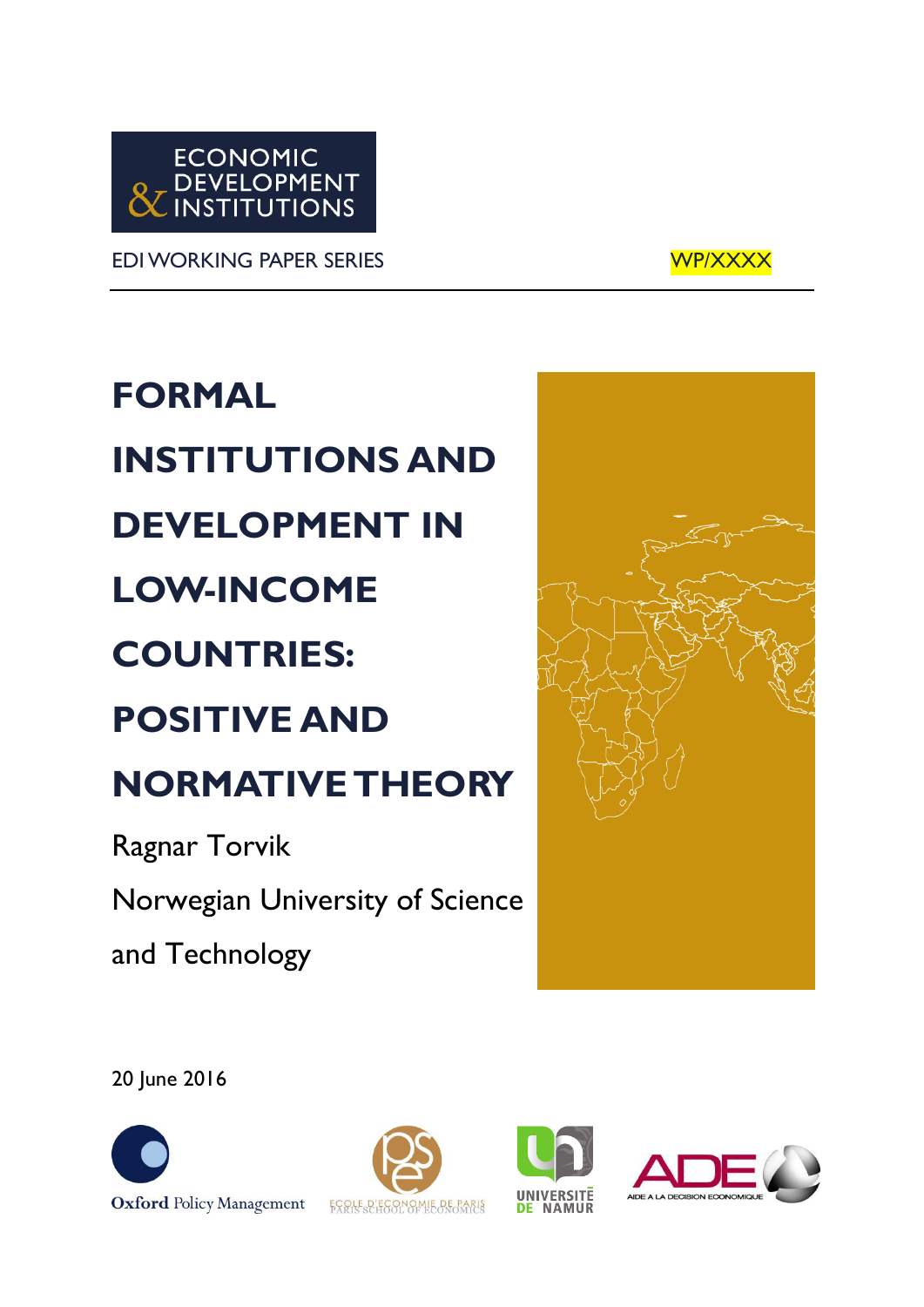# **Abstract**

This paper reviews and discusses the literature on formal institutions and development. We first discuss the mapping from institutions to economic development, with the main emphasis on the effect on economic growth. We thereafter discuss two main literatures on endogenous institutions. First, the positive literature focusing on how factor endowments, history, and political power interact, and influence, the evolution of institutions. Second, the normative theory of how institutions should be designed, taking into account both how this depends on initial institutions (which we term context dependent institutional design), and how institutional reform that is socially desirable, but meet political resistance from those with current political power, can be designed. A main shortcoming with the current literature, and at the same time the possibly most pressing policy question, regards the last point: how does one undertake institutional reform when those with current power see such reforms as against their own interests?

\* This paper is based on presentations in Namur January 2016 and in Paris June 2016. I am grateful for the feedback of participants there, and in particular for comments from Denis Cogneau.

Institutions matter for growth and inclusive development. But despite increasing awareness of the importance of institutions on economic outcomes, there is little evidence on how positive institutional change can be achieved. The Economic Development and Institutions – EDI – research programme aims to fill this knowledge gap by working with some of the finest economic thinkers and social scientists across the globe.

The programme was launched in 2015 and will run for five years. It is made up of four parallel research activities: path-finding papers, institutional diagnostic, coordinated randomised control trials, and case studies. The programme is funded by the UK Department for International Development. For more information see [http://edi.opml.co.uk.](http://edi.opml.co.uk/)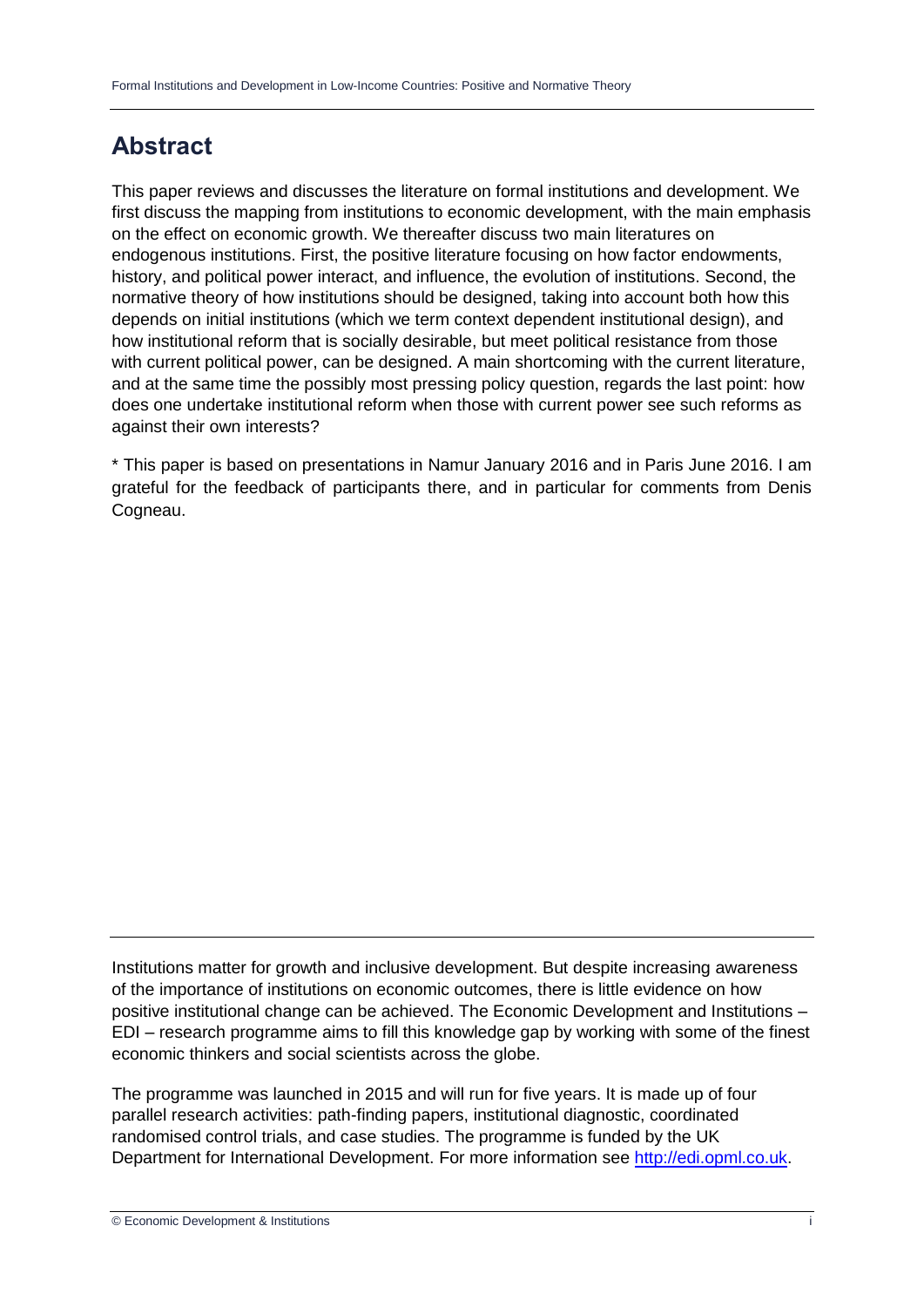# **1. Introduction**

Institutions has emerged as a main, and possibly the main, explanation for income differences between countries. In this paper we aim to give an overview of parts of this literature, point out lessons and shortcomings, discuss policy implications, point out what questions the literature yet has to address, as well as where it may go next.

The paper has three main parts. In the first part, section 2, the effect of formal institutions on economic development is discussed. There seem to be a broad agreement that institutions are first order determinants of growth. There is more disagreement on how natural resource abundance affects growth – is it abundance in itself that affects growth, or is it the interaction with institutions that is crucial? Proponents of the so called resource curse argue that natural resources lower economic growth, retards democracy, and cause civil conflict. Opponents argue that there are no such robust effects. The disagreement exists largely because neither the proponents nor the opponents have convincing empirical arguments to back their claims. Those who argue that natural resources are likely to have adverse economic and political effects use measures of resource abundance that are likely to bias results in favour of a resource curse. Likewise, those who claim there is no curse, use measures of resource abundance that likely bias the results in their direction. To date no one has come up with a convincing exogenous cross country measure of resource abundance.

But in any case: the resource curse is not a "curse". For every Nigeria or Venezuela there is a Norway or a Botswana. In some countries natural resources have induced prosperity. In others they have induced poverty. It can be argued that the literature has asked the least relevant question. Oil probably induces poverty in Nigeria, but prosperity in Norway. Is it then really the most interesting to ask what the average effect of oil in Nigeria and Norway is? And if the average effect of oil in Nigeria and Norway is negative, does this really mean that oil is a curse?

The second main part of the paper, section 3, discusses what forces shape institutions, and how institutions evolve. Historically institutions have developed influenced by the interplay between resource endowments and political power. For example, the income divergence between North America and Latin America is seen as a result of divergence in institutions, again traced back to different factor endowments interacted with the initial distribution of political power. Natural resources may thus influence institutions, and it may even be that those with current political power get an incentive to erode institutions when such resources are discovered, or their value increases. Moreover, it seems that institutions often change in a direction that is in the interest of politicians, but not the society at large. In particular, presidentialism seems an equilibrium constitution in many weakly institutionalized countries, while parliamentarism does not.

This section also discusses recent literature that argues that institutions endogenously cluster, and that development failures in different dimensions typically go hand in hand.

The third main part of the paper, section 4, takes a normative view on endogenous institutions, asking first how institutions *should* be designed, and puts emphasis on how this depends on the initial equilibrium in society. We term this context dependent institutional design. This seems to be a main area where the payoff of policy advice is high, but the literature thin.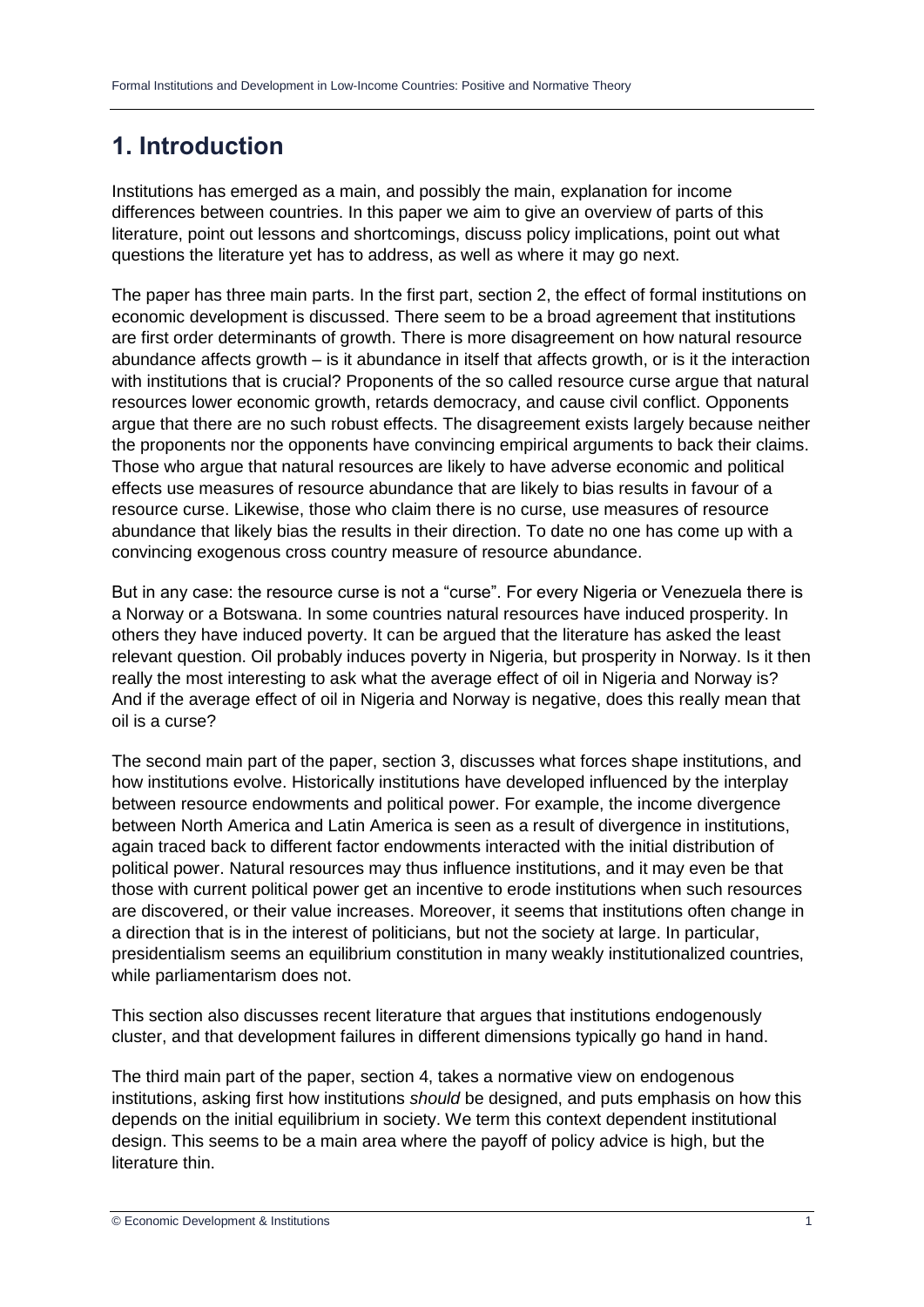Second, section 4 turn to the political economy of institutional reform, studying how reform can be designed under the additional constraint that reform is on the political equilibrium path. Some literature on this is discussed, but a main shortcoming of the literature so far is that it contains few guidelines on how reform should be designed and implemented when those with political power see it in their own interest to block it. This is, it is argued, a main question to which researchers should turn.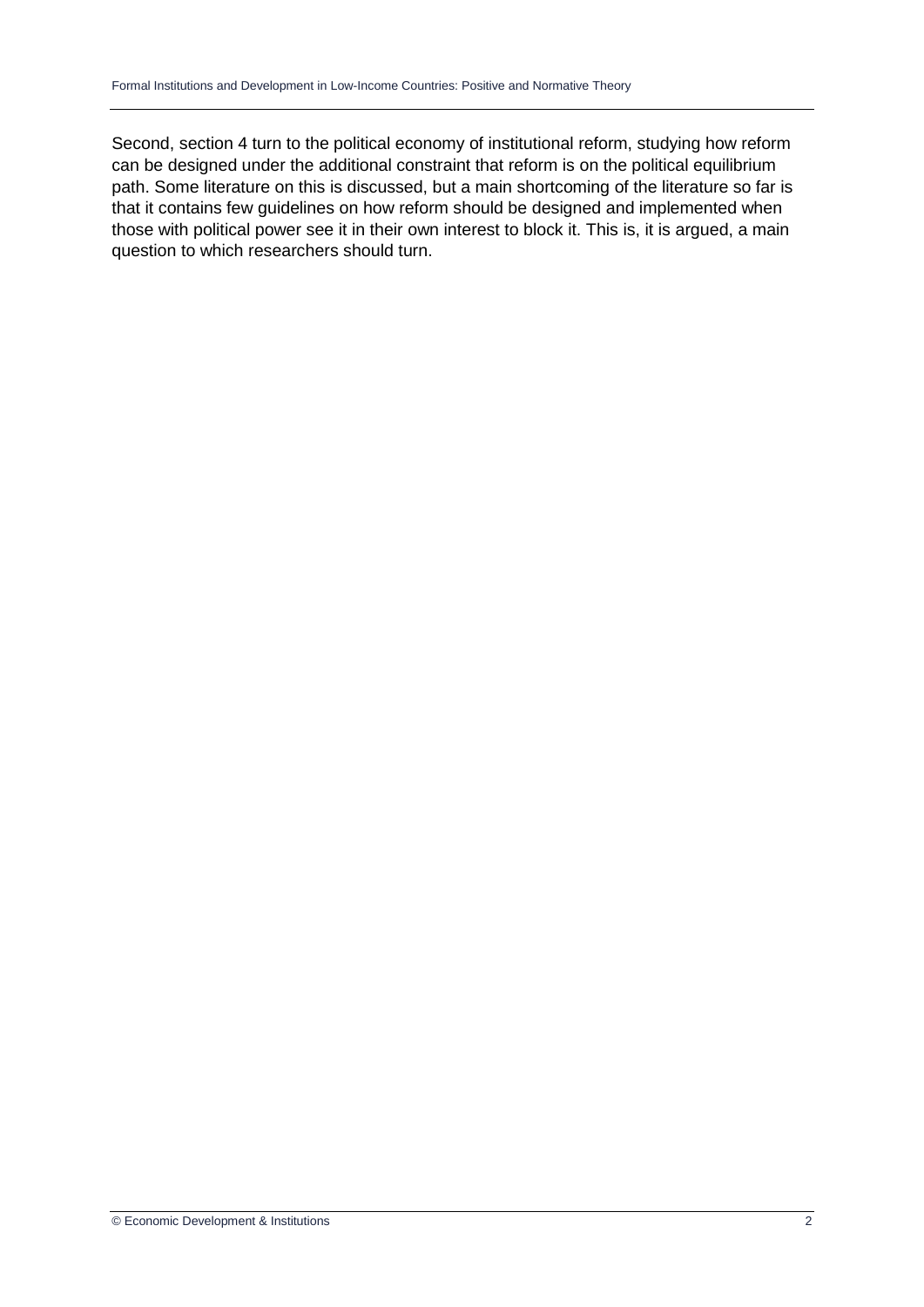# **2. Institutions and Economic Performance**

Following North and Thomas (1973), Hall and Jones (1999) and Acemoglu, Johnson and Robinson (2001, 2002, 2005a,b), the literature on institutions has become one of the most influential in the social sciences over the last decades. The main message in this literature is that institutions are main driving forces in explaining cross-country income differences.

North (1991, p. 97) asserts that "Institutions are the humanly devised constraints that structure political, economic and social interaction. They consist of both informal constraints (sanctions, taboos, customs, traditions, and codes of conduct), and formal rules (constitutions, laws, property rights)." This is a very broad definition of institutions, in that it encompasses dimensions of institutions one would often label as norms, such as taboos and codes of conduct. To explain the coevolution of economic interaction and institutional development over time, however, it seems clear that such informal constraints are important. In particular, in early small-scale societies such constraints may be the only institutions that structure interaction. Formal rules became important at much later stages of development, when societies had expanded from bands, groups and tribes into cities, states, and nations. Bowles and Gintis (2013) provide an overview of the long term endogenous coevolution of human cooperation, culture, and institutions. A main emphasis is put on (p. 197) that "The distinctive human capacity for institution-building and cultural transmission of learned behaviour allowed social preferences to proliferate. Our ancestors used their capacities to learn from one another and to transmit information to create distinctive social environments. The resulting institutional and cultural niches reduced the costs borne by altruistic cooperators and increased the costs of free-riding". In this view, thus, institutions are key not only to explain why some nations are much richer than others, but to explain the very evolution of humans themselves, as well as why they are so successful compared to other species.

In discussing present day income differences between countries, the importance of institutions also as formal rules increases. In the remainder of the paper institutions as informal constraints such as taboos and customs will not be discussed. This is not to say that they are unimportant. But it seems useful to limit the scope of the discussion, and other papers in the research program in which this paper belongs will have as a main emphasis the study and evolution of informal institutions.

Even if we leave out institutions as informal constraints, however, there are further key issues on which one have to take a stand. In particular, one may have the view that institutions exist because they are efficient from the point of view of society – if not they would be changed; an equilibrium institution is an efficient institution. In this view, it is challenging to argue that a main cause for cross-country income differences is institutions. An alternative view is that institutions may be, and are often likely to be, inefficient. Different actors may have different preferences over which institutions they prefer, and these preferences reflect their power. Those with much political power may prefer very different institutions compared to those with little. Those who are economically privileged may prefer very different institutions from those who are not, and so on. Institutions allocate power, and also power to shape institutions themselves, as we will return to later in the paper. In this view, there is little or nothing that guarantees that, from the point of view of society, equilibrium institutions are efficient. Different agents have different preferences over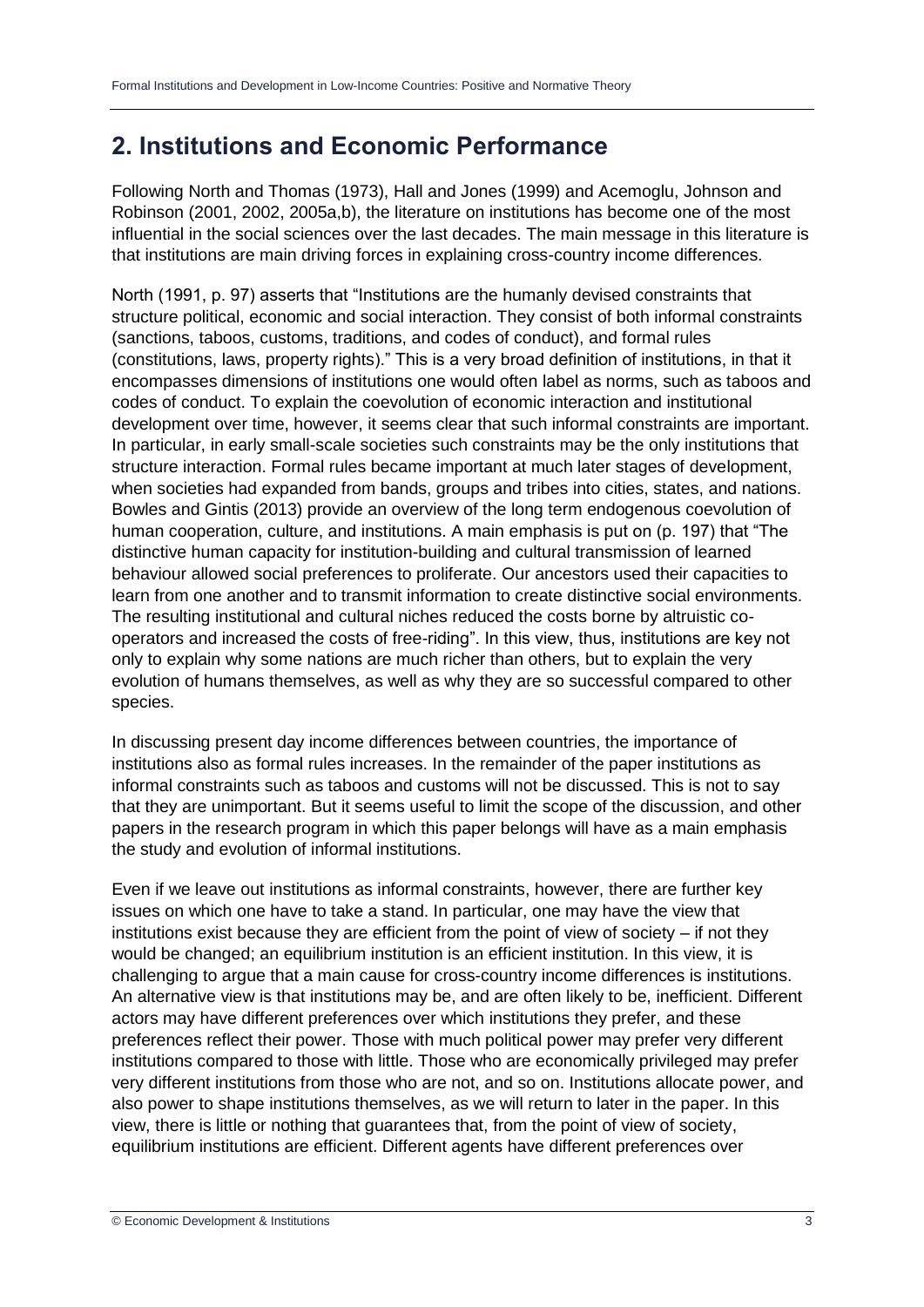institutions, and it is unlikely that all of these preferences coincide with the institutions that are the most desirable from the point of view of society.

Formal institutions allocate political power to some actors in society. In reality, however, the political power of actors also can be highly dependent on their connections, their resources, their standing in society, and so on. Acemoglu, Johnson and Robinson (2005a) distinguish between *de jure* and *de facto* power to distinguish the two. The equilibrium outcome with regards to political and economic power (and, as we will return to, the evolution of institutions) is to be found in the interaction of de jure and de facto power.

Why do institutions affect economic outcomes? According to North (1991, p. 97) "Throughout history, institutions have been devised by human beings to create order and reduce uncertainty in exchange. Together with the standard constraints of economics they define the choice set and therefore determine transaction and production costs and hence the profitability and feasibility of engaging in economic activity."

Four influential econometric studies have been decisive in promoting the view that a main driver of international income differences is the quality of institutions. A common denominator is these is that they acknowledge that it is not sufficient to simply look at the correlation between income and some measure of institutional quality. First, countries with high income may more easily adopt, afford, or prefer some types of institutions. In such cases of reverse causality one cannot interpret the correlation between institutions and income as causal. Second, there may be omitted variables that are correlated with both income and institutions, in which case interpreting the correlation between the two latter as a causal effect would also be misplaced.

Hall and Jones (1999, p. 114) find that "A country`s long-run economic performance is determined primarily by the institutions and government policies that make up the economic environment within which individuals and firms make investments, create and transfer ideas, and produce goods and services."

Acemoglu, Johnson and Robinson (2001, p. 1395) conclude that "There is a high correlation between mortality rates faced by soldiers, bishops, and sailors in the colonies and European settlements; between European settlements and early measures of institutions; and between early institutions and institutions today. We estimate large effects of institutions on income per capita using this source of variation. We also document that this relationship is not driven by outliers, and is robust to controlling for latitude, climate, current disease environment, religion, natural resources, soil quality, ethnolinguistic fragmentation, and current racial composition."

Easterly and Levine (2003) contrast different theories of international income differences and conclude (p. 3) that "We test the endowment, institution and policy views against each other using cross country evidence. We find evidence that tropics, germs and crops affect development through institutions. We find no evidence that tropics, germs and crops affect country incomes directly other than through institutions, nor do we find any effect of policies on development once we control for institutions."

Rodrik, Subramanian and Trebbi (2004) allow the institutional explanation also to compete with alternative hypothesis that trade integration or geography is a main explanation of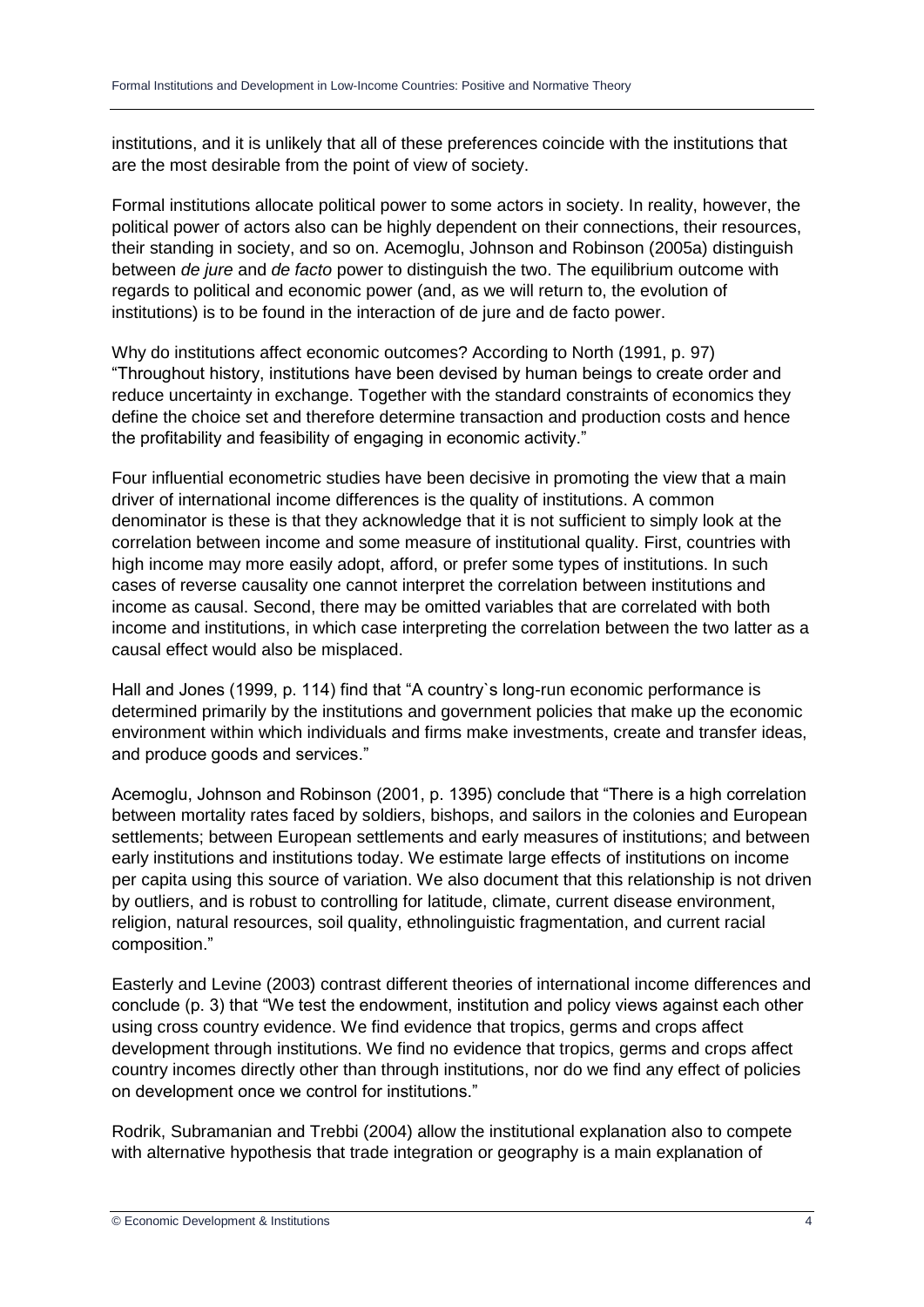income differences. They conclude that (p. 135) "Most importantly, we find that the quality of institutions trumps everything else. Once institutions are controlled for, integration has no direct effect on incomes, while geography has at best weak direct effects." They do find, however, in line with the view of many others, that geography affects institutional quality.

## **2.1 Which institutions matter?**

The above influential contributions use measures of institutions that is closely related to the security of property rights (these property rights being secure both to expropriation from other private actors, and from the government). According to Bardhan (2005, p. 500) "This preoccupation of the literature with the institution of security of property rights, often to the exclusion of other important institutions, severely limits our understanding of the development process." The strength of this critique, however, can be questioned. First, e.g. Acemoglu, Johnson and Robinson (2001) perform robustness tests where they show their results to hold also with other measures of institutions. Second, and possibly more important, what matters is probably a cluster of institutions. In the interpretation of Acemoglu (2005, p. 1041) "In AJR (2001), we defined a broad cluster of institutions as a combination of economic, political, social and legal institutions that are mutually reinforcing." One implication of this is that searching for which particular institutional dimension that matters, may be futile. Another implication, little studied in the literature so far, is what this means for the normative question regarding institutional design and reform implementation. We return to this issue at the end, when we discuss endogenous institutions and reform.

Nevertheless, although one may hold the view that clusters of institutions are the most important, it should also be of interest to shed light on which particular parts of this cluster are the most important. Here we briefly review results from two important institutional characteristics that have been claimed to be key in the existing literature; democracy and forms of government.

### **2.1.1 Democracy**

A long standing controversy is if democracy promotes economic growth. Barro (1996) investigates how growth rates are affected by democracy, and finds that controlling for other explanatory variables such as education, rule of law, and investment (p. 23) "the overall effect of democracy on growth is weakly negative." There are, however, several issues with the analysis of Barro (1996), in addition to the analysis having the well-known challenges of standard cross country regressions. In particular, one could argue that democracy stimulates growth exactly by promoting education, rule of law, and investment. Thus it is not obvious that controlling for these when investigating the effects of democracy is the best way to proceed. Tavares and Waciarg (2001) aims at investigating this issue further, arguing that (p. 1342) "In theory, if a comprehensive institution such as democracy matters, it should matter indirectly through its effect on variables that in turn determine economic growth." They proceed aiming to identify the channels by which democracy affects growth, finding that it increases growth through the accumulation of human capital and, to some extent, by lowering income inequality, while it decreases growth by lowering the rate of physical capital accumulation.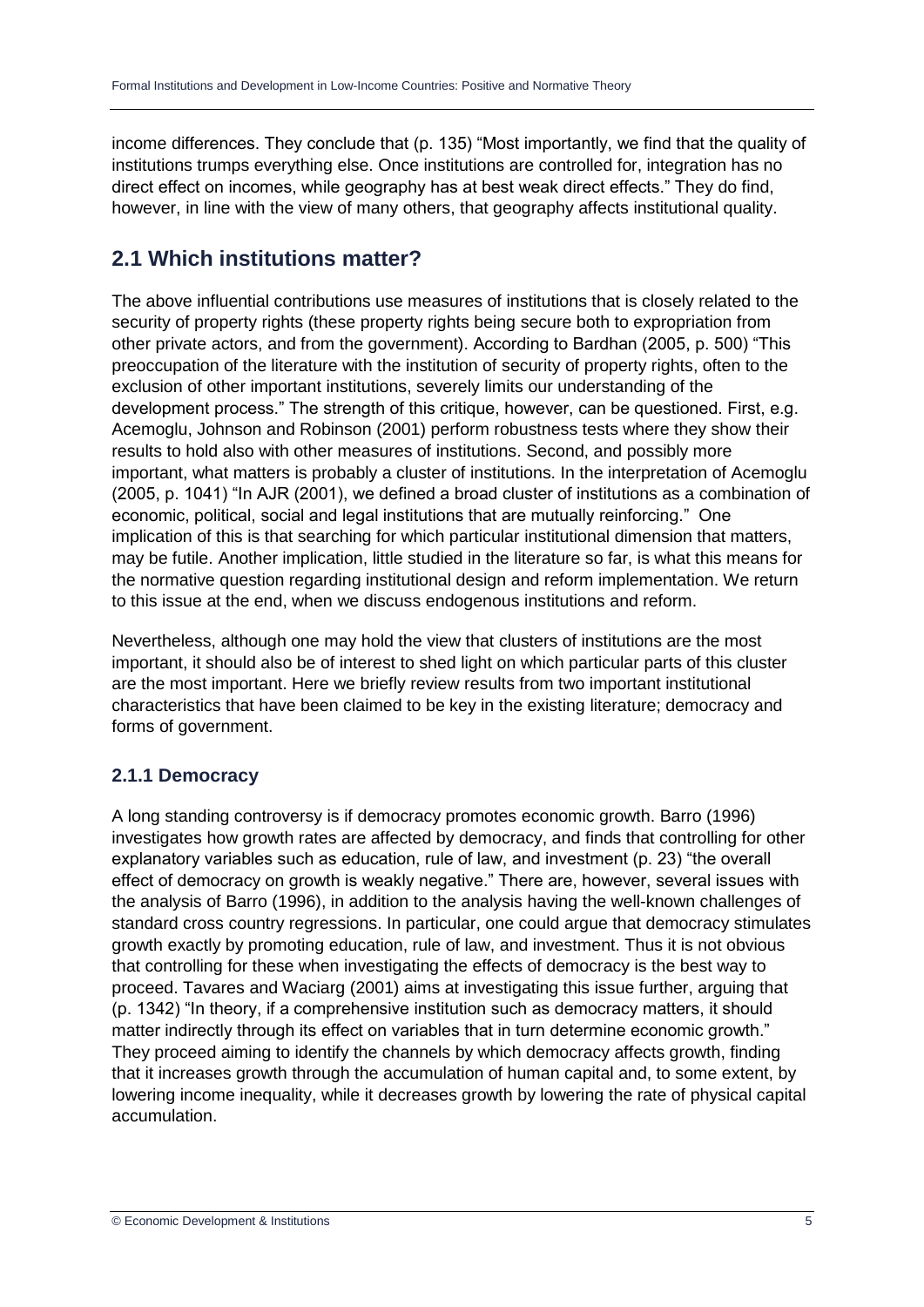Rigobon and Rodrik (2005) compare democracy and rule of law, and find that the rule of law is more important to explain income differences than democracy, but that both have a positive effect on income. Gerring, Bond, Barndt and Morene (2005) review the literature on democracy and growth, and conclude that democracy has a small negative or zero effect on growth. This literature is challenged by Acemoglu, Naidu, Restrepo and Robinson (2015), who point out many weaknesses with previous literature, and then develops an IV-strategy by instrumenting for democratization with countries in the same region democratizing. They find that democratization increases GDP per capita by 20% in the 25 years after democratization. Moreover, they investigate the mechanisms, finding support for democracy increasing income through higher investment, economic reforms, increased provision of public goods, and by reduced social unrest. An interesting interaction is that democracy seems to be more growth enhancing the higher is the educational level of the population.

#### **2.1.2 Form of government**

All countries in Latin America, and most countries in Africa, have presidential systems. Linz (1978) suggested that presidential democracies tended to be less stable and more prone to coups. If this assertion holds true, then, since a typical result in much literature is that political instability reduces growth, a likely implication is that presidentialism is an obstacle to growth. Persson, Roland and Tabellini (2000) argue that presidential systems will have lower levels of taxation, less public spending, and less rents than parliamentary systems. Persson and Tabellini (2005) find empirical support for smaller governments in presidential countries, while there seem to be no robust empirical evidence that presidentialism is associated with less rents. Robinson and Torvik (2016) develop a theory of presidentialism and parliamentarism that contains the opposite result of Persson, Roland and Tabellini (1997, 2000), in that presidentialism is associated with worse policy outcomes; less of the public income is used to provide public goods, and more is transferred to the political elite. The reason for this difference, is that in Robinson and Torvik (2016) presidentialism is not about strengthening checks and balances as in Persson, Roland and Tabellini (1997, 2000), but is rather a vehicle to monopolize economic and political power. Thus the economic outcome becomes less efficient. One way to view these results is that presidentialism works better when other institutions are strong in the first place, while in many countries in Latin America, Africa and Asia, presidentialism concentrates power rather than spreads it. Thus presidentialism may be particularly damaging to growth in weakly institutionalized countries.

Another main difference in electoral systems is between proportional representation systems and majoritarian systems. Again Persson, Roland and Tabellini (1997, 2000) have been influential, developing theories where proportional representation systems have larger governments and more redistribution than majoritarian systems, a prediction that receives empirical support in Persson and Tabellini (2005). There may also be a tendency for more pork-barrel projects in majoritarian regmes. One assertion is that the size of government is smaller in majoritarian systems, and that policy is less efficient. The implications for growth, however, are unclear.

A problematic feature with the literature investigating if specific dimensions of institutions matter is that if it is a cluster of institutions that is the important, then the literature runs in danger of estimating highly biased estimates. Assume, for instance, a simplified example where two types of institutional characteristics mattered, say democracy and the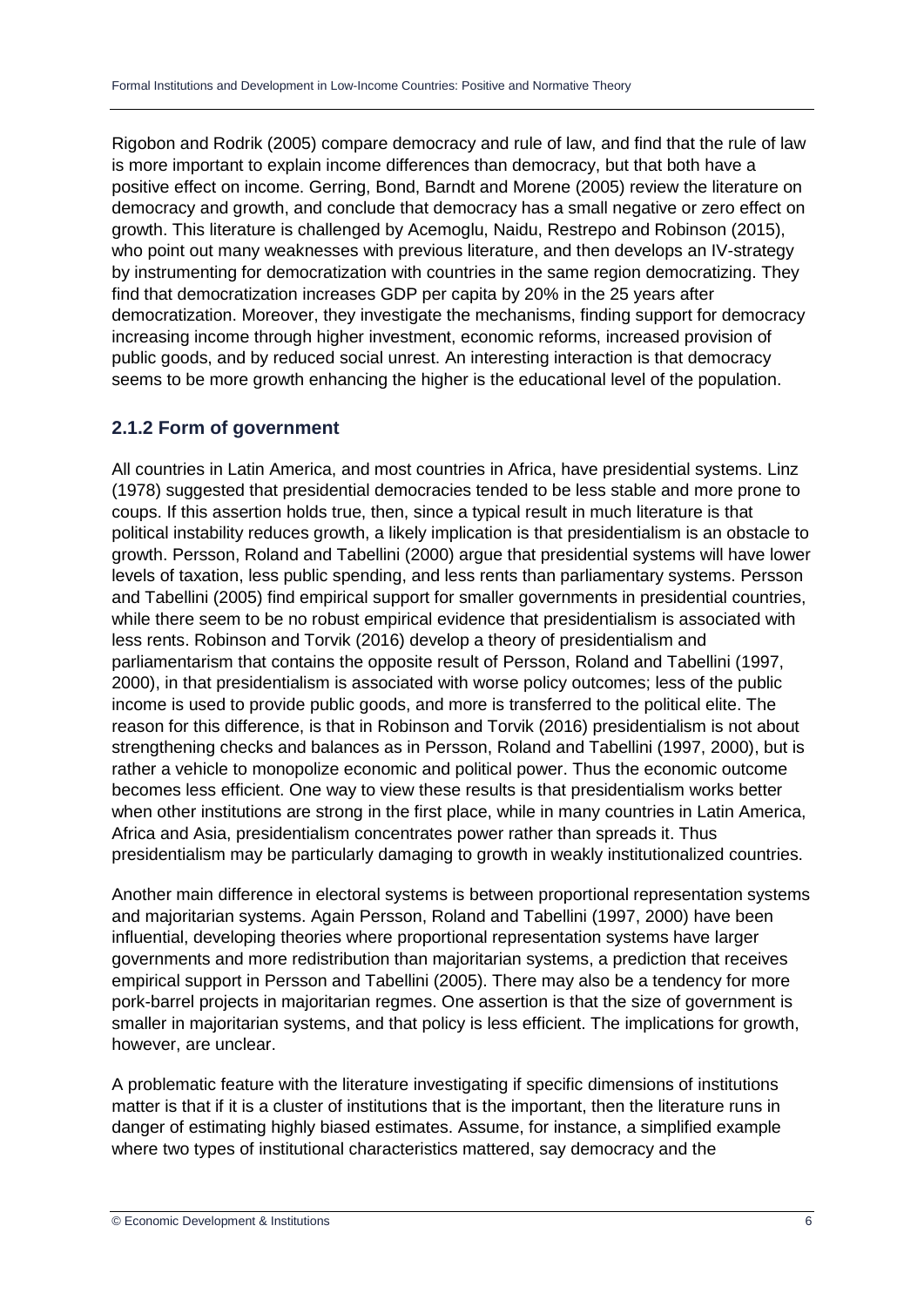independence of the legal system. Assume that to have democracy we need some independence of the legal system, and to have independence of the legal system we need to have some democracy. Then two alternative studies that instrument democracy and independence of the legal system with the same instrument would both conclude that the institutional characteristic they focused on where highly important, although in reality is was the cluster of the two that was. To make progress on this, we would need separate instruments for democracy and for the independence of the legal system. For more on the empirical challenges when it is clusters of institutions that are crucial, see Acemoglu (2005).

Unfortunately, few studies allow for "horse races" between different institutions. An exception is Acemoglu and Johnson (2005), who compare institutions of private property rights with institutions that regulate interactions between private actors. The first type of institutions is hypothesized to be dependent on settler mortality and population density in countries being colonized as in Acemoglu, Johnson and Robinson (2001,2002), while the second is related to the type of the legal system and thus hypothesized to depend on the identity of the colonizing country as in La Prota, Schleifer and Vishny (1998). Thus one can establish one instrument for each type of institution. The conclusion is that of the two types of institutions, the only relevant institutions for growth are those related to property rights.

A critique of the macro data used in analysis of institutions and growth is presented by Pande and Udry (2005), who find that (p. 6) "The instruments that dominate the literature are based on geography and colonial and precolonial history. These variables exploit long term persistent institutional features of a country. The IV strategy purges the estimates of the effect of any institution that change on the path of development, because these are clearly endogenous to the growth process. This, however, implies that the IV strategy by design is not able to identify the consequences of institutional change for growth." Pande and Udry (2005) also have a number of other critiques of the literature, and argue that an empirical strategy that relies more on micro-data and within country variation is the best way to proceed.

A main challenge in the literature is that, to date, we have limited knowledge on which particular institutions that are the most important ones in the cluster of institutions that affect growth. Or even more challenging; is it at all a fruitful research avenue aiming to single out which part of the institutional cluster that is the most important?

Moreover, it is not only that different parts of institutions interact, institutions also interact with other variables. A main such interaction is with the resource endowments of a country. A huge literature has emerged under the label "the resource curse", initially arguing that richness in natural resources is a curse, and later focusing on that it is the interaction of natural resources and institutions that may produce low growth (as well as other bad economic and political outcomes). This literature has particular relevance for developing countries not only because many of these are resource abundant and have weak institutions, but also because the results from this literature have implications for the effects of foreign aid, which may sometimes be seen as a close analogy to foreign exchange received from the sale of natural resources. Thus, in the next subsections we review this literature in some detail, starting with the initial literature and then turning attention to more recent contributions that focus on the interaction of natural resources and institutions.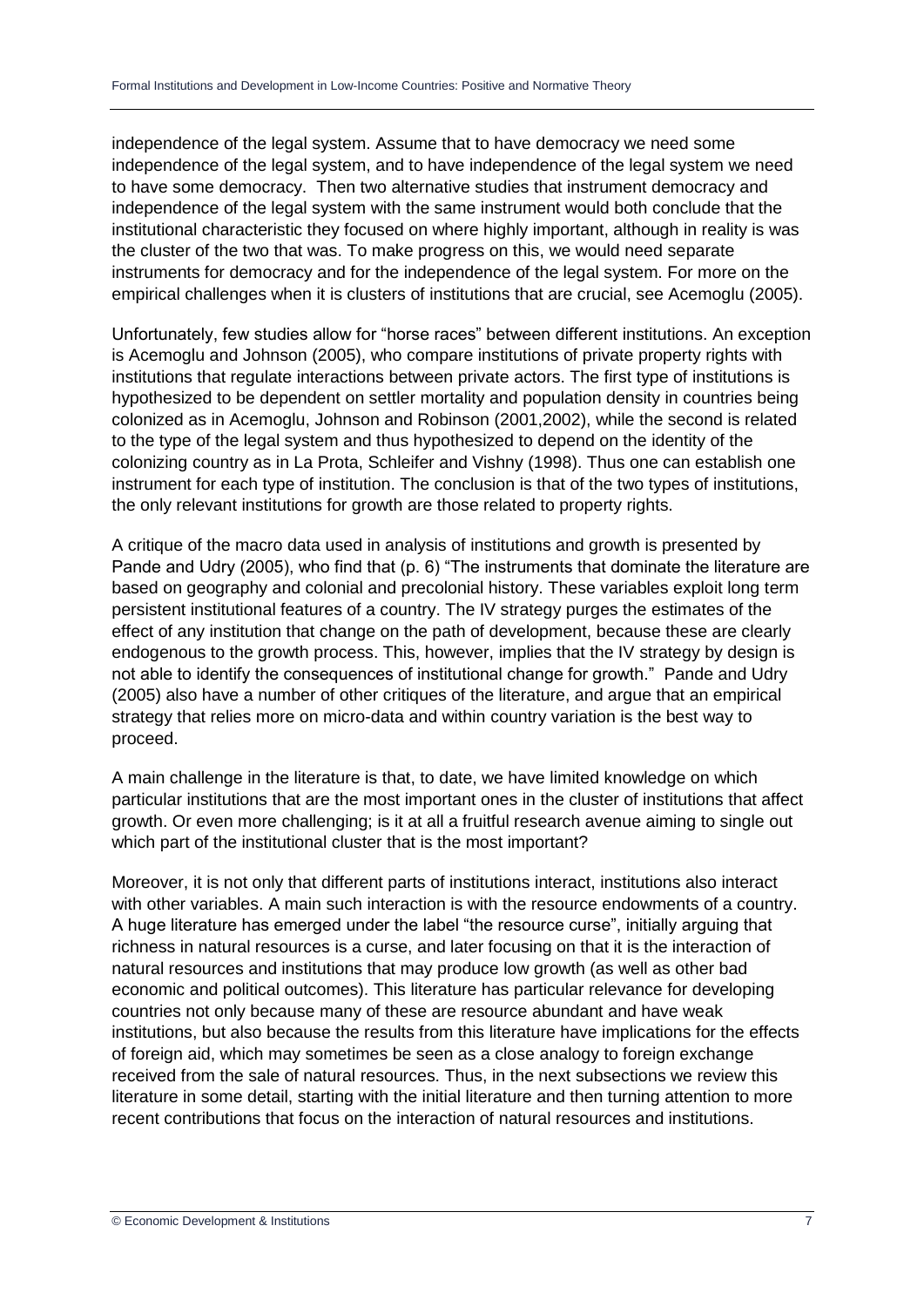#### **2.2 The Resource Curse**

In the 1950s, and onwards, a conventional wisdom was that countries specializing in resource exports would be growth losers. Due to elasticity pessimism and technology optimism, the price of natural resources would fall relative to those of industrial goods. Engel effects meant that demand for natural resources would not keep up with income, low price elasticities would lead increased supply to depress prices, and technological development would ensure products that relied less on raw materials. Paradoxically, today some economists argue that specialization in resource exports may be unattractive for exactly the opposite reason: it is so profitable that it may in fact turn into a curse.

Initial theory models by van Wijnbergen (1984) and Krugman (1987), and initial case studies by Gelb (1988) and Karl (1997), showed that petroleum resources could have negative economic as well as political effects. What kicked of a huge interest in the topic, however, was the claim by Sachs and Warner (1995) that this were not only isolated examples, but in fact a pattern that can be generalized: resource abundance is bad for economic growth.

The initial empirical literature starting with Sachs and Warner (1995) can be divided into two parts. The first part of the literature finds that resources are bad for outcomes such as growth, democracy and violent conflict. The second part of the literature finds that there is no such connection, or even that resources are good for such outcomes. Unfortunately, both strands of the literature use measures of resource abundance that are likely to drive their conclusions.

#### **2.2.1 Measures of resource abundance**

The seminal cross country study on the resource curse by Sachs and Warner (1995) measures resource abundance by natural resource exports as a share of GDP, and find a negative correlation between resource abundance and growth rates in the period 1965- 1990. In their study they also control for variables like initial income level, openness of the economy, institutional quality, education etc. Their measure of resource abundance is likely to overestimate the negative influence of natural resources on growth. An often used argument for this, however, is an unconvincing one: since resources are measured as a share of GDP, rich countries will other things equal be measured as resource poor, while poor countries will be measured as resource rich. Although this is correct when the measure is viewed in isolation, the studies which use this measure in growth regressions control for initial GDP. Thus this potential problem is, at least to some degree, dealt with.

Nevertheless, the cross-country regressions are likely to contain biases due to omitted variables. Consider two hypothetical societies. Assume that the culture, the institutions, or something else we do not really know what is, makes the incentives for undertaking production better in one of the societies than in the other. In the "good" society the incentive to undertake production relative to extract natural resources is then high. In the "bad" society, on the other hand, the incentive to extract natural resources relative to undertaking production is high. If the initial income is the same, the "bad" society will derive more income from extraction of natural resources than the "good" society. It is also likely that the "good" society will have higher growth than the "bad" one. But the lower growth in the "bad" society is not due to a high natural resource intensity in income. Neither is the high natural resource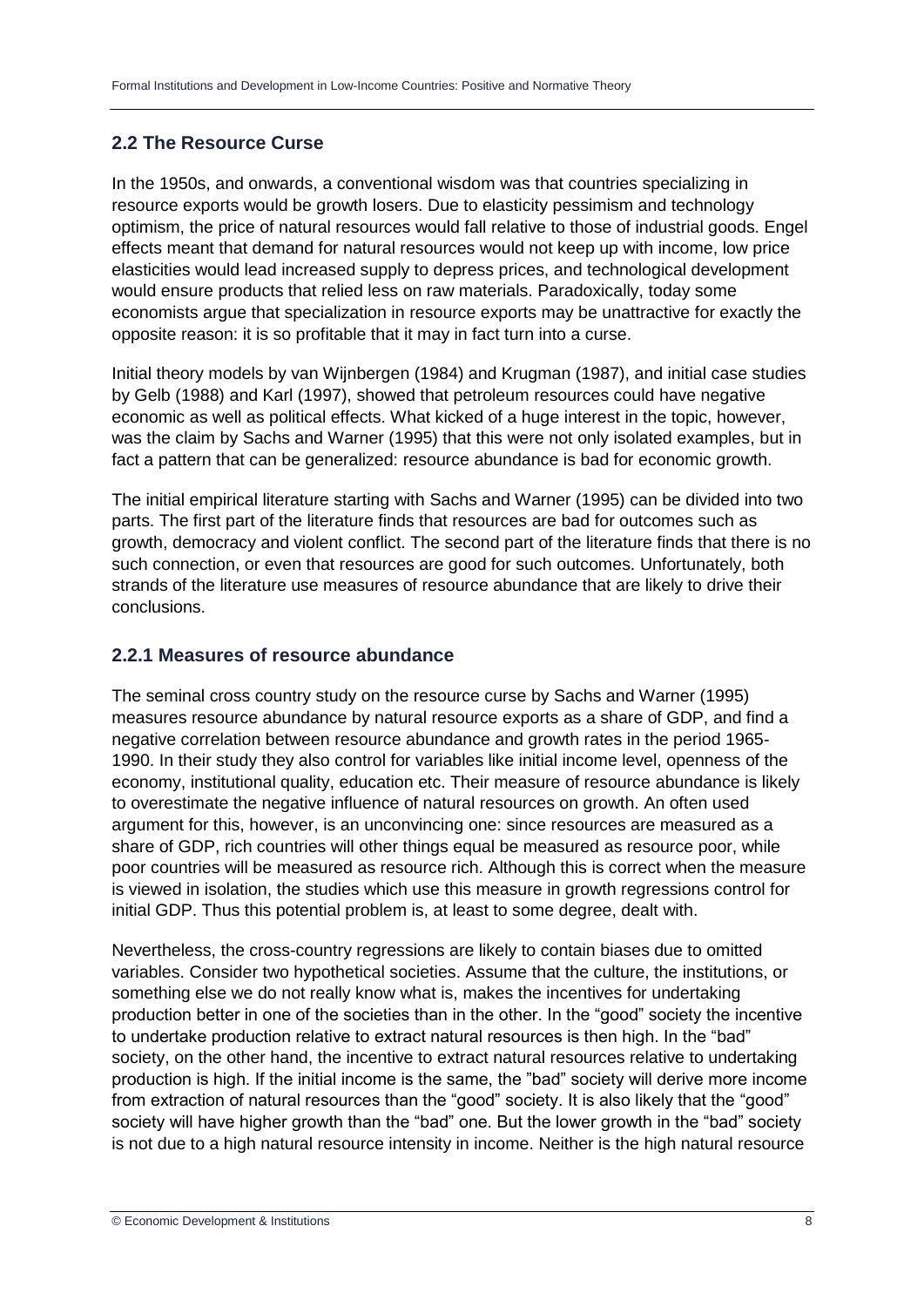intensity in income due to low growth. It is the factor we cannot fully account for that explains both.

Other influential papers that argue for a resource curse, but use different measures, may also overestimate the negative influences of resource abundance. Gylfason (2001) use a stock measure, rather than a flow measure, of resource abundance. He calculates natural capital as a share of a country's total capital, and finds a negative correlation between this measure and variables such as growth, level of GNP, and educational variables. Again, these correlations are interesting, but must be interpreted with caution. In particular, since human capital makes up large parts of a country's total capital, and human capital in turn is calculated as a present value of wages, countries with a high wage level will be measured as resource poor.

Brunnschweiler and Bulte (2008) criticize the use of flow measures such as the ratio of natural resource exports to GDP. In their view such variables more likely measure resource dependence, and not resource abundance. They argue that a better measure of resource abundance would reflect resource stocks, but unlike Gylfason (2001) they do not use resource stocks as a fraction of total capital. Using resource stocks, they find no evidence of a resource curse. Rather, they find that resource abundance positively affects both growth and institutional quality. Their data and method have been challenged by van der Ploeg and Poelhekke (2010), however, who point out that the stock measures used by Brunnschweiler and Bulte (2008) have been derived from flow measures.

In a similar spirit to Brunnschweiler and Bulte (2008), Alexeev and Conrad (2009) argue that the findings of a resource curse (p. 598) "are due mostly to misinterpretation of the available data". Alexeev and Conrad (2009) use variables such as hydrocarbon deposits per capita and value of oil output per capita. They conclude that that (p. 592) "high endowments of oil and other minerals have a positive impact on per capita GDP ", and that "natural resource endowments positively affect long term growth rates of countries."

Using oil reserves, or oil production, as a measure of resource abundance, however, is likely to introduce biases that portray oil as having more favourable effects than what is the reality. Well-functioning countries which have long been industrialized may have discovered more of their subsoil assets, leading such successful countries to be measured as resource abundant. For instance, Collier (2010) compares the value of known subsoil assets per square kilometre in countries with high GDP to those with low GDP. In the former the value of known subsoil assets is four times the value in the latter. It is reasonable to assert that at least part of this difference is due to more of the existing reserves being discovered in successful than in unsuccessful countries. Cust and Harding (2015), using a regression discontinuity design, find that at national borders exploration companies drill on the side with the best institutions two times out of three. Thus the studies that use (known) resource wealth or resource production as a measure of resource abundance, are likely to overestimate eventual positive effects of natural resource abundance.

#### **2.2.2 GDP growth and GDP level**

Obviously, in the long run the countries with high GDP growth rates will be equivalent to those with a high level of GDP. Still, these two measures of economic success are not equivalent. The initial literature arguing for a resource curse, used growth rates over a period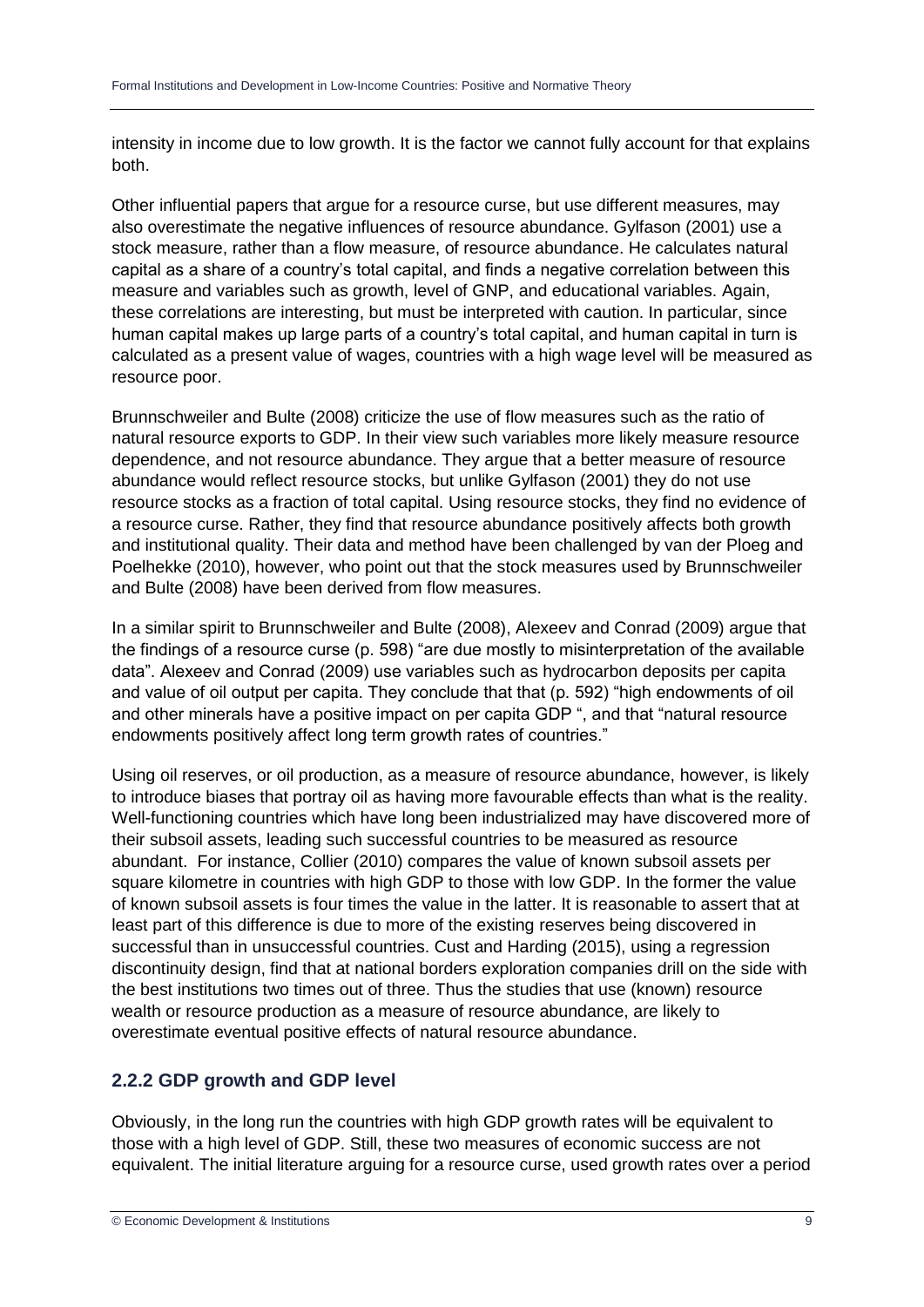of a few recent decades, controlling for initial income. Alexeev and Conrad (2009) argue that this may bias the results in favour of a resource curse because (p. 586) "it is possible that a large oil endowment results in high growth rates in the early stages of extraction and slower rates when oil deposits mature." In this way slow growth in mature oil economies may be a natural, and even an optimal, response. Alexeev and Conrad (2009) argue that using GDP levels is preferable.

A common problem with the GDP measures – be they growth rates or levels – is a flaw in calculating GDP for countries that extract non-renewable resources. When oil is extracted and sold this is calculated as income. It is not. To see the logic, consider another type of public wealth; say the government owns some financial assets which it then sells off and buys some other assets. The sales of these financial assets are not to be considered income in GDP. The government has, simply, changed its allocation of wealth. In the same way the sale of a barrel of oil is not income. It is exchanging natural resource wealth for another type of wealth. But in the GDP accounts selling off oil wealth is calculated as income. The GDP numbers of oil economies are, therefore, inflated. Using GDP levels to argue that oil is favourable, therefore may picture oil economies as rosier than what they are. (For GDP growth rates the bias may go both ways).

It is likely that the effect of natural resources has changed over time. In the countries with strong institutions, which industrialized first, natural resources contributed to this industrialization. In the countries with weak institutions, that did not industrialize, natural resources may have been exploited later and had a different impact, as we discuss below. Using GDP levels hides the historical heterogeneity, averaging those who did well and those who did badly.

### **2.3 Institutions and the Resource Curse**

Sachs and Warner (1995) resorted to a Dutch disease explanation for their finding of a resource curse. In their understanding, spending of resource income crowds out activities that generate learning and growth. Investigating if the curse operates through institutions (which they measure with bureaucratic efficiency), they ask if institutions are endogenous to resources. They do not find that resources influence institutions, and conclude that the curse (p. 19) "does **not** appear to work through the bureaucracy effect" (bold in original). But as argued by Mehlum, Moene and Torvik (2006), even if institutions are not endogenous to resources, the resource curse may operate through institutions. Resource abundance may simply have different effects depending on the initial institutions in place. Indeed, this is what Mehlum, Moene and Torvik (2006) find. When institutions are grabber friendly, that is they provide weak protection of property rights, have ill-functioning legal systems, and are not able to control corruption, then resource abundance correlates with lower growth. In contrast, when institutions are producer friendly, resource abundance correlates with higher growth. Countries with quality of institutions in the top 20 percent, escape the resource curse.

Boschini, Petterson and Roine (2007) use instruments for institutional quality, and find similar results, while Collier and Goderis (2012) confirm similar results with panel data. These findings do not imply that the Dutch disease literature is irrelevant. But overspending and Dutch disease are more likely an outcome of the resource curse than a cause. As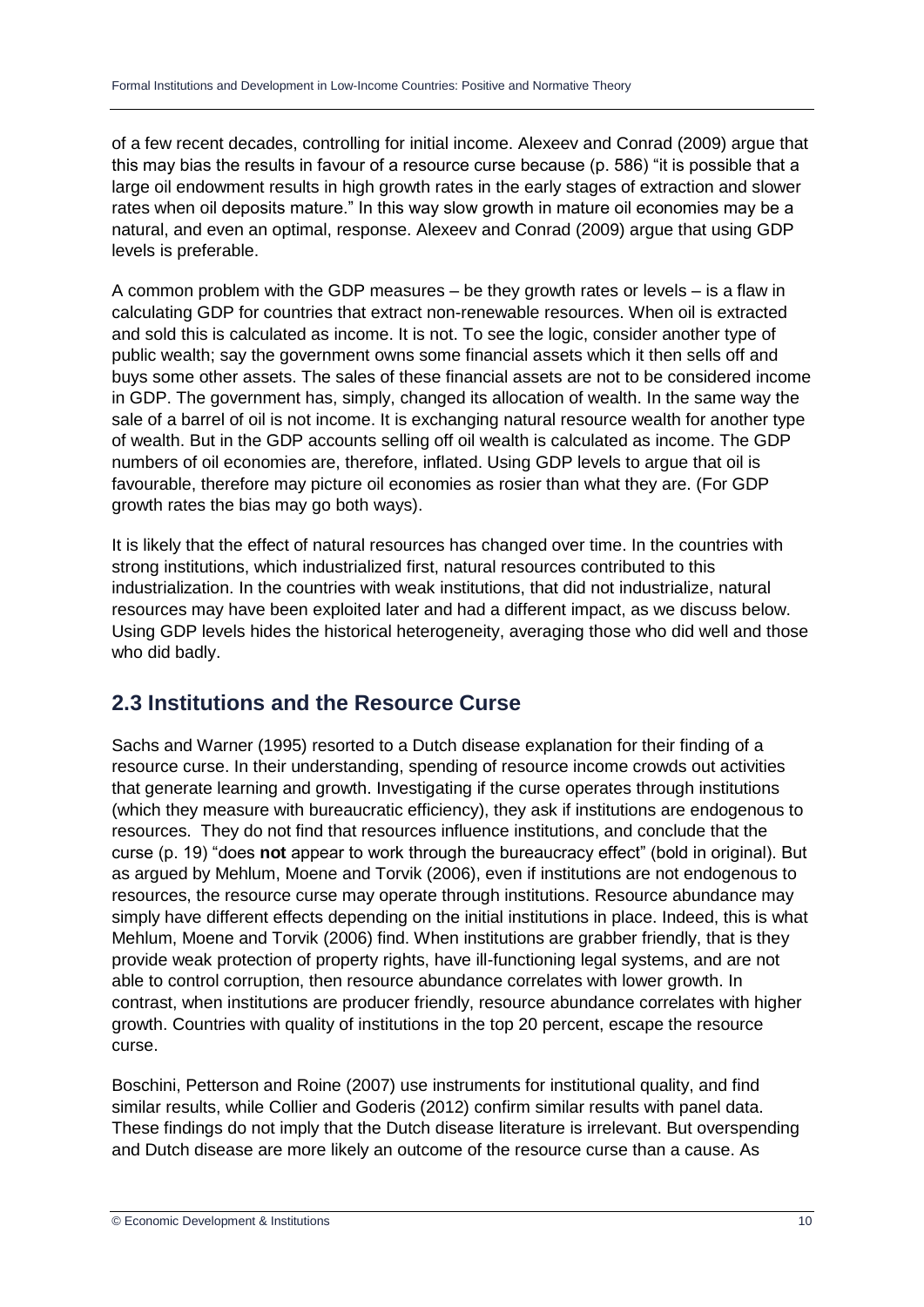emphasized by Robinson and Torvik (2005) and Robinson, Torvik and Verdier (2006, 2014), when institutions invite patronage to secure political support, countries are especially prone to overspending, bad quality investments, and low growth. Matsen, Natvik and Torvik (2016) develop a theory to explain why voters may, even when they are fully rational, reward politicians with stronger political support when they choose a less efficient oil extraction path.

Andersen and Aslaksen (2008) find that resources lower growth in presidential democracies, but not in parliamentary democracies. A likely explanation for this is that, with the exception of the US presidential system, most presidential systems concentrate much power in the hands of the president. This makes institutions in such countries less inclusive than in those with parliamentary institutions, where the prime minister depends on the continuous support of the legislature.

Bulte and Damania (2008) find that resource abundance is more likely to cause negative outcomes in autocracies than in democracies. Arezki and Bruckner (2012) find that increased export prices lead to a reduction of external debt in democracies, but not in autocracies. Cabrales and Hauk (2010) develop a political economy model where resource abundance crowd in human capital accumulation when institutions are good, but crowds it out when they are bad, and find empirical support for such an effect. Boschini, Petterson and Roine (2007) find that lootable resources, in combination with weak institutions, have the worst growth effects. A combination of diamonds and grabber friendly institutions puts you at the bottom of the list. van der Ploeg and Poelhekke (2009) argue that the resource curse is less pronounced in countries with well-developed financial institutions. Arezki, Hamilton and Kazimov (2011) conclude that negative effects (p. 14) "of resource windfalls on macroeconomic stability and economic growth are moderated by the quality of political institutions."

Robinson and Torvik (2013) develop a simple theory of the conditional resource curse, showing how the comparative statics of the equilibrium depend on institutions. With strong checks and balances, a resource discovery increases income by more than the value of the discovery. The reason is that the resources crowd in other productive activity. With checks and balances absent, on the other hand, a resource discovery decreases total income. The reason is that, in such a case, resources crowd in destructive activity. In turn this makes productive activity even less profitable, crowding in destructive activity further. With weak institutions a resource discovery has a multiplier effect. But the bad news is that the multiplier is negative.

The resource curse literature has been too occupied with studying the average effect of resource abundance. The more interesting question is why oil induces prosperity in some places but poverty in others. Recent literature has identified several dimensions in which the countries where resources have contributed to prosperity differ from the countries where resources have contributed to poverty. This literature suggests that the key differences arise due to differences in political and private incentives. These differences, in turn, can be traced back to differences in institutions. For a review of the literature on institutions and the conditional resource curse, see Torvik (2009).

Institutions may also themselves be endogenous to resource abundance. They are equilibrium outcomes. Historically, there is little doubt that resource endowments, be they represented by the availability of slaves, silver and gold, or arable land, has been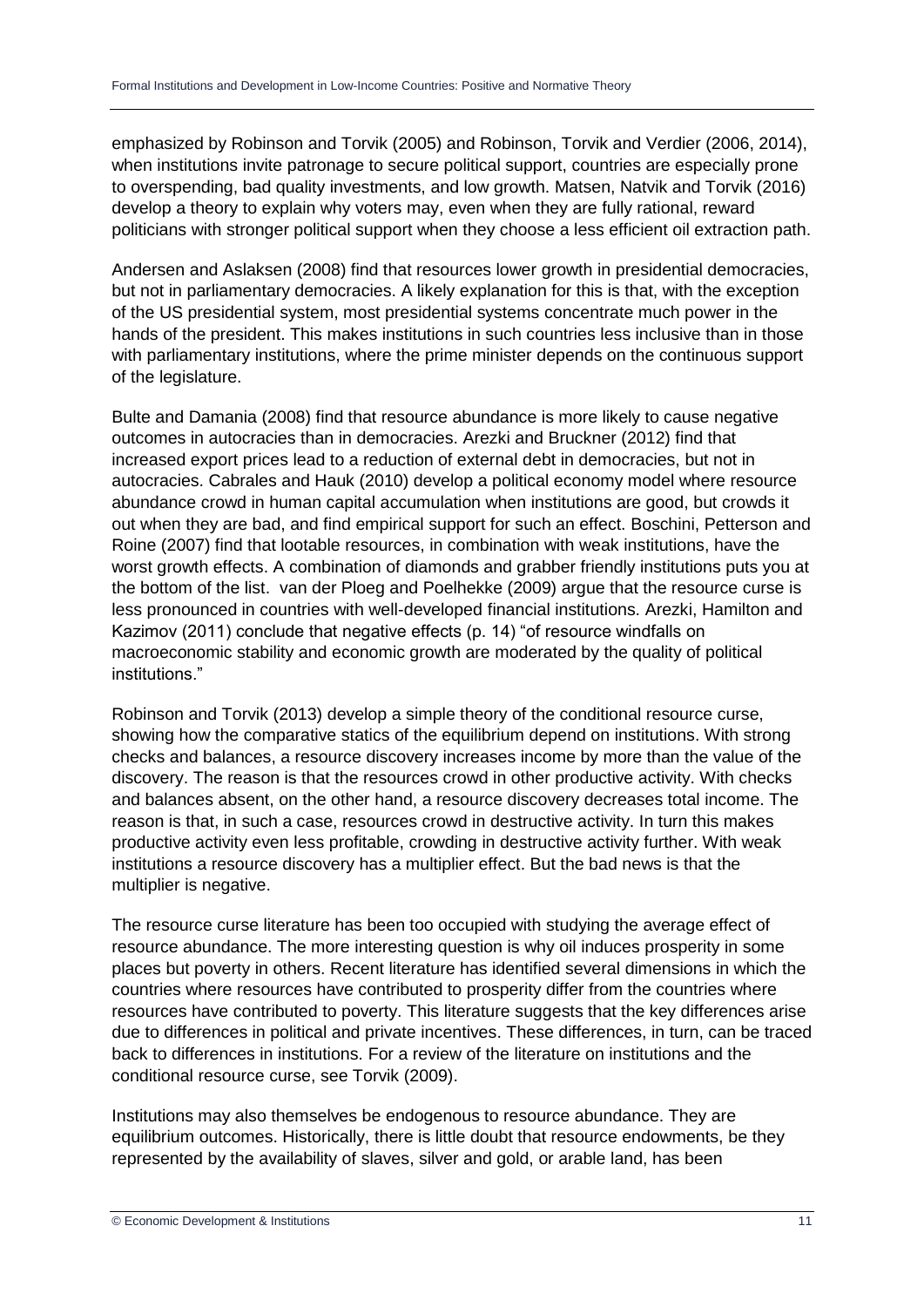fundamental in shaping institutions. But the impact of resource abundance on institutions seems not only to be of historical interest. Why did voters in Venezuela allow President Hugo Chávez to monopolize power by dismantling checks and balances? Why did dictators in Egypt and Tunisia leave power when the demand for democracy increased, while in Saudi Arabia and Bahrain they did not? Why did the civil war end in Mozambique when resources dried up after the cold war, while in Angola, where UNITA controlled diamonds and MPLA oil, it went on for another ten years? It is hard to argue that the answers to these questions are unrelated to natural resources. But they are not *only* related to natural resources, they are also related to initial institutions.

Institutional quality is, in several dimensions, the common denominator in the literature on the conditional resource curse. Much of the empirical literature to date, however, concentrates on correlations. As with the cross-country literature that focus the average effect of resource abundance discussed above, this raises obvious concerns related to omitted variables and endogenous measures of resource abundance.

To date, a main problem with the resource curse literature is that no one has been able to come up with a truly exogenous cross country measure of resource abundance. Another shortcoming of the literature is, as we return to below, its normative implications: what does it imply for the design of policy and of institutions?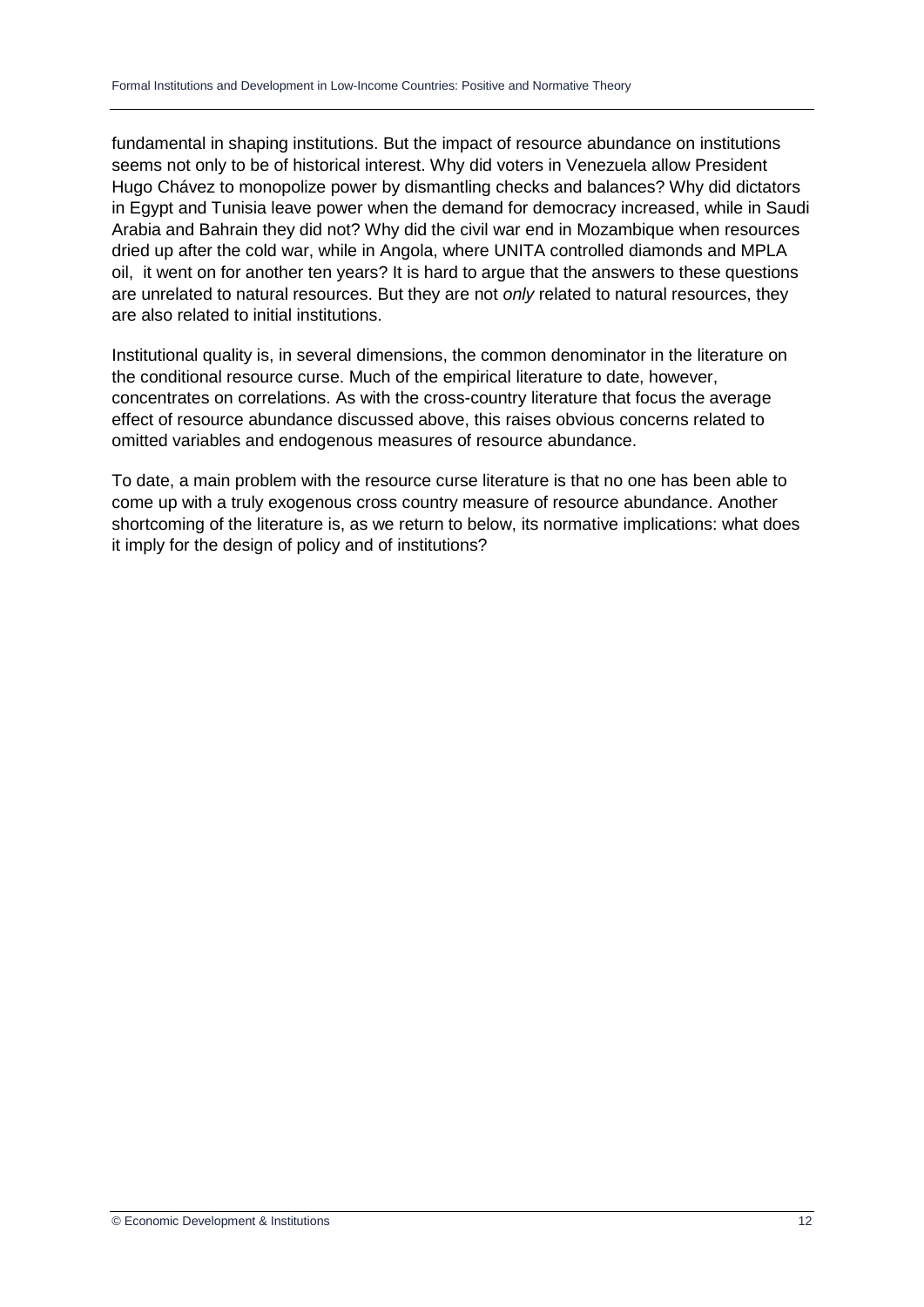# **3. Endogenous institutions: positive approaches**

So far, institutions have been seen as exogenous features of the economy. If institutions are decisive for growth, either by themselves or interacted with other country characteristics, the obvious next question is what determines institutions?

This is what we deal with in the remainder of the paper, and we discuss positive as well as normative approaches to endogenous institutions. Moreover, the normative design of institutions discusses both how this design should depend on initial institutions, and also which type of institutional designs that may constitute a political equilibrium.

Institutions allocate power. Those with economic and political power have the opportunity, and the incentives, to choose institutions that preserve their power. Therefore, institutions tend to reproduce. This implies that institutions are shaped by history, and, through this channel, by variables such as natural resource endowments. But at the same time it also means that institutions may change when, for instance, resource endowments, or their value, change. The discovery of new natural resources, or a price increase that makes existing resources more valuable, may demand new types of institutions to utilize the new opportunities.

North (1991, p. 97) points out that institutions "evolve incrementally, connecting the past with the present and the future; history in consequence is largely a story of institutional evolution in which the historical performance of economies can only be understood as a part of a sequential story. Institutions provide the incentive structure of an economy; as that structure evolves, it shapes the direction of economic change towards growth, stagnation, or decline."

We start off by discussing several dimensions of the broad question of positive institutional development, before in the next section we turn to the normative question of how institutions and institutional reform should be designed.

### **3.1. Does growth produce democratic institutions?**

A key policy question is if one should insist on developing countries being democratic. Most social scientists would probably subscribe to the view that democratic values are, by themselves and by the rights they imply, of first order importance for the wellbeing of citizens. However, an alternative view may hold that for developing countries, democracy may follow growth and that for this reason if one succeeds in getting growth going a byproduct of that will be democratization. A possible consequence of such a view is that for developing countries it is more important to achieve growth than democracy. However, to be able to discuss this normative question one must first clarify if it is the case that economic growth produces democratic institutions.

The view that economic growth causes democracy is most famously associated with the modernization hypothesis of Lipset (1959). It is a well-documented fact that income and democracy are strongly correlated, and many authors, such as e.g. Barro (1999), interpret this relationship as causal, running from income to democracy. Barro (1999) also finds that if democracy happens to arrive at low levels of development, then it is unstable. The causal interpretation of the literature is challenged by Acemoglu, Johnson, Robinson and Yared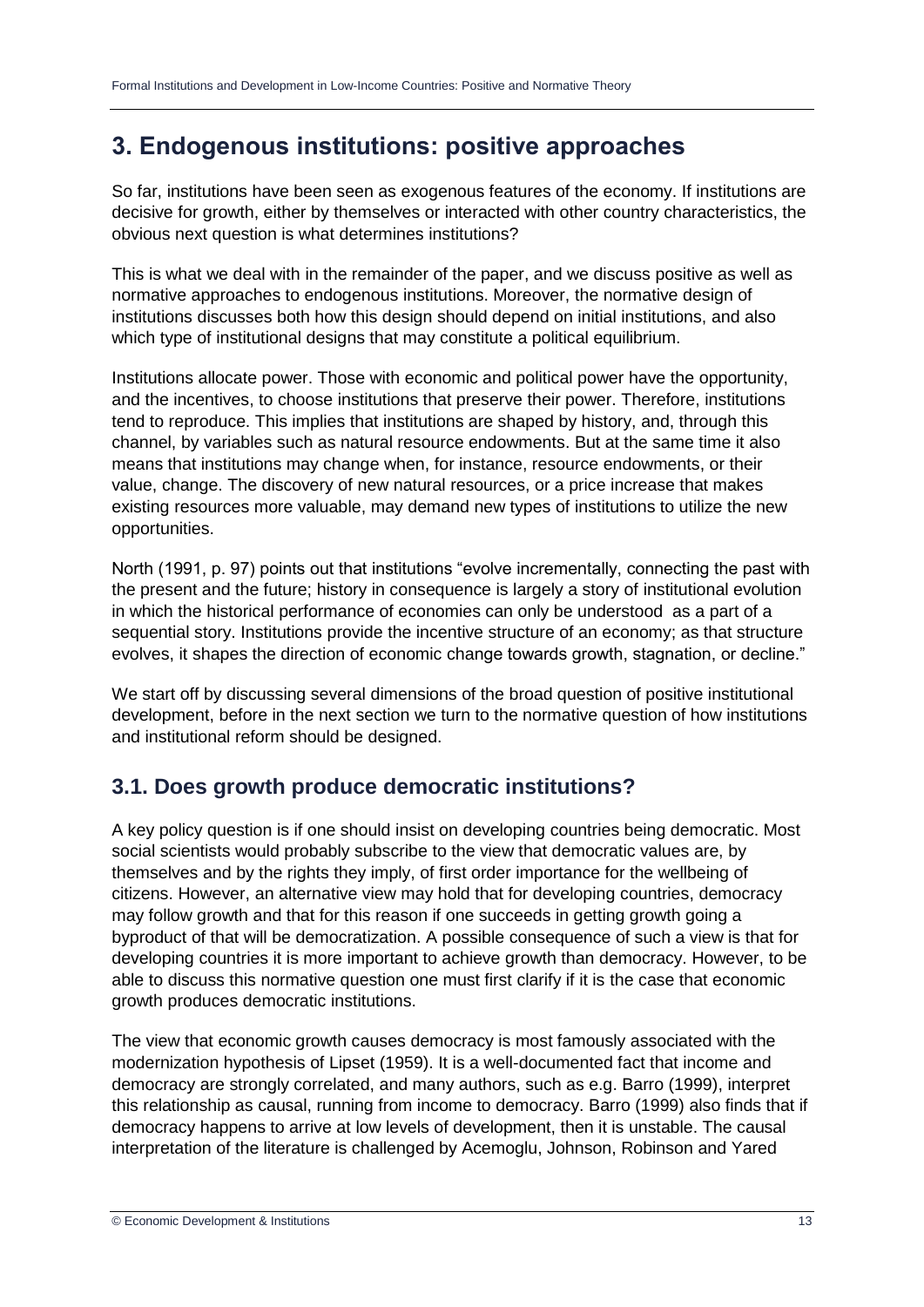(2008), who argue that the previous literature is troubled by reverse causality in that democracy may produce high income, and especially by omitted variable bias in that there are common factors not controlled for that explain both high growth and presence of democracy. They show that with country fixed effects, and also with instruments for income, there is no causal effect of income on democracy. Their interpretation is that economic and political development is interwoven, in that some countries went along a path of dictatorship, repression and low growth, while others went along a path of democracy and economic growth. This view is broadly consistent with the main thesis in Besley and Persson (2011) that development typically clusters, which we return to below.

Cervellati, Jung, Sunde and Vischer (2014) revisit the study of Acemoglu, Johnson, Robinson and Yared (2008), and find that in fact there are important and significant heterogeneous effects of income on democracy. In particular, among former colonies higher income retards democracy while in non-colonies it promotes it. This is a very important extension for many developing countries, showing that a view where they can let income come first and democracy later is even less relevant than what the results in Acemoglu, Johnson, Robinson and Yared (2008) suggests.

In the modernization theory causality runs from income to democracy. A large body of recent research argues that the causality mainly runs in the opposite direction. It is the presence of inclusive institutions that produces growth, and the presence of extractive institutions that retards it. In turn, a main variable explaining the evolution of extractive versus inclusive institutions are the interplay between resource endowments and initial political power. In these theories, which we review next, the causality can be seen as running from resource endowments to institutions, and then to growth.

### **3.2 The evolution of inclusive and extractive institutions**

Several influential papers, and in particular Sokoloff and Engerman (2000) and Acemoglu, Johnson and Robinson (2001), argue that resource endowments have historically been decisive for the emergence and persistence of institutions. Sokoloff and Engerman (2000) discuss colonization of the New World of North and South America, where initially (p. 217) "most knowledgeable observers regarded the North American mainland to be of relatively marginal economic interest, when compared with the extraordinary opportunities available in the Caribbean and Latin America." Factor endowments were far more lucrative in the latter, resulting in specialized production of sugar and other highly valued crops with the help of slave labor. Income per capita (including slaves) was higher than in the North. However, the lucrative factor endowments and resulting large scale specialization also meant the establishment of societies with a very unequal distribution of wealth and political power. In turn this (p. 221) "contributed to the evolution of institutions that protected the privileges of the elites and restricted opportunities for the broad mass of the population to participate fully in the commercial economy even after the abolition of slavery." In contrast, the economies in the North (p. 223) "where not endowed with substantial populations of natives able to provide labor, nor with climate and soils that gave them a comparative advantage in the production of crops characterized by major economies of using slave labor." The result was that in the North, production was based on laborers more homogenous in terms of human capital and wealth. Because of the limited economies of scale, they operated as independent proprietors. Thus economic and political power was less monopolized, in turn opening up for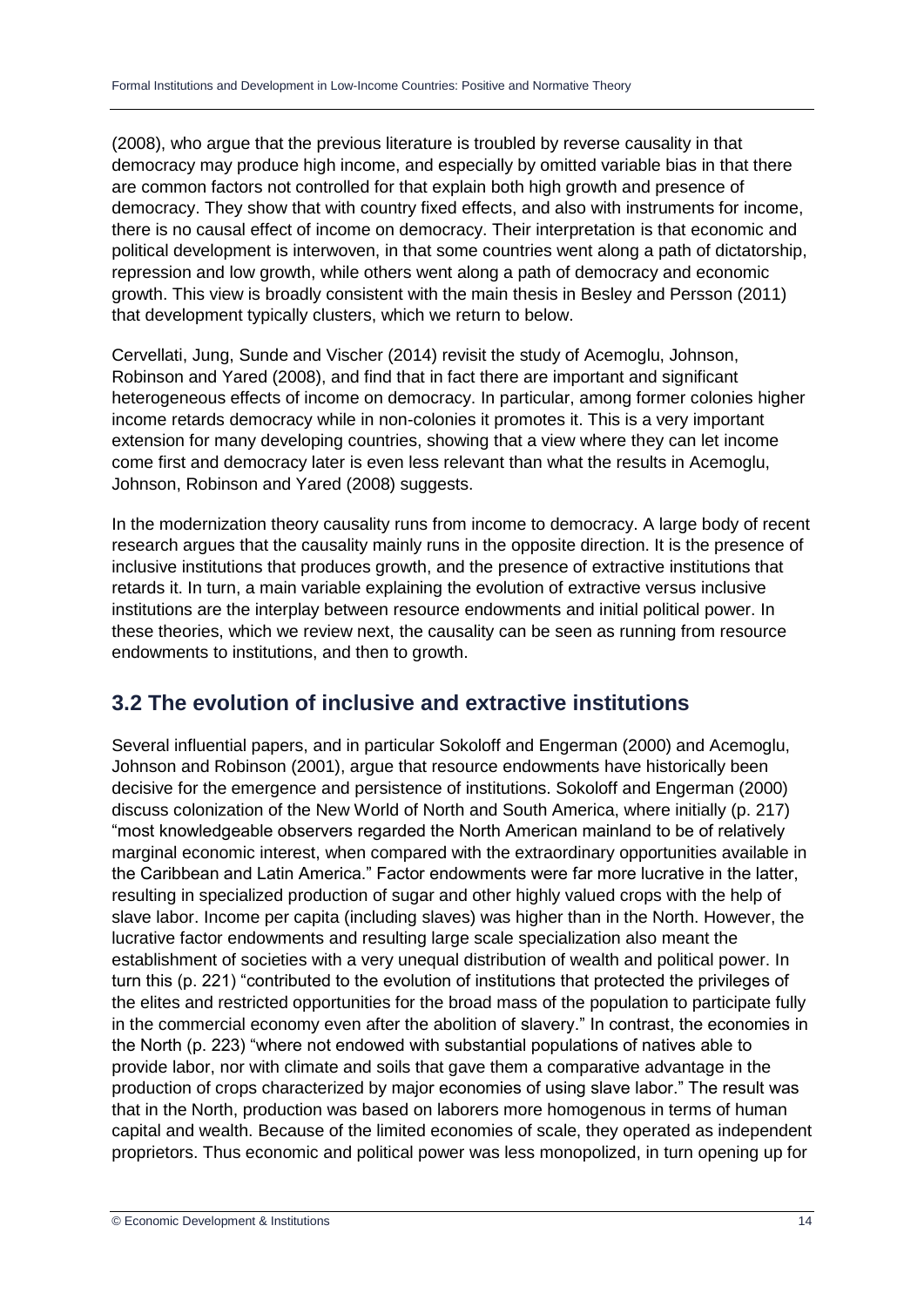the development of institutions that, in the terms of Acemoglu and Robinson (2012), were more inclusive.

Acemoglu, Johnson and Robinson (2001), one of the most influential papers in economics over the last decades, investigate different colonization strategies, how they depend on factor allocations and disease environment, and how they shape institutions. Some societies, in particular those were conditions for European settlements are unfavourable, invites a colonial hit and exploit strategy. To grab resources, existing institutions must be dismantled, and replaced by extractive institutions. The more resources there are to be grabbed, the higher the profitability of extractive institutions. In other societies, where the conditions for European settlement are more favourable, institutions that protect the property rights of those that settle are installed. When settlement is attractive, resources do not invite institutions that favour predatory behaviour. If anything, resources here can be argued to crowd in institutions that secure investment, entrepreneurship and growth. <sup>1</sup>

As shown by Acemoglu, Johnson and Robinson (2005) colonization did not only affect institutions in the colonized countries differently, it also had different impacts on institutions in the colonizing powers. The resources in the New World gave increased possibilities for trade. In Portugal and Spain there were few checks on the monarchy and thus (p. 551) "it was the monarchy and groups allied with it that were the main beneficiaries of the early profits from Atlantic trade and plunder, and groups favouring changes in political institutions did not become powerful enough to induce them." This view is in line with North and Thomas (1973), who point out that the incomes from silver and gold from the American colonies freed the Spanish monarchy from the constraints of the parliament. Atlantic trade made institutions less inclusive. In the Netherlands and Britain, on the other hand, there were more checks on royal power, and "the rise in Atlantic trade enriched and strengthened commercial interests outside the royal circle and enabled them to demand and obtain the institutional changes necessary for economic growth." (Acemoglu, Johnson and Robinson (2005), p. 550). In particular (p. 550) "Checks on royal power and prerogatives emerged only when groups that favoured them, that is commercial interests outside the royal circle, became sufficiently powerful politically." In the Netherlands and Britain, therefore, the number and political strength of private entrepreneurs grew, in turn demanding institutions where the monarchy was weakened and opportunities for private businesses improved. Institutions in Spain and Portugal diverged from those in the Netherlands and Britain. The different political development, in turn, contributed to divergence in economic outcomes.

-

<sup>1</sup> Nunn (2008) and Dell (2012) also document long run effects on outcomes from historically determined institutions. Dell (2012) finds, for instance, that inside mitas districts (districts with forced labor) household consumption is 25 percent lower and the increase in stunting in children is about six percentage points. An alternative view to the institutions hypotheses of Sokoloff and Engerman (2000) and Acemoglu, Johnson and Robinson (2001) is advanced by Allen, Murphy and Schneider (2012), who argue that the initial income differences between North America and Latin America was in fact not as substantial, and that (p. 829) "two streams of migrations in the colonial period – one emanating from North-Western Europe at high wages and the other from Iberia at lower wages – created an early difference in income levels in British and Spanish America. These initial differences were compounded by differences in human capital accumulation and differences in the incentives to mechanize production, which accelerated divergence after independence. Thus, these initial wage differences led to the Great Divergence in the Americas." Williamson (2009) is skeptical to the statement that Latin America has always been unequal compared to others, and on the basis of this questions the theories that argue that the initial inequality in Latin America is to blame for the disappointing development.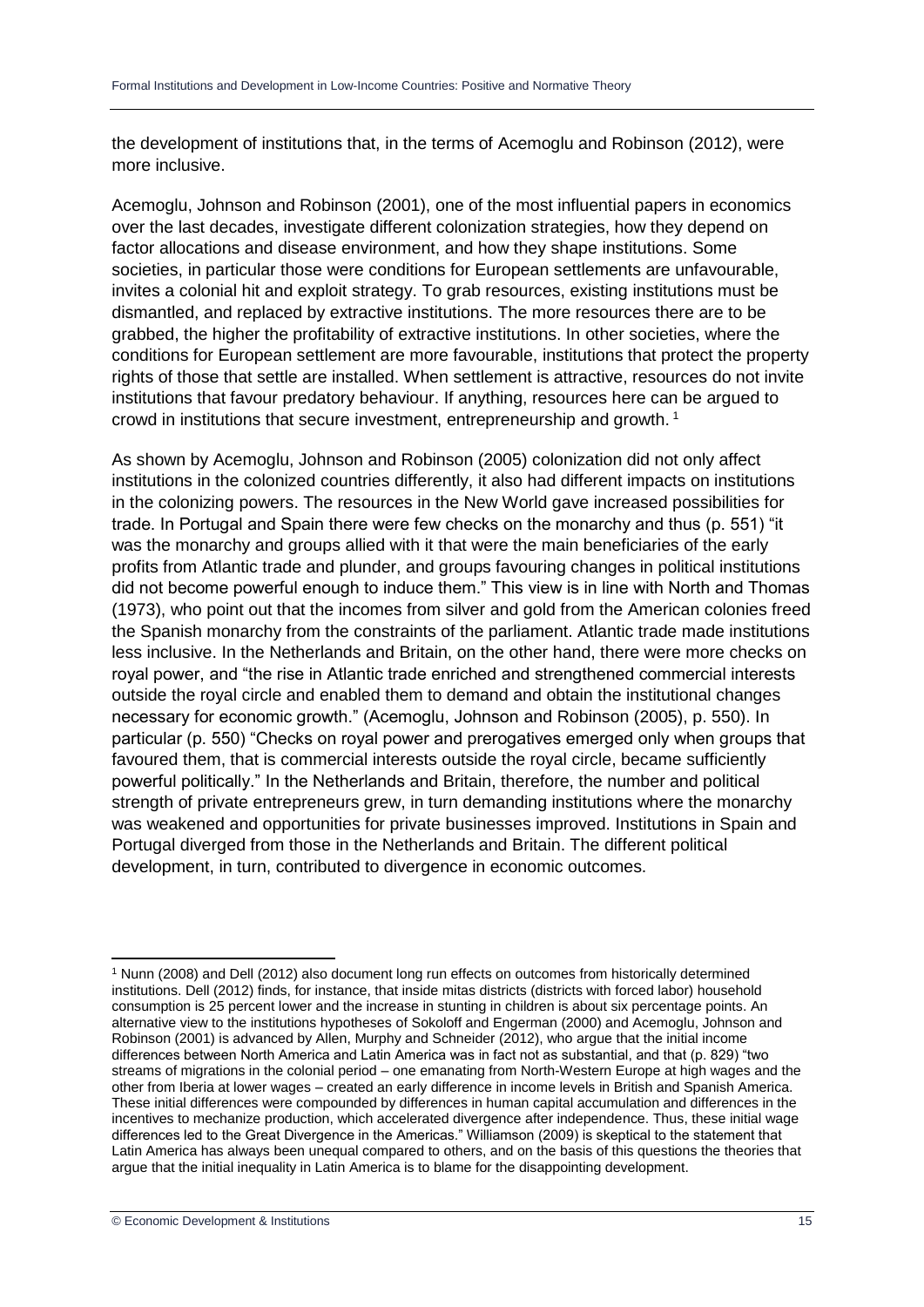### **3.3 Endogenous institutions and the resource curse**

Examples of how resource abundance may shape institutions more recently are given in Ross (2001a). Ross shows that in several South-East-Asian countries timber booms had the result that politicians, by purpose, demolished institutions. The timber gave politicians a way to earn big money – but to do so they had to dismantle the institutions that where set up to protect the forests. Rather than institution building, politicians were incentivized to engage in institution destruction. Resource abundance makes it more attractive for politicians to have fewer checks on their power, and if there are weak checks on their power in the first place, then such a further weakening is feasible.

It is, maybe, not surprising that political leaders find it attractive with fewer checks and balances when natural resources are plentiful. Indeed, the conventional wisdom in literature such as e.g. Persson, Roland and Tabellini (2000) is that when there are few checks and balances, then politicians are able to grab more rents. In this way checks and balances are bad for politicians, but good for the citizens. According to the standard paradigm, therefore, voters should be highly in favour of checks and balances in the political system. As pointed out by Acemoglu, Robinson and Torvik (2013), however, voters in several resource abundant Latin American countries have willingly, sometimes enthusiastically, removed checks and balances on their presidents. In Venezuela, shortly after his election in 1998, President Hugo Chávez rewrote the constitution, and in 1999 72 percent of the people who voted supported his move to a unicameral legislature, reallocating powers to himself. Later, several additional changes, for instance the removal of term limits, weakened checks and balances further, again with the approval of voters. Similarly, after winning the 2006 election in Ecuador, President Rafael Correa rewrote the constitution moving to a unicameral legislature and increasing his powers, taking control of monetary policy back from the central bank, and gaining the power to suspend the legislature. In 2008, 64 percent of voters supported the new constitution. In 2009, 61 percent of Bolivian voters similarly supported a new constitution significantly increasing Evo Morales's powers.

These examples show that the most widely used paradigm for understanding checks and balances is, by itself, insufficient to understand why voters would dismantle such checks and balances, since it would suggest that voters should prefer maximal checks on presidents. Acemoglu, Robinson and Torvik (2013) develop a theory to explain why, in particular in countries with vast natural resources, high income inequality, and/or a rich elite that may influence policy through non-electoral means such as bribing and lobbying, poor voters may find it in their own interest to dismantle checks and balances. Political rents are lower with checks and balances. But this is a double-edged sword, because this also means that politicians are cheaper to bribe. In turn, the rich elite can then buy politicians to get a policy more in their preferred direction, in particular a policy with less income distribution. This is more costly to the poor, the more there is to gain from income redistribution. Thus when income inequality is high, and the state receives much income from natural resources, poor voters may prefer to dismantle checks and balances. By doing so, they realize that they increase the powers of the President, allowing him to grab more rents, but at the same time they insulate him from the influences of the rich. By making President Hugo Chávez strong, they made the rich elite weak.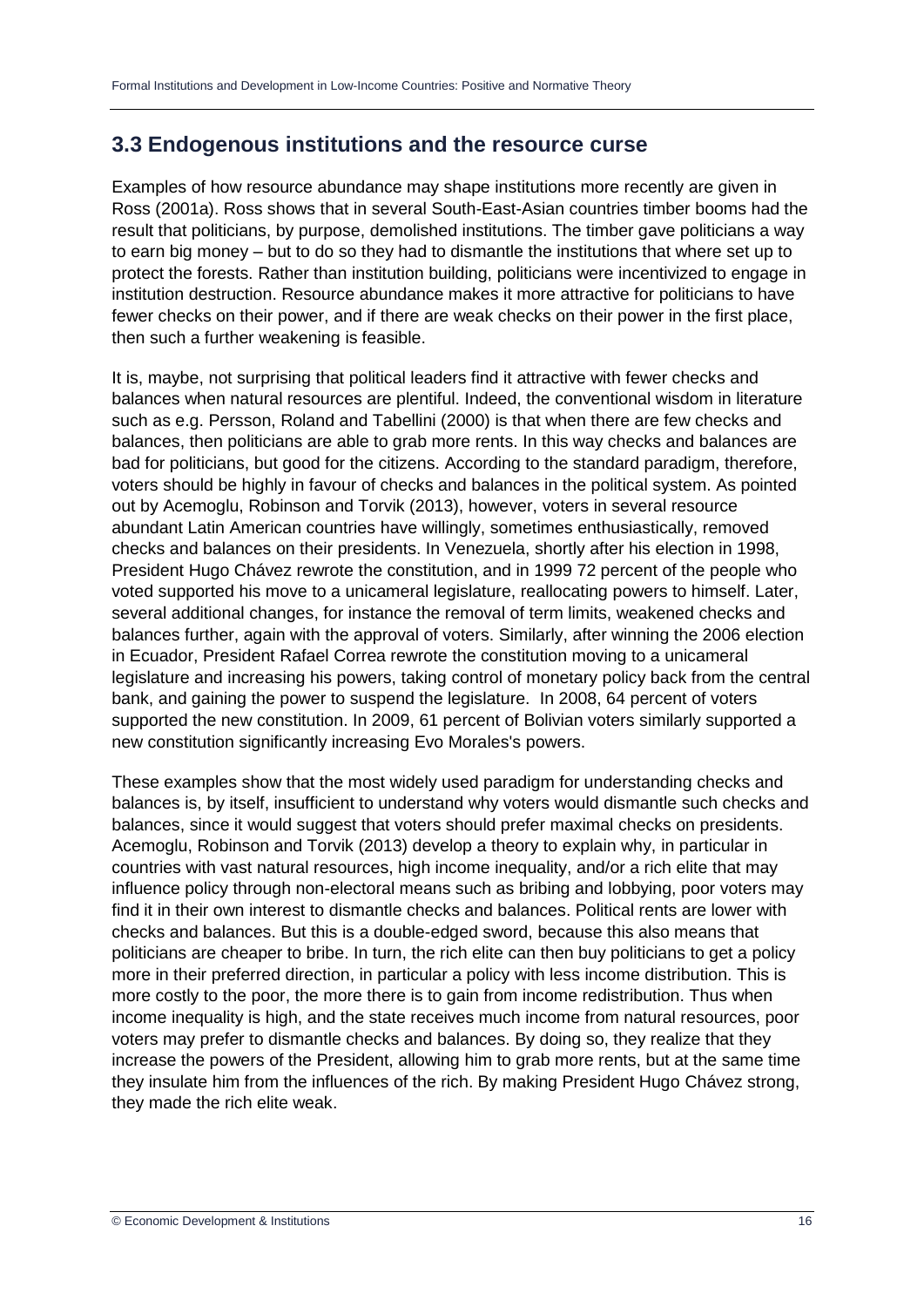#### **3.4 Democracy and the resource curse**

We have already seen that with resource abundance, political elites may find it particularly attractive to monopolize economic and political power. A possible way to achieve this is to avoid democracy. Resource income not only gives the incentive to prevent, or delay, a transition to democracy. It also gives the means. The means, in turn, can be a combination of sticks and carrots. The Arab Spring is a particularly interesting recent example. After December 2010 the demand for democracy increased in all countries in the region, but the political outcomes were very different. In oil-poor Egypt and Tunisia the previous dictators quickly gave in to protests, leaving power. In oil-rich Libya, by contrast, Gaddafi decided to use his oil-fueled military machine to fend off the demand for democracy. Had it not been for foreign intervention, he would most likely have succeeded. In Saudi Arabia, the political elite responded in yet a different way, with the King announcing major increases in income transfers to citizens. Is seems, at least so far, he succeeded to pay his way out of democracy.<sup>2</sup> Although the Arab Spring illustrates that political elites have different means to fight democracy, and that the strategy and success may depend on oil abundance, a remaining question is if, in general, oil retards democracy. Empirical literature suggests it may.

Ross (2001b) finds that countries rich in oil are, on average, less democratic than other countries, also controlling for income, geography, religion and so on. Three channels through which this may arise are discussed. The first is through what is termed the rentier effect; oil income can be used to buy off demands for accountability and provide patronage in exchange for political support. It relies on carrots. The second relies on sticks, and is termed the repression effect. Ross notes that in resource–rich states (p. 335) "resource wealth may allow the government to spend more on internal security and so block the population's democratic aspirations." The third, termed the modernization effect, states that if resource-based growth implies an economy with less education and fewer high-skill occupations, then the social forces that demand democracy will be weakened.

Haber and Menaldo (2011) rightly criticize the literature for being plagued with omitted variables and reverse causality, and ask (p. 3) "Do natural resources fuel authoritarianism, or is it the other way around? Might it be the case that the only economic sectors that yield rates of return high enough to compensate for expropriation risk in authoritarian states are oil, gas, and minerals, thereby engendering resource reliance?" Developing panel data that follow countries over long periods of time, they observe countries prior to becoming resource reliant, and include country fixed effects. They conclude that (p. 25) "Our results indicate that oil and mineral reliance does not promote dictatorship over the long run. If anything, the opposite is true." It should be noted, however, that this conclusion is not as robust as it may seem. When a country becomes more democratic it normally becomes more transparent. Increased transparency, in turn, means that data on oil wealth and revenues that were previously hidden becomes more publicly available. Thus, in a regression with country-fixed effects, a positive correlation between democracy and the proceeds from the oil sector does not imply that oil is good or democracy. It may be that measured oil income or oil wealth increases as a result of countries becoming more democratic. Aslaksen (2010) finds, also

<sup>-</sup><sup>2</sup> Hodler (2012) develops a model to explain the variations in political strategies across the Arab World in response to the Arab Spring.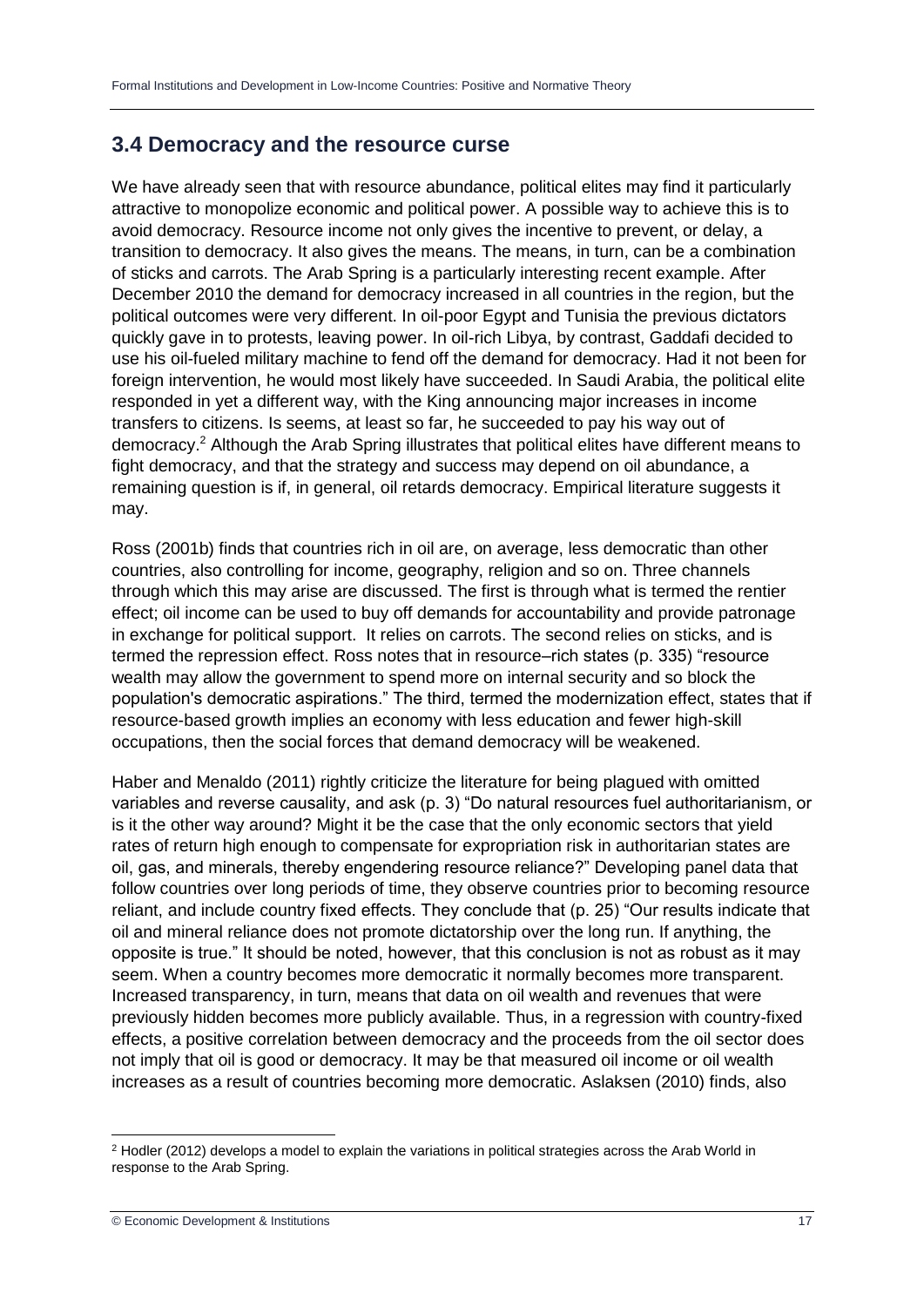using a panel data set with country-fixed effect, results in some contrast to Haber and Menaldo (2011).<sup>3</sup>

Tsui (2009) argues that the timing and size of oil discoveries are more exogenous than oil production or exports, and find (p. 90) "that larger oil discoveries are causally linked to slower transitions to democracy." Interestingly, Tsui (p. 90) also finds that "oil discovery has almost no effect for democratic countries." This supports an assertion that it is particularly when institutions are non-representative in the first place, that resource abundance may endogenously push them into becoming even less representative. Dunning (2008) discusses several ways in which the effect from resource abundance on democracy is conditional.

A related empirical literature investigates if politicians in resource abundant countries succeed in using their resource wealth to secure political support and hold on to their power. According to the leader in *The Economist* September 29<sup>th</sup> 2012, "Had it not been for the oil boom, Mr Chávez would surely have long since become a footnote in Venezuelan history." Although less vocal, the scientific literature on the topic, for instance Andersen and Aslaksen (2013), do find that political leaders in oil rich countries stay longer in office. Monteiro and Ferraz (2010) find the same for municipalities with oil windfalls in Brazil. Matsen, Natvik and Torvik (2016) develop a theory model of petro populism.

### **3.5 Installing weak property rights**

Another institutional evolution that seems, unfortunately, to have gained increased importance in developing and transition countries over the last decades is politicians who find it in their own interest to introduce weak property rights. It might at first sight seem counterintuitive that politicians may find it in their own interest to weaken property rights, since they in many countries have huge economic resources in the first place, and thus should have an interest in secure property rights. But this view, of course, stops short of asking why the politicians became so economically powerful in the first place. Sonin (2013) develops a theory of inequality and the institutional dynamics following transition, motivated by the experience in Russia where "The oligarchs` success at rent-seeking led them to prefer relatively weak protection of property rights and forced other economic agents to invest in private protection from expropriation. Due to the oligarchs` political power, the Russian state has failed to establish and to enforce a system of clearly defined property rights." Thus, given that some narrow but powerful groups have been able to capture the political and economic system, they may have a strong incentive to make sure institutions are not made more inclusive, as this erodes their economic and political power.

The development of Zimbabwe after independence in 1980 provides another example of the political attractiveness of weak property rights. After monopolizing power and rewarding allies with political patronage, the economy in the 1990s deteriorated at a rapid pace. As a result, receiving patronage became even more important, and at some point the only economic resources left to hand over was those grabbed from others. To do so, the protection of private property was actively dismantled with the help of the state. This was an effective strategy to maintain political support in spite of an economy going down the drain. The handing out of patronage in the form of grabbing the assets of others necessitated the dismantling of effective private property rights. In turn, the dismantling of property rights

-

<sup>3</sup> Andersen and Ross (2013) present a critique of the Haber and Menaldo (2011) paper.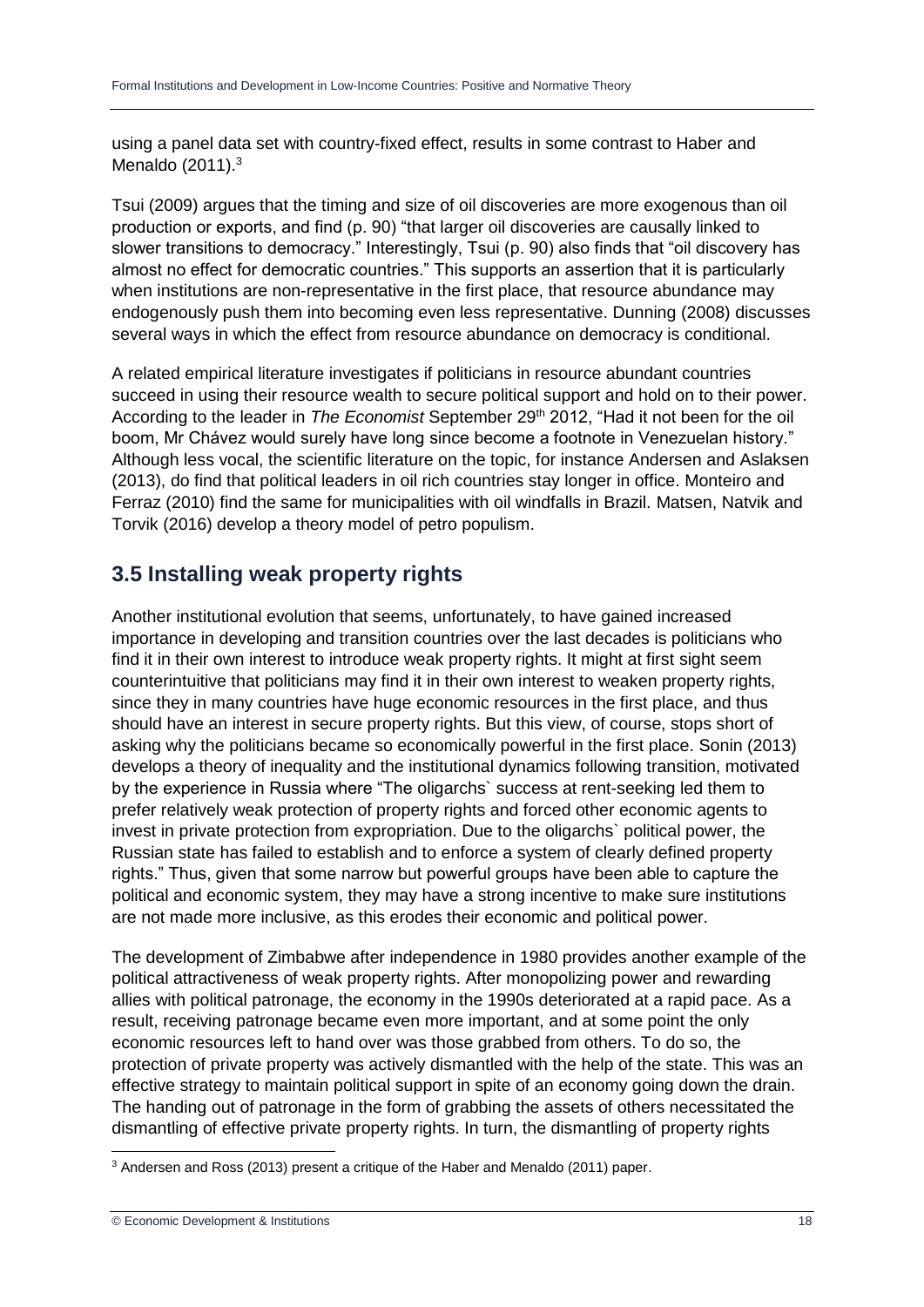meant that the only game left in town was to rely on political patronage. The Mugabe regime succeeded in making entrepreneurs dependent on the regime, rather than the regime dependent on the entrepreneurs. But how was the Mugabe regime able to monopolize political power in the first place?

### **3.6 Endogenous presidentialism**

The evolution from parliamentarism to presidentialism in Africa shows a remarkable pattern (Robinson and Torvik, 2016). When African countries became independent parliamentary constitutions outnumbered presidential constitutions by 4 to 1. Thereafter, country after country switched from parliamentarism to presiadentialism. Currently only three countries that started out with a parliamentary constitution remains with one; Botswana, Mauritius and South Africa. Interestingly, two out of these three, Botswana and Mauritius, are the most economically successful countries in Africa since independence. None of the countries that started out with a presidential constitution have replaced it with a parliamentary one.

The most influential theory comparing parliamentarism and presidentialism in economics is the work of Persson, Roland and Tabellini (1997, 2000) discussed above. Their theory is heavily inspired by the US presidential system, viewing presidentialism as a way of introducing strong checks and balances, and thereby preventing the political system transferring rents from the population towards the politicians. It seems, however, that such a view is not representative for presidential regimes in most other countries, be they in Latin America (in which all countries are presidential), in Eastern Europe and the former Soviet Union, or in Africa. Clearly, the desire of Joseph Mobutu to make himself president in 1967, rather than remain prime minister of Congo, represented a reduction in checks and balances. The same can be said for Robert Mugabe in Zimbabwe in 1987, Siaka Stevens in Sierra Leone in 1978, Hastings Banda in Malawi in 1966, or Kwame Nkrumah in Ghana in 1960. In these regimes, the introduction of presidentialism monopolized the political power around the president and his allies. And later changes to the regimes, such as the dismantling of term limits on the presidents, concentrated the power further.

A likely explanation for prime ministers to prefer a transformation to presidents, emphasized by Robinson and Torvik (2016), it that it makes them politically stronger in that they do not need the continuous political support in the legislature as a prime minister does. This monopolization of power, in turn, makes them grab more rents and provide less public goods to the population. Presidents may be supported by their allies even if these realize that a president will make himself stronger versus them, since an advantage for the allies of the president is still the monopolization of political power within a narrower group. For presidents and their allies this is thus attractive, in particular when there are strong polarization between different groups. For the provision of public goods and economic growth, however, it is disastrous.

A number of institutional characteristics may persist, change or evolve in line with the interests of a narrow group, because those with the political power also have the power to decide institutional design. Interestingly, there is a strong correlation between different dimensions of institutions, and a recent literature studies such institutional clusters, and why they emerge.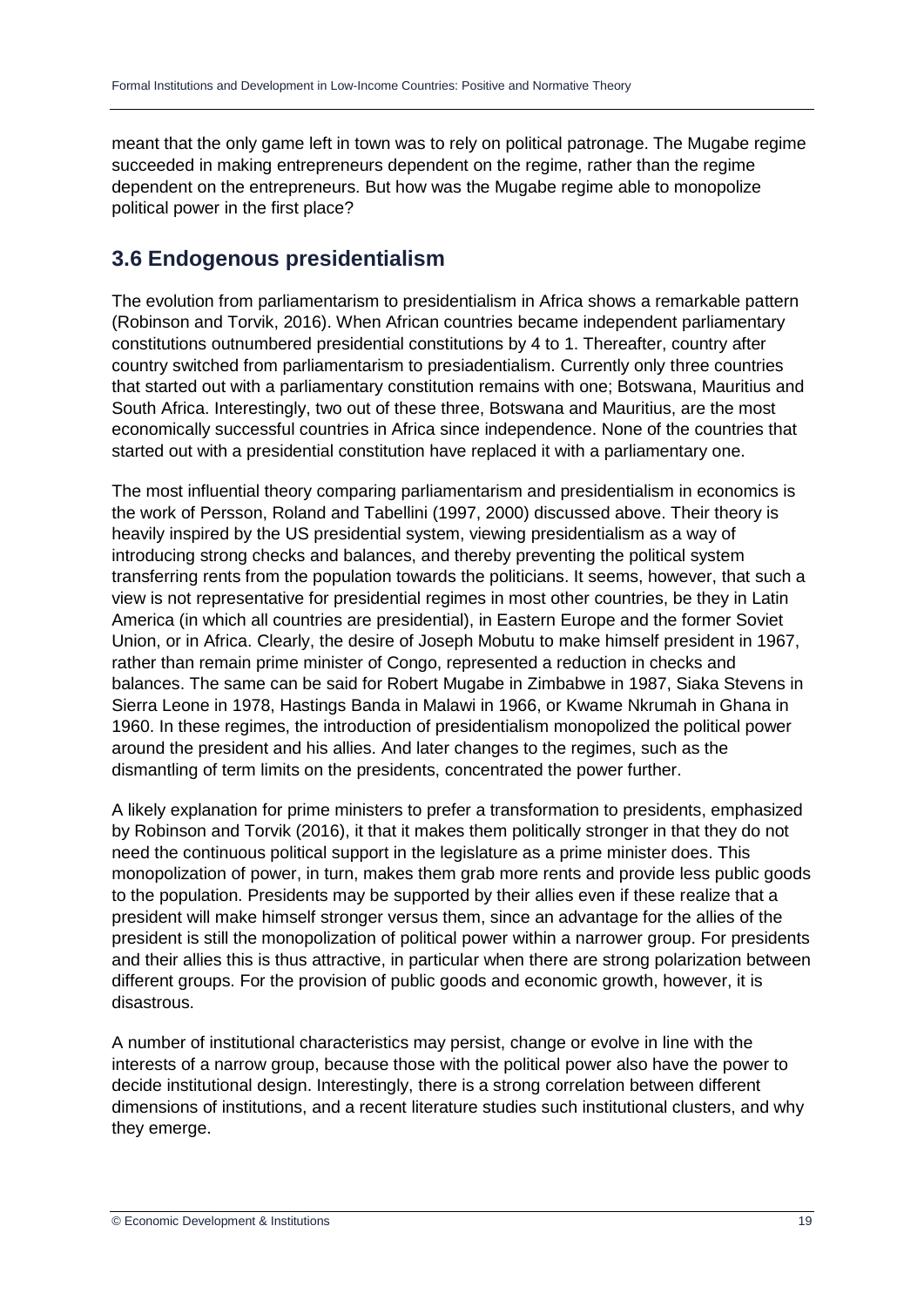### **3.7 Endogenous clustering of institutions**

Besley and Persson (2011) document that different dimensions of institutional quality are highly correlated, and clustered with low levels of development and income. Countries which typically have weak fiscal capacity, also have weak legal institutions, unpeaceful resolution of conflicts, and low levels of income. Development failures in different dimensions go hand in hand. Besley and Persson (2011) develop models of such development clusters, where different dimensions of institutions are complements. For instance, a higher fiscal capacity make it more attractive to invest in legal capacity that increases income, since then there is more to tax. Higher legal capacity, in turn, which makes income higher, makes it more attractive to invest in fiscal capacity. The clustering of institutions is endogenous. Now consider an incumbent in a country where tax revenues will be narrowly spend to favour the group that happens to be in power. An incumbent in such a regime will have weak incentives to invest in legal and fiscal capacity, since if he loses power the system will turn against his own interests. If, on the other hand, the incumbent has power in a country where tax revenues are spend in a way that have common interests, then even if he loses power he will enjoy benefits of high fiscal and legal capacity. Such an incumbent will thus have an incentive to invest in institutions with better legal and fiscal capacity.

Besley and Persson (2011) can be thought of as a theory of state capacity, with state capacity a cluster of institutions in which the state has the monopoly of violence, the authority and the capacity to enforce laws and raise tax incomes, and the ability to provide public goods. State capacity can be seen as a necessary, although far from sufficient condition, for good institutions. Countries such as China, and even North Korea, can be argued to have high state capacity. But non-democratic societies lack the mechanisms by which the population ensures that the state capacity is used in a way that squares with the interests of the broad segments of the population. As observed by Acemoglu and Robinson (2016, p. 31) in the context of Rwanda, "If it suits the regime, this state capacity can be used to some extent to provide public goods and promote development. But as Rwandan history so vividly shows, it can also be used to repress and terrorize its people."

According to the paradigm in Acemoglu and Robinson (2012) state capacity must be combined with political power broadly distributed in society if what one may think of as the cluster of inclusive political institutions is to emerge. Acemoglu and Robinson (2016, p. 2) further argue that state capacity and the broad distribution of political power are interrelated: "In fact, we claim, once one looks closer at how states are build and how power is spread there is a basin of attraction in which these two processes are highly complementary."

Acemoglu, Robinson and Torvik (2016) show how state capacity may not be created exactly when it may be most needed. In a system where political power is held by the elite, creating a centralized state induces citizens of different backgrounds, interests, regions or ethnicities to coordinate their demands in the direction of general-interest public goods, rather than narrow issues just concerning themselves. This change in the political agenda that endogenously follows state centralization, as has been historically documented for instance in Tilly (1995) for the British case, implies that the creation of a central state induces citizens to find a common voice. This makes them stronger against those with political power, and in particular this political agenda effect is powerful when the gain in having general-interest public goods provided is high. Thus, from the view of those with political power, this may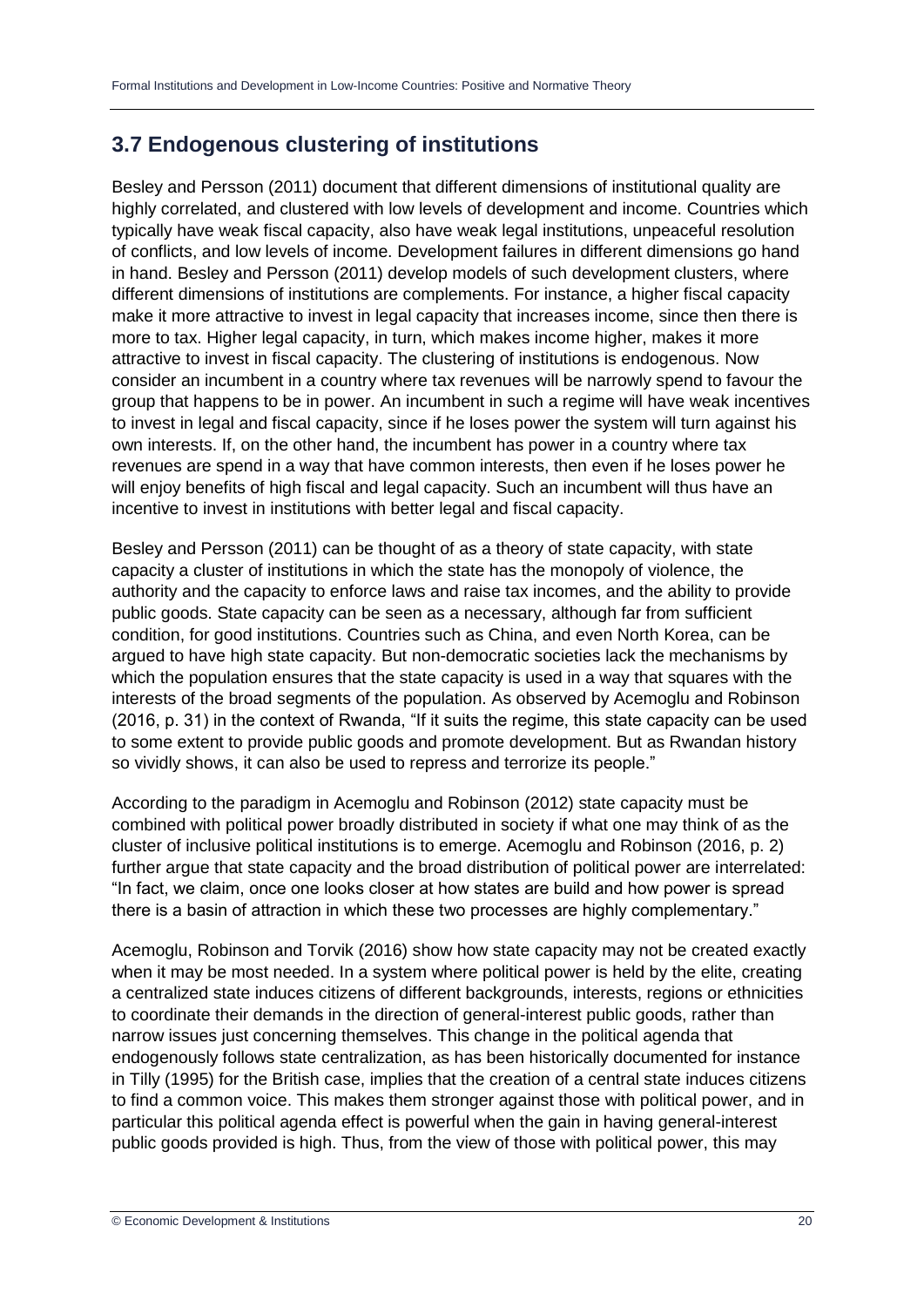exactly be the situation in which they will not find it in their interest to build a centralized state.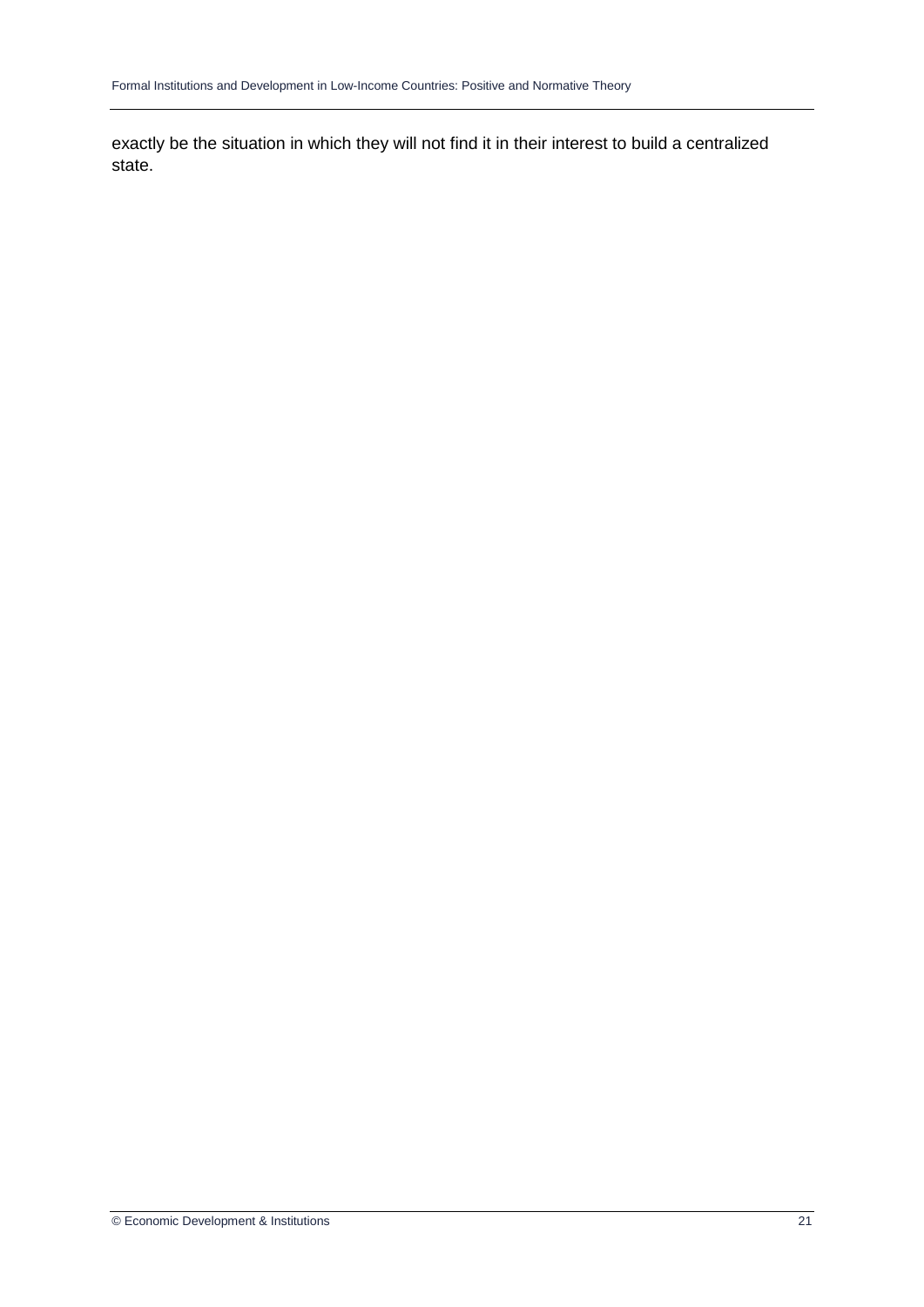## **4. Endogenous institutions: normative approaches**

Up until this point our discussion of endogenous institutions has mainly focused on how and why they may take the particular forms they do. In doing so, we have also touched upon normative issues, in that some particular characteristics of institutions have been seen to produce more favourable economic outcomes than others.

We now take the normative dimension one step further, and discuss more explicitly how institutions *should* be designed. We divide this discussion into two main parts. First, we discuss what we will term context dependent institutional design. That is, how should institutions be designed dependent on the initial economic and political equilibrium. Second, we discuss what we will term the political economy of institutional design. That is, how should institutional reform be designed to ensure that it is on the political equilibrium path?

### **4.1 Context dependent institutional design**

Economists often implicitly, or even explicitly, recommend policy based on what standard economic theory suggests is first best, and moreover that this first best is independent of the initial political or economic equilibrium. One example of such a view on policy advice is what the Washington institutions for some time subscribed to, namely that a main, or maybe even the main policy challenge, was "getting prices right". Introduce a market economy, and then prices will be right, and development follow. In this view there is also scope for institutional design, but the design of institutions has as its main emphasis to make sure market forces are allowed to operate. Most economists today would probably agree that this view is too simplistic, and that unfortunately there are more complicated and challenging forces at work which implies that "one size fits all" types of policy advice is not guaranteed to produce favourable outcomes. In the theory of institutions and growth we have discussed so far, institutions have much more important and fundamental roles than ensuring market prices to become right.

This raises the natural question of how institutions should be designed. Rodrik (2004, p. 2) finds that "the empirical literature on institutions and growth has pointed us in the right direction, but that much more needs to be done before it can be operationalized in any meaningful way. Many of the policy implications drawn from this literature are at best irrelevant and at worst misleading." Although Rodrik does not explain in depth why such policy implications may be misleading, one interpretation is that different forces are at work when institutions are strong compared to when they are weak. It follows that the design of policy or of institutions have different outcome effects in different contexts. This raises the question of how policy and institutional designs should depend on the initial state of society. It seems that this is a main field of research where little has been done, and where it is important to gain additional knowledge.

In particular, Laffont (2006, p. 245-246) argues that "A given developing country is characterized by specific values of some crucial parameters such as the cost of public funds (which reflects the quality of the tax system), or the propensity to corruption (which reflects the lack of education, among other things), but also by the quality of institutions such as the quality of democracy, the quality of the judiciary, or the quality of auditing. Policy recommendations for such a country should be based on a model which incorporates all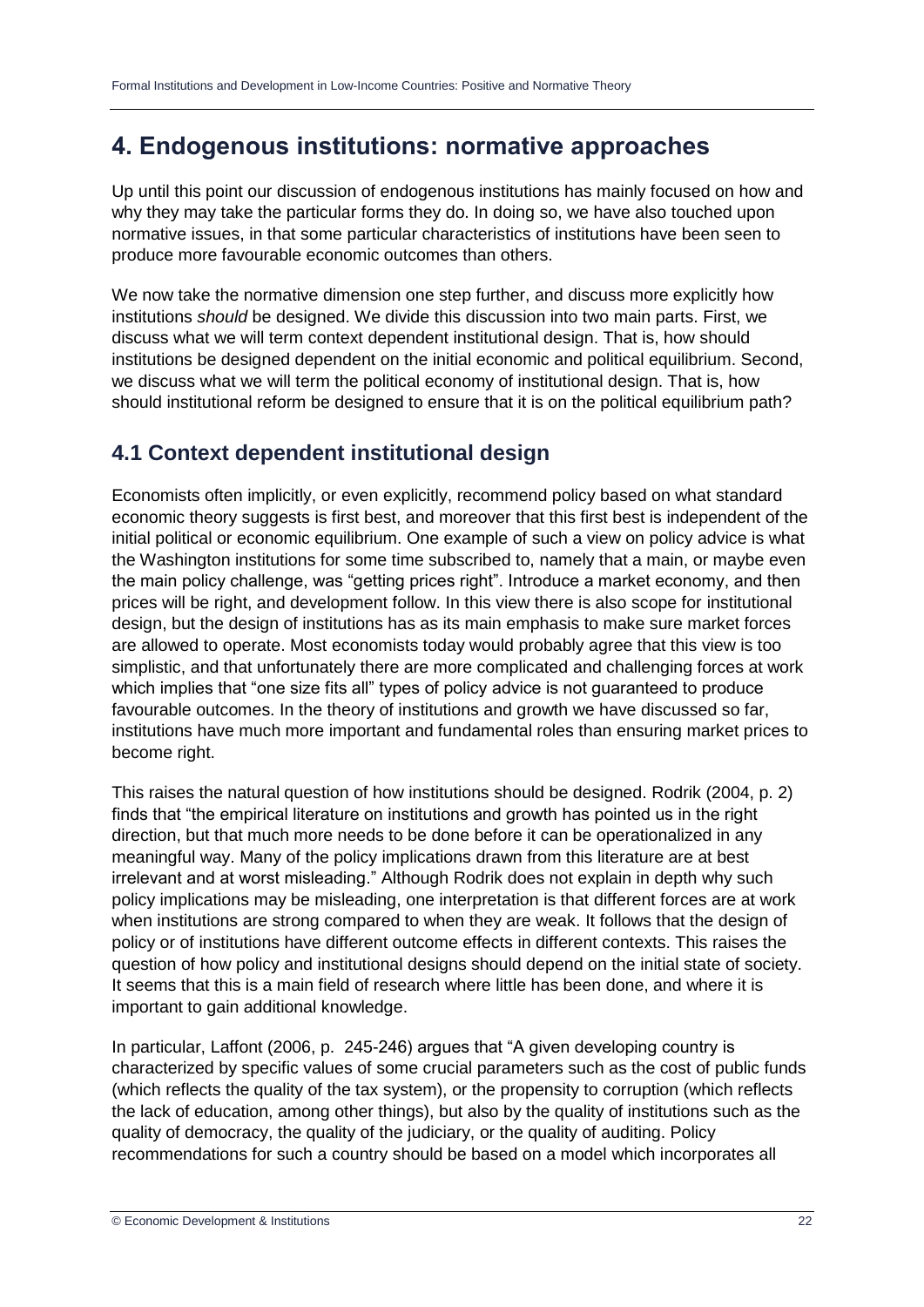these features. The work needed to obtain the mapping from the characteristics of the country to the policy recommendations is daunting, and probably beyond the capacity of the few researchers in this area."

Laffont nevertheless undertakes a pioneering effort in starting to develop such a view to reform. He concludes, for instance, that (p. 242) "We have shown that the institution "separation of powers" which can be useful to mitigate the costs created by the opportunism of regulators, is even more valuable in developing countries This is because these countries suffer from high costs of public funds (due to inefficient tax systems), from low transaction costs of collusion (due to poor auditing and monitoring), and from less efficient technologies. However, the implementation of this institution is more difficult and more costly for the same reasons, leaving us with an ambiguous result if the various weaknesses of these countries are not addressed simultaneously."

Unfortunately, the normative design of policy and the institutions to undertake them has not progressed far since the contribution of Laffont. In this subsection of the paper we aim to shed light on one possible way forward by investigating how policy, and the institutions to undertake them, may be designed to combat the resource curse, and most importantly why the answer to this may depend the quality of initial institutions. Arguably, this part of the paper (along with much of what will be discussed in the subsection on political economy of institutional design below) is more speculative that the others, in that a very simple, and maybe too simple, framework to investigate the issue is set out. This example is drawn from Torvik (2016), which discusses a very simple model of the establishment of a petroleum fund.

#### **4.1.1 Example: petroleum funds**

The setting up of a petroleum fund can contribute to the long term income potential from resources from oil and gas being reached, but it can also have the opposite effect. A key determinant is the initial institutions in place. Unfortunately, much policy advice seems to neglect this.

There are several reasons a petroleum fund may help alleviate challenges that follows from the abundance of oil and gas. A petroleum fund makes policy more rules based, and less the object of day to day political decisions. This has the potential to ensure a more long term perspective on policy. Such a long term view on the petroleum assets is important for several reasons. First, as what is often termed oil income is not really income in the conventional sense, but selling off one type of assets (non-renewable assets) and replacing them with another (dollars), a petroleum fund is wealth management. Continuously using the proceeds the sale of petroleum for consumption is it not like using regular income, it is running down the assets of a country. Second, consuming too much of the petroleum proceeds in the short run induces a structural shift away from traded and towards (public and private) non-traded sectors that is not sustainable. It has, at some point, to be reversed. The traded industries lost today has to be gained again in the future. Given that back and forth is not the same distance, such reversals are costly, and likely to induce considerable unemployment. Third, a petroleum fund may contribute to investment decisions being based on long term economic criteria, and not day to day political decisions. Investment decisions based on political criteria that involves clientelism, patronage, corruption and nepotism has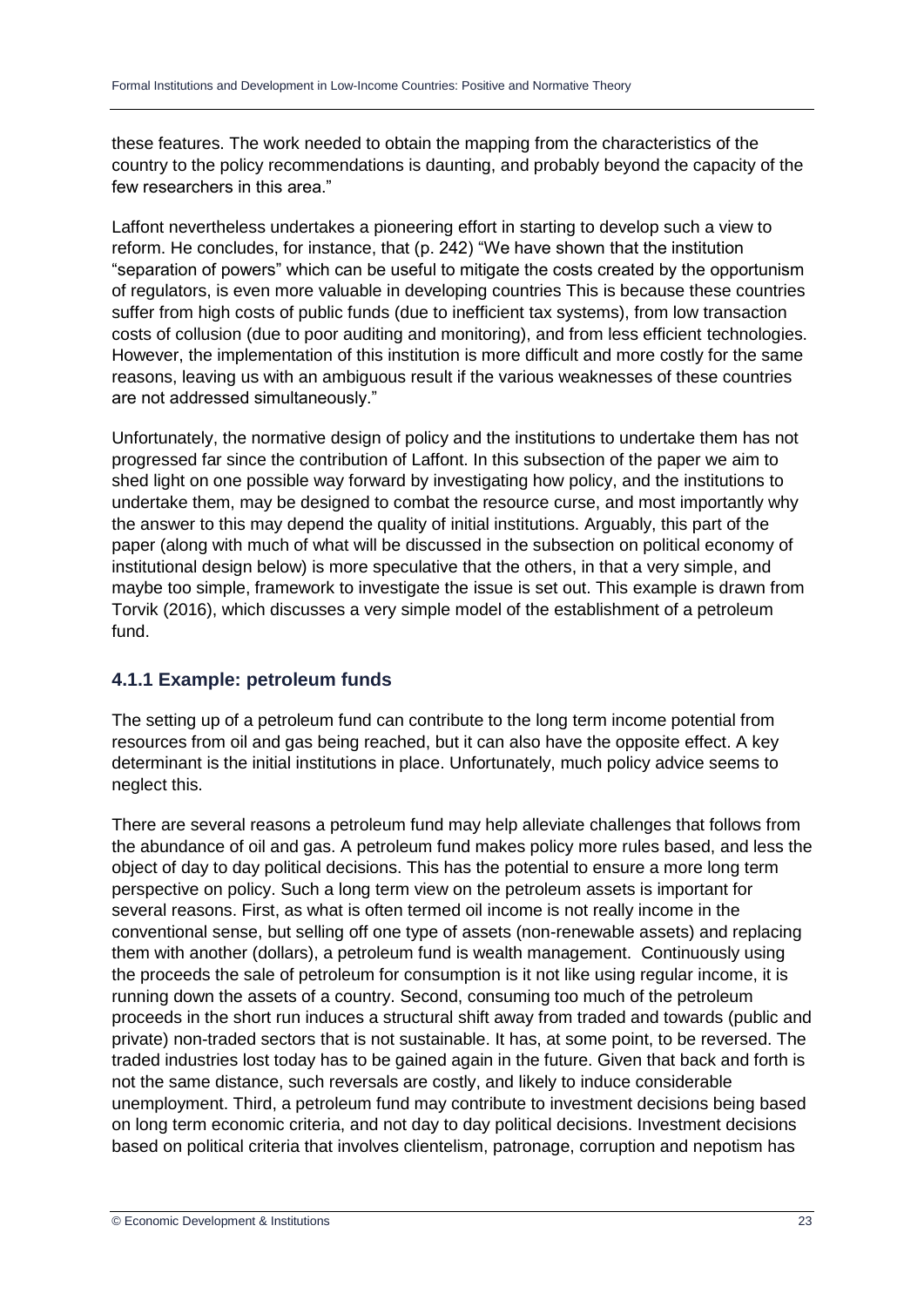been identified as a main challenge in petroleum abundant countries. (Robinson, Torvik and Verdier, 2006). Fourth, a petroleum fund ensures the decoupling of resource spending and resource income. Oil prices and production levels are volatile, and a petroleum fund can transform volatile income streams into stable use of the proceeds from natural resource wealth. This has a stabilization effect on the economy, ensuring that the cycles in the resource sector are not magnified by the use of resource income, and also allows for the provision of public services to be more stable. In conclusion, there are many potential attractive properties by establishing a petroleum fund.

Several petroleum funds, such as the Alaska Permanent Fund and the Government Pension Fund Global in Norway, are widely seen as contributing positively to management of natural resource wealth. Many countries have drawn inspiration from these institutional designs of petroleum funds. Recently, there are additional important lessons to be drawn from the petroleum funds on the African continent. A challenge with setting up these funds has been that the initial institutions in place have often been weaker than when setting up funds in North America or Norway. On the one hand, one could argue that this makes the establishment of a petroleum fund more important, as the quality of political decisions on how to spend resource income may be worse, and thus the potential payoffs from establishing a new institution such as a petroleum fund are more important. On the other hand, one could argue that a weak initial institutional and democratic infrastructure makes the establishment of such a fund more risky, as the probability the fund is not managed and used as intended increases. Also, one could argue that the need for public investments is typically higher in African countries than in mature industrialized countries, meaning that the optimal trade-off between current and future spending is shifted towards the present. Then, a petroleum fund, which has as one of its main motivations to save resource income for the future, is less relevant.

Some of the initial experiences with petroleum funds in Africa are not favourable. One particular example is Chad, which assisted by the World Bank established a "future generations fund" where petroleum revenues were set aside. The fund was set up as part of an agreement with the World Bank which involved financing of the pipeline from Chad to the port in Cameroon. However, when political tensions erupted the fund was raided by the president and spent on the military, and as a response the World Bank aborted their relations with the regime. Another example is Angola, which established their petroleum fund in 2008. In 2013 the son of President Dos Santos became the head of its board. This questions if the petroleum fund is in reality setting up a new way to manage the resource wealth, as well as its independence from the current political elite holding power.

The setting up of a petroleum fund in the present, means that there are financial resources for the future. A challenge with such financial resources is that they are lootable. Thus if institutions are not sufficiently strong to prevent looting, these financial assets may invite rent-seeking, corruption, or grabbing. Thus more resources may be devoted to such activities, which has negative externalities on the rest of the economy. In addition, it may even be that politicians have incentives to undermine institutions further, if this is what it takes to be able use the petroleum fund in a way that is of the personal interest of the political elite. This has further negative externalities on the economy, which in turn may be even worse if investors today see that in the future, institutions that protect them, are even more tilted away from their interests. In this way, the future institutional and economic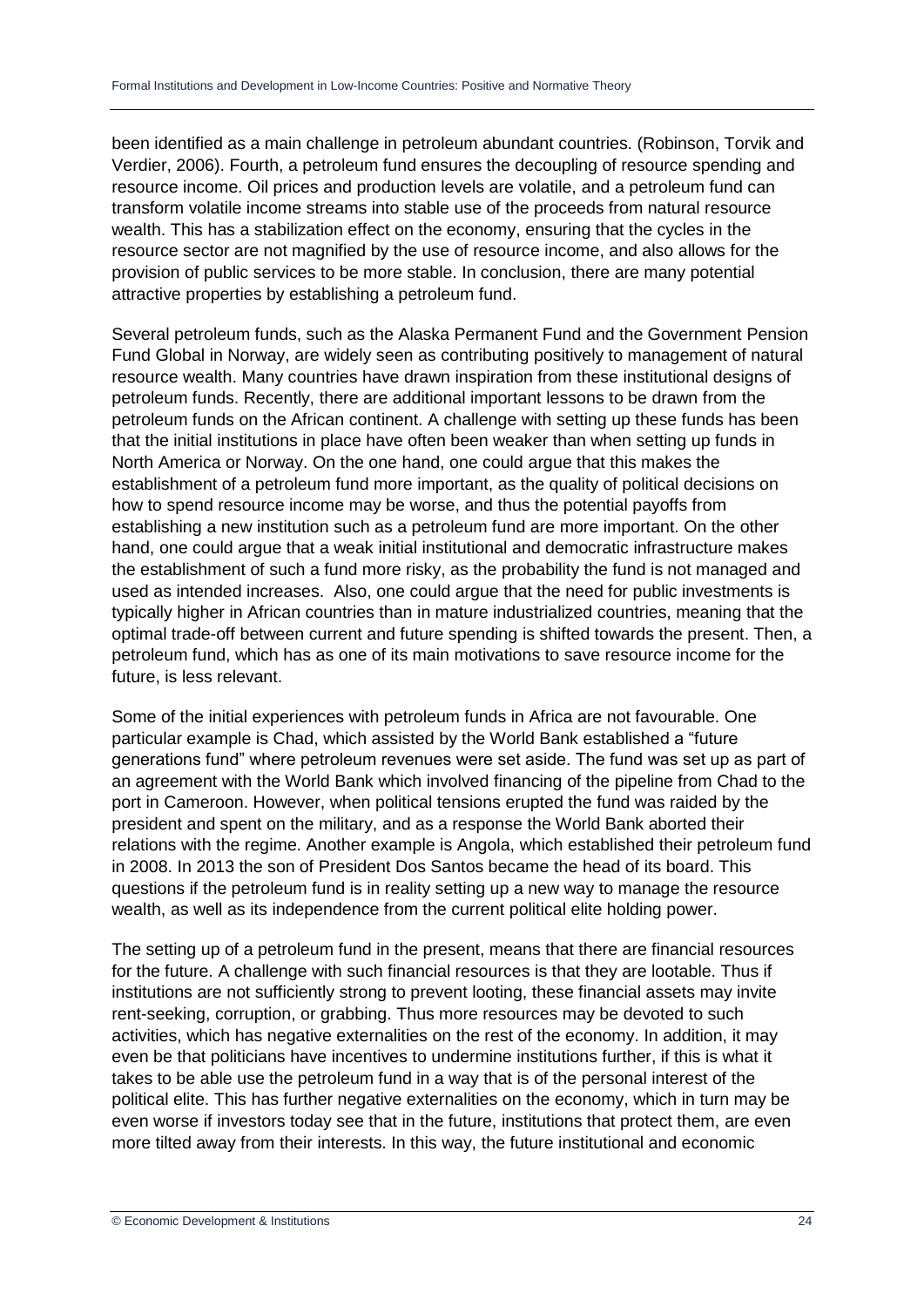equilibrium may be adversely affected by the establishment of a petroleum fund exactly when initial institutions are not sufficiently strong.

Consider an alternative to designing a petroleum fund with financial assets, namely to instead use the proceeds to invest in, for instance, human capital. Such capital is considerably less lootable than financial assets. In fact, to gain income from such capital politicians must develop tax systems and state capacity. Thus, if anything the incentives may be tilted in the direction of better, rather than worse, institutions. The negative externalities from predatory behaviour present under a petroleum fund may thus be turned on their head in the presence of a higher level of human capital. In addition, the payoff of such investments may be high exactly when the level of human capital is low in the first place.

What constitutes good institutional design, therefore, in this example setting up a petroleum fund or not, may heavily depend on the initial institutional equilibrium. Failing to take this into account may result in a policy advice where one takes as an assumption that what has worked well in some institutional settings also works well in others. This may have the implication that resource abundance, which works favourable in some institutional settings but not in others, makes resource abundant countries diverge even more. The same institutional design in these countries in fact works with opposite signs.

Glaeser and Schleifer (2003) has an ambitious theory of institutional design to secure property rights, where (p. 401) "In our theory, whatever law enforcement strategy the society chooses, private individuals will seek to subvert its workings to benefit themselves. The efficiency of alternative institutional arrangements depends in part on their vulnerability to such subversion. The theory leads to predictions as to what institutions are appropriate under what circumstances."

In particular, in discussing the relevance for transition and developing economies they discuss the mapping from the cost of subverting justice – which they term  $X -$  to institutional design to be that (p. 420) "The first, and arguably most important, message of our model is that in situations of extremely low X, the optimal government policy is to do nothing. When the administrative capacity of the government is severely limited, and both its judges and regulators are vulnerable to pressure and corruption, it might be better to accept the existing market failures and externalities than to deal with them through either the administrative of judicial process. For if a country does attempt to correct market failures, justice will be subverted, and resources will be wasted on subversion without successfully controlling market failures." Thus in this case, the best thing to do is simply give up. Another interpretation in that in such circumstances the important thing to focus on is to increase the cost of subversion before trying to combat the consequences of low costs of subversion.

Unfortunately, to date, too little knowledge is obtained on context dependent institutional design. It is thus to be hoped that this field will expand in the future, as it seems to be of huge importance to give advice on policy and institutional design exactly in countries where the initial equilibrium is unfavourable.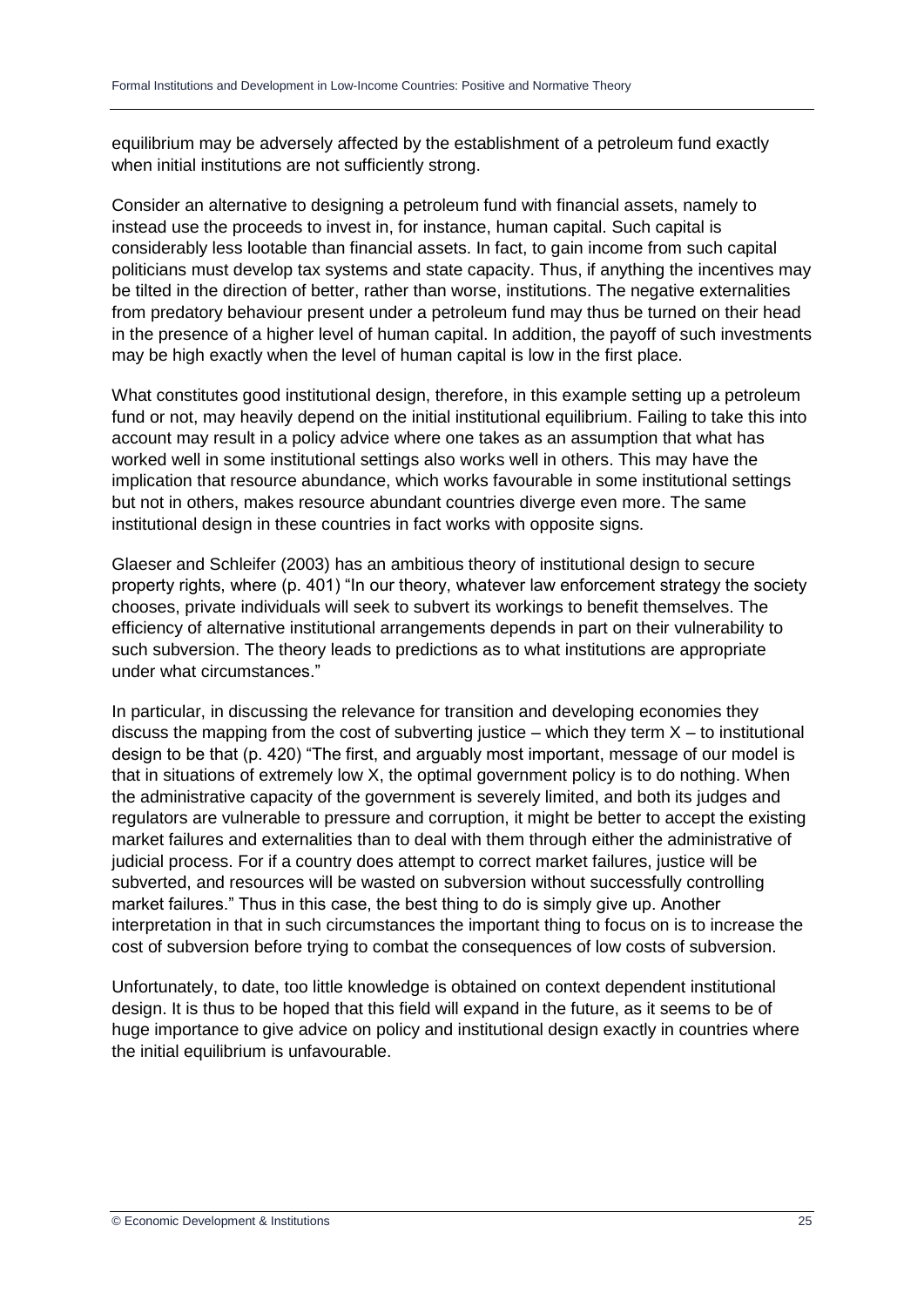### **4.2 Political economy of institutional design**

At one level one could argue that the normative implications form the theory of institutions and economic growth are, perhaps, obvious: implement the institutional designs that have shown to promote growth. This, however, does not bring us very far, partly for reasons discussed in the previous subsection on context dependent institutional design, but also for an additional main reason: even in cases where it may be clear how institutions should be designed, and how this design should depend on the initial state of institutions, those with the political power may have an interest that goes against changing institutions in this direction. Indeed, if it seems obvious which institutional changes that produce a better economic outcome for society, then why are these institutional changes not already undertaken? A likely answer to this is that those with political power see it in their interest to block such reforms. For example: democracy is better for society at large than dictatorship – but the same may not hold true for the dictator.

Even when all political power rests with the dictator, however, this argument does not fully explain why a change from dictatorship to democracy does not happen. If democracy produces a better outcome for society at large, then the winners of institutional reform can compensate the losers, and still be better off. In this way, institutions we observe are observed exactly because they are efficient. This view probably have few supports today, and for an obvious reason: promises of such future compensations are not credible. Those that stand to lose political power from institutional change will not be compensated in the future exactly because they lost political power. Thus they see it in their interest to block institutional reform, even if such reforms benefits society at large.

Already 20 years ago Rodrik (1996) discussed the political economy approach to policy reform and institutional design, and pointed out that (p. 25) "the normative implications of these models for policy and institutional design have to be worked out." In this section we review the literature on the political economy of institutional design, and the question that concerns us throughout is: How should reform packages be designed to ensure that they are on the political equilibrium path?

Obviously, the answer to this question depends on the distribution of political power between groups in society, as well as the policy preferences of these groups. In the continuation we simplify and specify three groups that may have different political power and different preferences as regards intuitional reform; politicians, citizens, and international organizations. Much of the differences between the different contributions in the literature (or the lack of such contributions), can be traced back to which of these groups have how much political power, and to differences in their preferences for reform.

#### **4.2.1 Economics of transition: how to convince citizens to support reform**

In the early 1990s, with the collapse of the Soviet Union and the transition from centrally planned to market economies in Eastern Europe, a debate of the political economy of reform emerged. A key topic in this debate was how a democracy might block or reverse reform, and what implications such political economy constraints might have for reform design. In this literature, politicians and international organizations were typically assumed to be interested in reform, while voters might have, for various reasons, incentives to block it. With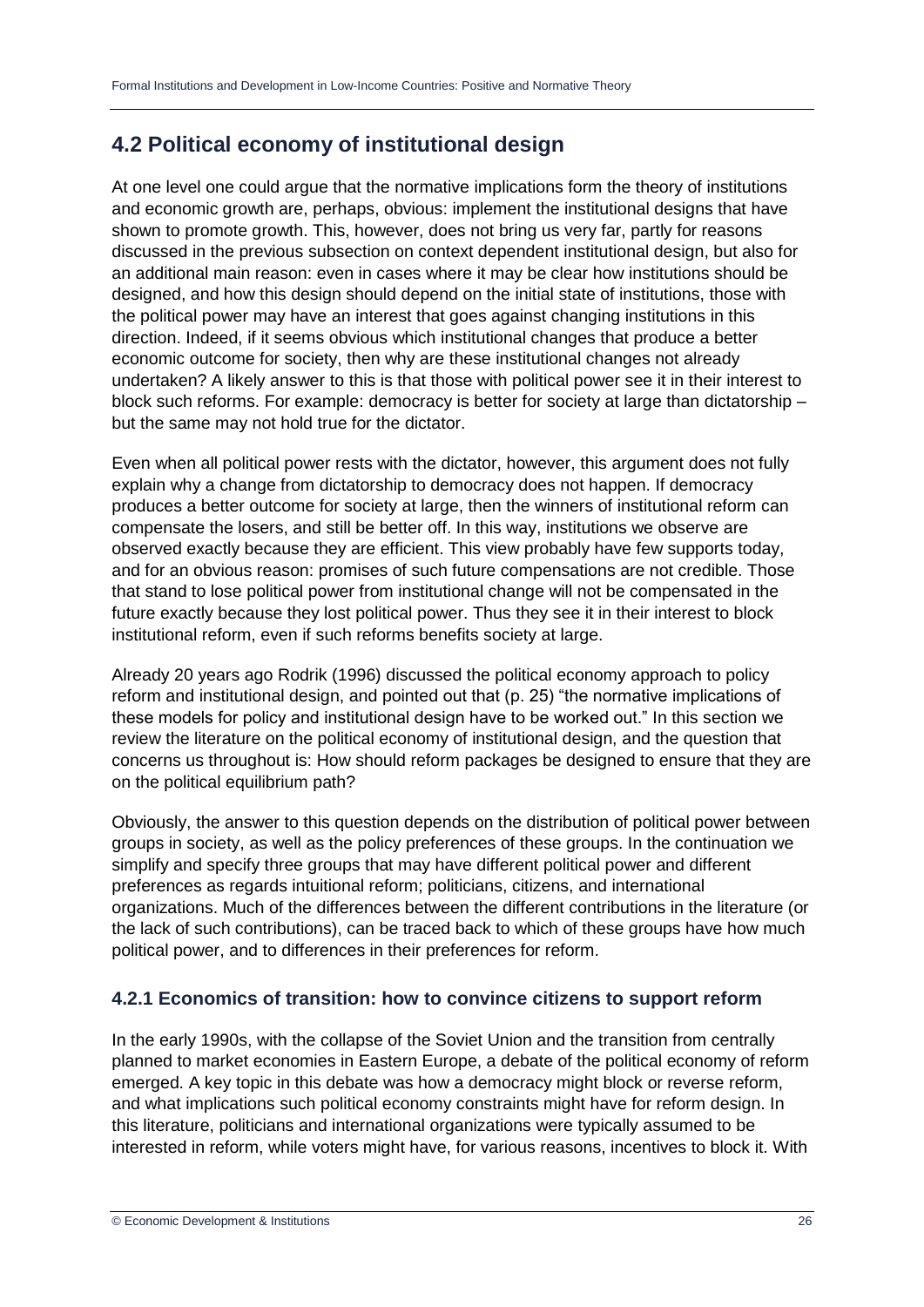the starting point that politicians and the international organizations wanted reform, the remaining question was how to make citizens support it.

In one class of models the population at large has to support reform for it to be undertaken. In these models the political economy constraint is thus that the reform must be designed so that a majority of citizens supports it.

In Fernandez and Rodrik (1991) the voters may block reform due to uncertainty, even if the reform is welfare improving and voters are risk neutral. The intuition is that even if a majority of voters gain from reform, it is, ex ante, uncertain who these are. Thus, assume that there are two sectors of the economy, and that those in the state sector loses with reform but those in the private sector gains with reform. Ahead of reform 40 percent of the voters are in the private sector, while 60 percent are in the state sector. After the reform 40 percent will remain in the state sector, while 60 percent of the voters will be in the private sector. Let the gain per individual be the same in the private sector as the individual loss in the state sector. Thus, in this case a majority of individuals gain from reform, and since the individual gain for winners equals the individual gain for losers, reform is also welfare improving (since there are more winners than losers). Yet in this case reform will not be undertaken. Those 40 percent in the private sector support it, while those 60 percent in the state sector do not. The reason for the latter is that each of the state employees has a probability of 1/3 to be a winner of reform, but a probability of 2/3 of being a loser.

Should the reform be undertaken, however, it will not be reversed. After the reform, when uncertainty is revealed, 60 percent of voters gain, and will support it. This shows a rather general feature of institutional reform: it changes not only the economic, but also the political, equilibrium. That is what makes it so challenging to undertake. Those with political power today realize reform will change their equilibrium political power.

A normative implication from this approach is that revelation of individual uncertainty ahead of reform will make is politically feasible. If the majority gains from reform and the identities of the winners are known, then reform will have majority political support. Another possible solution is to promise that those that lose will be compensated. The obvious problem with this, however, is again that those who lose will be in the future minority, and thus promises that they will receive future compensation is not credible.

In Dewatripont and Roland (1992) the government can either adopt a one stage reform, or let the reform be imposed gradually. When the government can commit to future reforms, those that are the losers of a reform implemented tomorrow may support a reform today, to avoid being losers tomorrow. Thus the political equilibrium may be reform implementation if it is gradual, but no reform implementation if it is not gradual. In Dewatripont and Roland (1995) there is aggregate uncertainty as to what the effects of reforms are. In this case, they show that there are several arguments for gradual reform. In particular, when there is uncertainty and high reversal costs, then a big bang reform might be politically unfeasible. A gradual reform allows for the possibility of early reversal after some uncertainty has been revealed, and thus may attract a sufficient political support that it can be launched in the first place. Also, when there is strong complementarity of different elements of the reform package, this may in fact be an argument in favor of gradualism, as launching one part of the reform package may create future political support for another.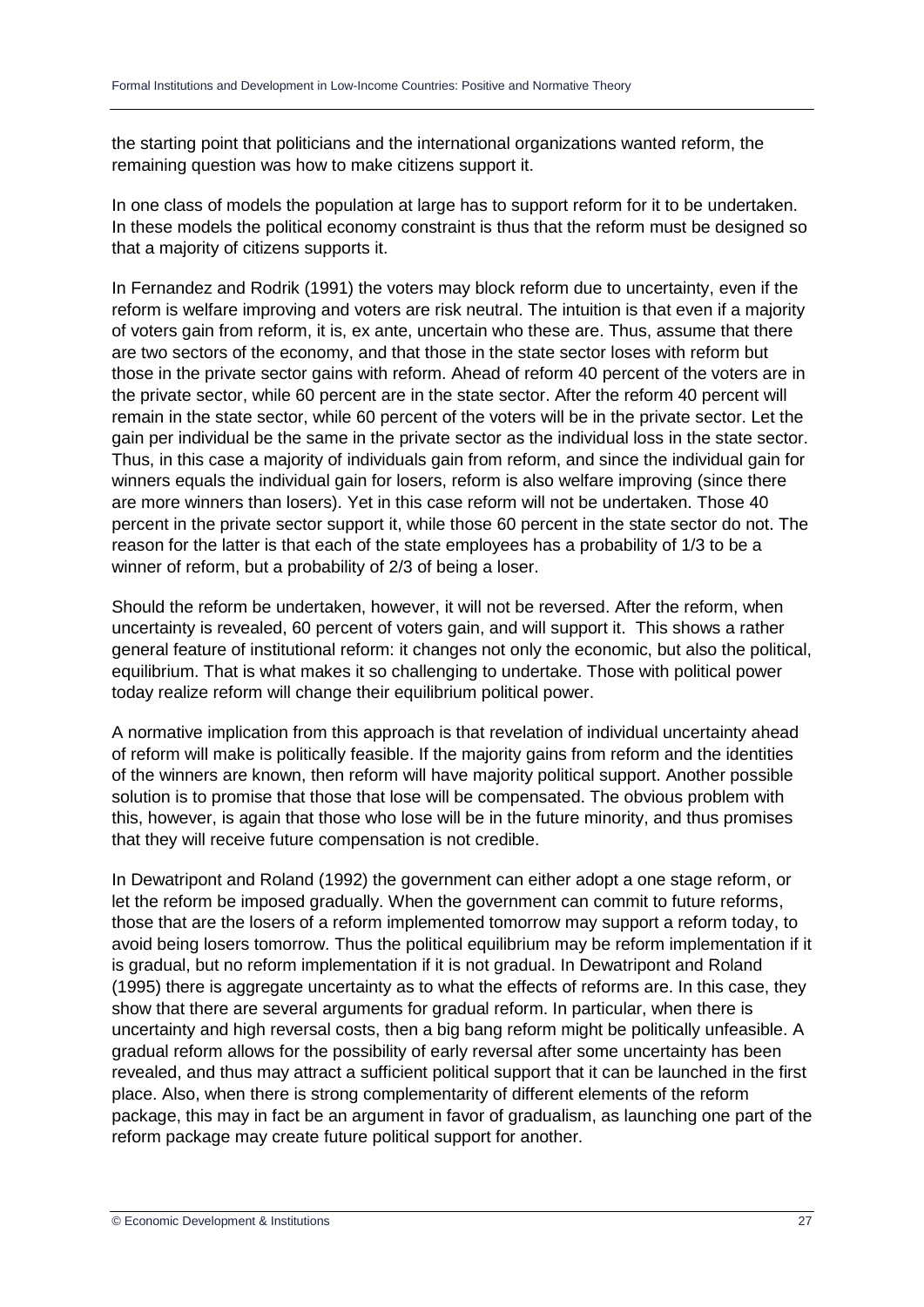One possibility, stressed by Lau, Qian and Roland (2000) is to ensure that reform is Paretoimproving by designing a policy where the agents that has rents under the existing system maintain those under reform. In particular, they discuss the dual-track system of reforms in China, where (p. 122) "The introduction of the market track provides the opportunity for economic agents who participate in it to be better off, whereas the maintenance of the plan track provides implicit transfers to compensate potential losers from the market liberalization by protecting the status quo rents under the preexisting plan. Thus the dual approach is, by design, Pareto-improving." A crucial element in such a policy-package is the commitment to stick to it. While this may have been possible to achieve at this time in China, it might in many case be difficult to enact. This is particularly so when those that stand in to lose if reforms are changed at a later stage overlap with those who lose political power as a result of the reforms.

It is interesting to note, as does Roland (2002, p. 42) that the experiences from countries in transition is that "The sequence of reforms in transition economies are roughly in line with political economy theory, which suggests that reforms expected to be more popular should start first. For example, in all of central and eastern Europe, democratic reforms preceeded economic reforms. Aspirations for democracy were very strong throughout the region, and support for economic reform was less strong than support for democracy."

In many transition countries today, it seems, unfortunately, that we have moved from a situation where the population where thought to be sceptical to reform, to a situation in which it is the economic and powerful groups resist institutional change. In this sense, many of the obstacles for institutional reform in former communist countries is today that the transition ended with a concentration of economic and political power on the hands of the few, which in turn uses their political power to keep the status quo. This leads us to another part of the literature, which seems in many cases more relevant, but unfortunately also is more difficult to develop.

#### **4.2.2 Economics of preserving power: how to convince politicians to support reform**

The most tricky, but unfortunately most relevant situation, seems to be when citizens support reform, but politicians oppose it, and they have at the same time monopolized power to a sufficient extent that they can block it. This situation shows by itself that political power and efficiency cannot be studied as separate phenomena. And moreover, that since political power in many cases originate from economic power, arguments that efficiency can be studied separately from income and wealth distribution, are too narrow and may even lead to very bad policy advice. Acemoglu and Robinson (2013, p. 189) stress that "though much work still remains to be done in clarifying the linkages between economic policies and future political equilibria, our approach does not simply point out that any economic reform might adversely affect future political equilibria. Rather, building on basic political economy insights, it highlights that one should be particularly careful about the political impacts of economic reforms that change the distribution of income or rents in a society in a direction benefiting already powerful groups. In such cases, well intentioned economic policies might tilt the balance of political power even further in favor of dominant groups, creating significant adverse consequences for future political equilibria."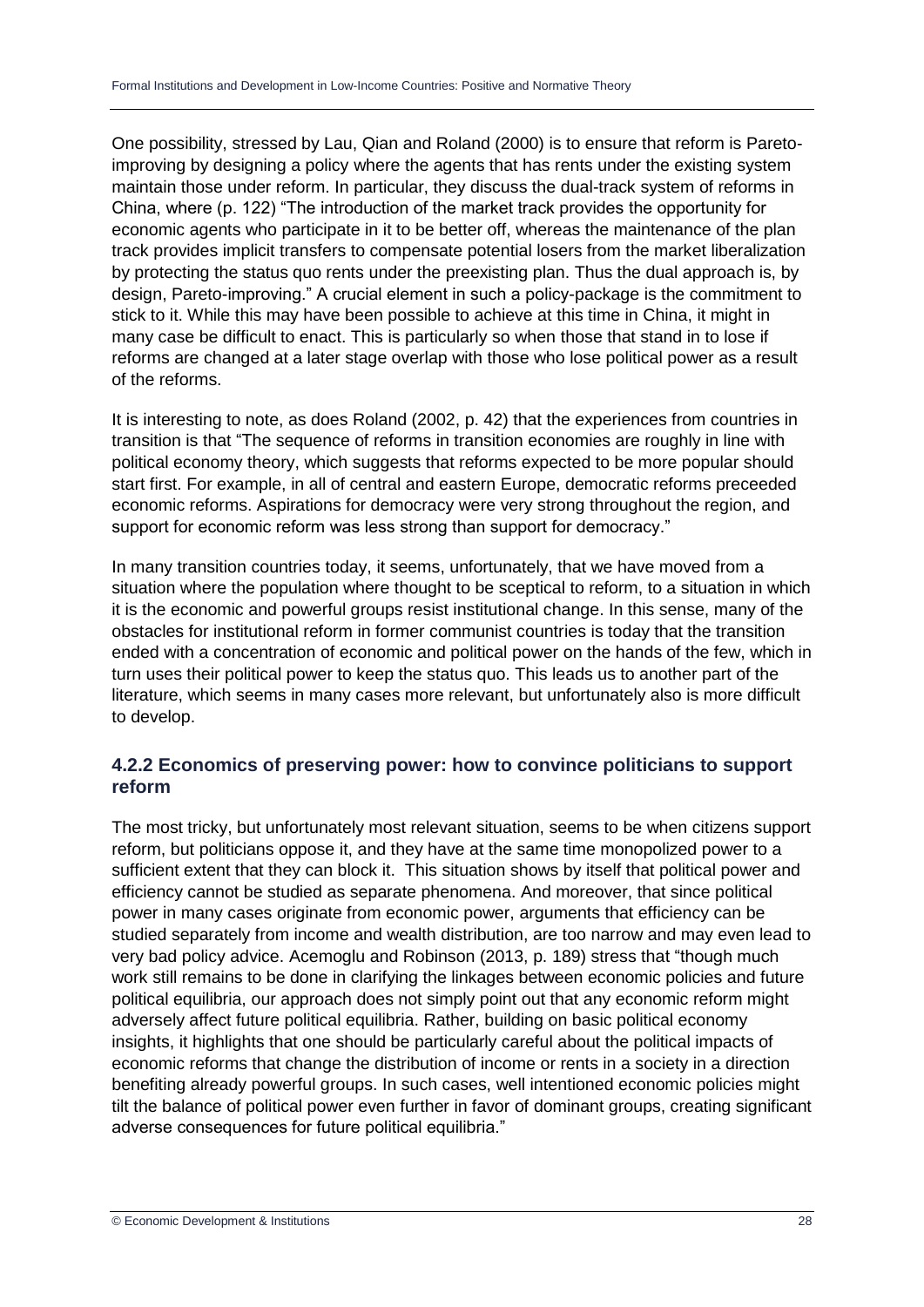Dixit (1997) also discusses the role of economists as advisors and argues (p. 225) that "The advice must be based on reasoning that includes the political process; it must use game theory and political analysis as well as conventional economic analysis." Dixit uses the example of free trade and finds that (p. 228) "Good advice in this game will tell the politician how to manipulate the game in the ultimate interest of freer trade: "If we are to succeed, we must understand the motives and strategies of the other players in the game. Here is my judgement of how the various interests will line up and how they will try to counter our moves. To the extent that we can move first and quickly, here is my advice on how we should try to devise the rules of the game – set the agenda or the procedures – to deflect or defeat or hijack their strategies.""

Although these authors pinpoint a main challenge with institutional reform, remaining questions about how to undertake institutional reform when it is welfare improving, but those with political power resist it, is an area which is very thin in research. The question of how we in such cases design institutional reform in general, and democratization in particular, should be an area where researchers put in main efforts. As research stands today, we recognize the challenge, but are embarrassingly short on answers on how to deal with it. For instance, starting out with an autocracy, then how could those with the current political power that stand to lose if democracy adopted, be convinced that they should still support such a transition? How should reform be designed so that such an outcome constitutes a political equilibrium? There are few questions in political economy it seems more pressing to find good answers to.

#### **4.3.3 Conditionality**

Another possibility than finding reform with domestic support in its own, is to meet domestic political force with foreign political force – which is one way to think about what "conditionality" aims to do. Here some external actors, international organizations on donors, demand that if assistance is to be given this should be met with some type of institutional reforms, or of policy. Drazen (2002, p. 36) discusses the role of international organizations and if they should impose conditionality: "To put it simply, *why is conditionality needed if it is in a country`s best interests to undertake the program in question?* This, to my opition, is a question which IMF documents struggle and often talk around. I will argue that it is basically impossible to justify conditionality in the absence of a conflict of interest of some sort." Drazen shows how in a case where there is a conflict between a reformist government and domestic interest groups opposing reform, conditionality may affect the political equilibrium so that the reform is undertaken.

A standard way to impose conditionality, much previously used by the Washington organizations, is to trade assistance for policy. For instance, if assistance is to be given then the currency shall be devalued, free trade adopted, or some subsidies cut. A problem with this way of conditionality is that it attacks the consequence rather than the cause. Why was the policy in place to start with? Presumably, this is because it favours the politically powerful. Using conditionality to make a change in policy therefore, might be an equilibrium in the short run, but is unlikely to be an equilibrium in the long run, unless assistance and conditionality is made permanent. Moreover, specifying a change in one type of policy, which in isolation reduces rents for the politically powerful, might result in compensating behaviour in another policy area to avoid rents being reduced.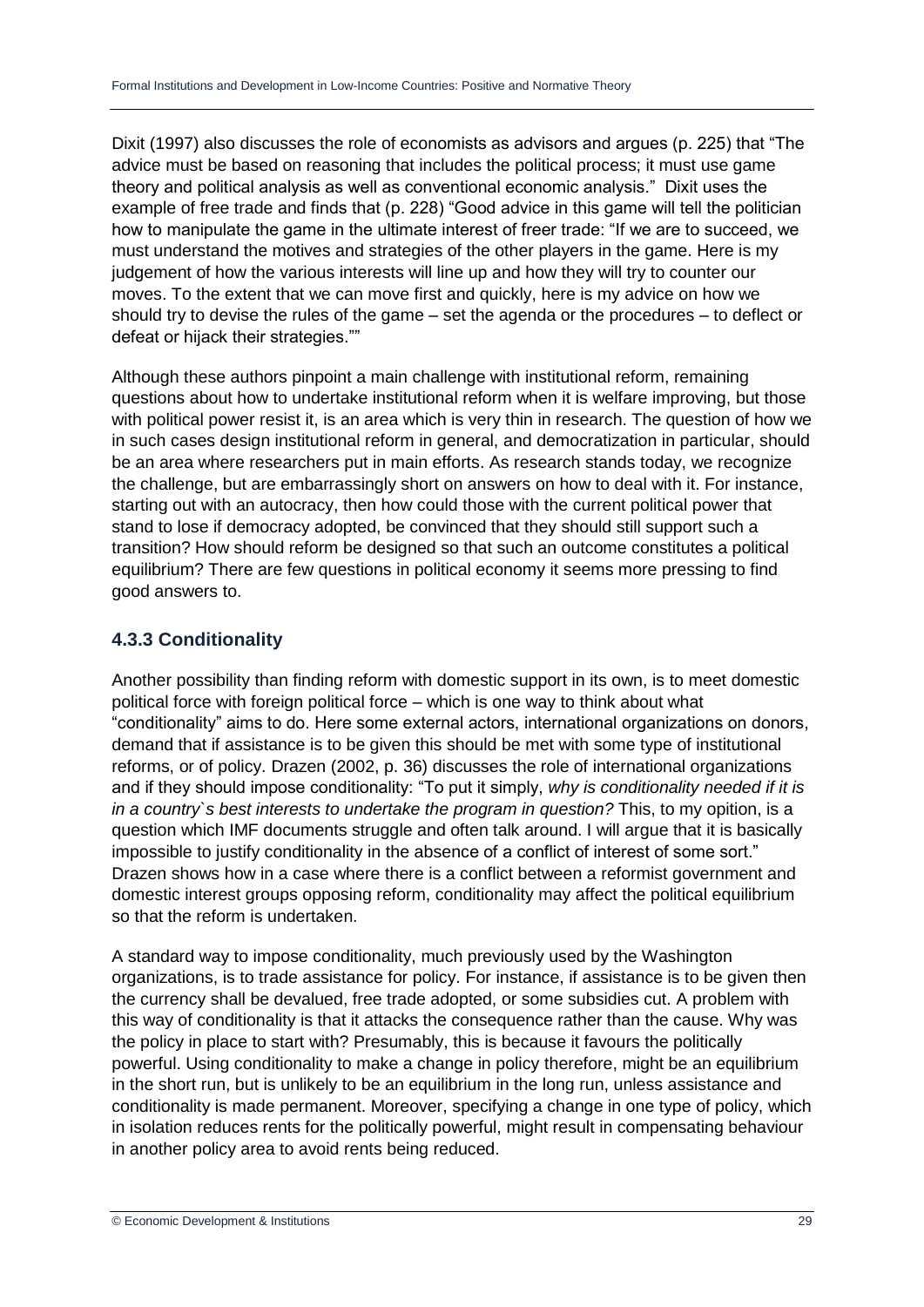One possible, and perhaps natural, consequence of this view is that conditionality should be placed on institutional reform, rather than directly on policy. Institutional reforms that change the distribution of political power, say to introduce democracy, might have more permanent effects than putting conditionality directly on policy. Democratic reform change the political equilibrium, and therefore may be more difficult to reverse. Conditionality that is able to produce permanent changes in the institutional equilibrium, will also produce more permanent changes in policy, compared to if conditionality is put on policy itself.

A counterargument against this view, however, is that it shortcuts the challenge we started with, namely how to make autocracies democratize if it is in the disinterest of the current politically powerful. One could argue, therefore, that this type of conditionality is hard to implement.

In the political economy literature on reform in Eastern Europe a main argument for those who proposed a big bang approach, in particular associated with Jeffrey Sachs, was the complementarity of reforms. Another argument related to complementarity that may be important to think about, is that those with political power who resist institutional reform may not have the power to block all institutional reforms. In such a case, when there is complementarity, inducing reform in one institutional dimension may make it easier to have reforms in others. Thus a possible strategy is to opt for reform in some areas in the hope that it would endogenously result in reforms in others. The literature on the endogenous clustering of institutions suggests that the institutional equilibrium in one dimension depends on the institutional equilibrium in another. Therefore, if one has a better possibility to change institutions in one dimension than in another, the new equilibrium might also involve a new institutional equilibrium in those institutions one cannot change directly.

Let us briefly look at some possible examples from the literature on how such institutional interdependencies may give room for institutional change. Admittedly, this is again a bit speculative, as this is not the topic in any of the contributions discussed below. Nevertheless, it might be interesting to start developing some possible normative implications from the literature on the endogenous clustering of institutions, by asking how changes in one type of institution may induce change in another.

In Besley and Persson (2011) the investment in fiscal capacity is higher the better is legal capacity. Thus, reforming the legal system may crowd in better state capacity also in other dimensions. And the legal system may be easier to reform than institutions more under the direct control of politicians. The crowding in effect of legal institutions on other favourable equilibrium institutions is also present in Acemoglu, Robinson, and Torvik (2013), although for a different reason. Consider a case where when the quality of the judicial system is poor, the voters respond by removing checks and balances from the constitution, since the legal system is not able to prevent politicians being bribed, and the voters therefore want to remove checks and balances so as to make the president strong. In this case, a reform to install checks and balances will backfire: it does not constitute a political equilibrium. However, if a reform in the judicial system is undertaken, then a constitution that involves checks and balances is on the political equilibrium path. The intuition for this is that when the legal system has an increased quality, then it is more difficult to bribe politicians, and in turn this removes the incentive for voters to make the president strong. Thus, as in Besley and Persson (2011), a reform in one institutional dimension induces an equilibrium shift in another institutional dimension.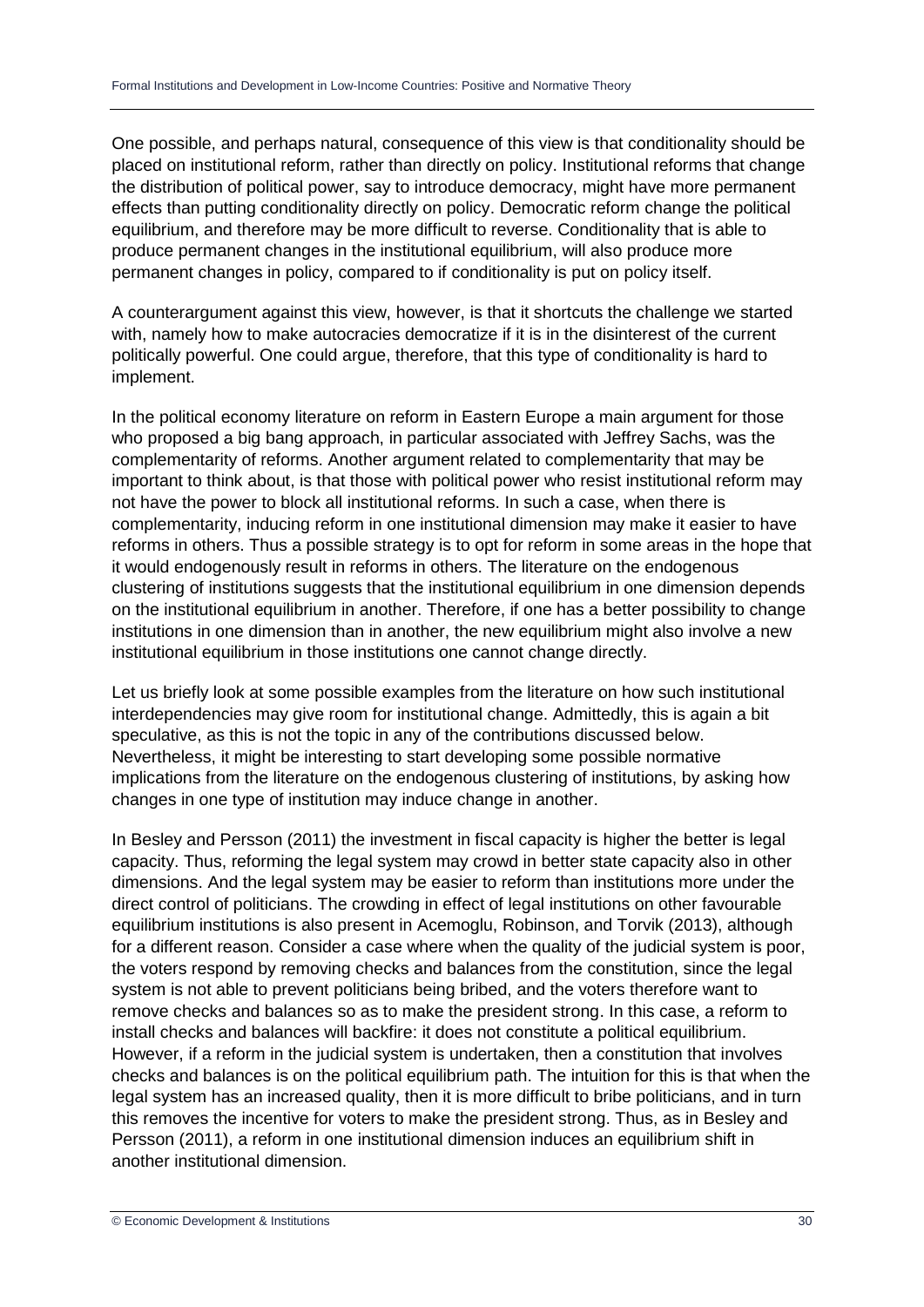In Besley and Persson (2011) equilibrium state capacity will be better the more common interest is politics, since then the current political regime need not fear that state capacity will be turned against them should they lose power. Therefore, making policy more common interest crowd in state capacity. Thus if one is able to achieve this, either through democratization, support for free media, or support for civil organizations, then this may increase equilibrium state capacity. The same comparative statics hold in Acemoglu, Robinson and Torvik (2016), albeit again for a different reason. Citizens that organize themselves, endogenously change the political agenda in favour of more general-interest public goods, and away from parochial transfers. In turn, this removes the incentive of political elites not to centralize the state, an incentive that was present to avoid citizens organizing in the first place. Acemoglu, Robinson and Torvik (2016) argue that the emergence of social democratic parties in Scandinavia had such a favourable effect, where (p. 28) "in countries such as Sweden, Norway and Denmark, social democratic parties formed the nexus of citizen organizations in the first half of the 20th century, and managed to coordinate several aspects of citizen-firm negotiations and other citizen demands. The literature on Scandinavian social democracy emphasizes that it was successful precisely because it built multi-class and multi-sectoral coalitions uniting rural and urban interests … Moene and Wallerstein (2006) have suggested that the creation of social democracy in the 1930s, rather than following it, preceded many of the features of Scandinavian societies commonly argued to undergird social democratic politics, such as social harmony. Like our approach, this argument emphasizes how various societal and state institutions respond to the formation of a powerful social democratic party."

#### **4.3.4 Windows of opportunity and lock-in of institutions**

The strength of political power fluctuates. Institutions are persistent. A possible policy implication of this is that, when a window of opportunity opens, it is important to reform institutions, since these may permanently alter the institutional equilibrium, so that when the situation is back to normal this does not imply that the institutional equilibrium is the same as what it was before. Using windows of opportunity to change politics rather than institutions may turn out to be less durable.

A related argument is made in Roland (2002), who notes that (p.46) "One important variable that has not been studied seriously so far by economists is the strength of the noncommunist elites at the beginning of the transition. A closely related point that was made earlier is discussing the strength of civil society in different transition countries. There is a striking difference between Poland, where the Catholic Church and the Solidarity trade union counterbalanced the communist elites, and Russia, where little counterbalance existed to the former members of the communist ruling class who engaged in a frenzy of asset grabbing once it was clear that the communist regime was dead." A lesson for donors and international organizations may again be that, in nondemocratic countries, support for civil society that counterbalance the existing ruling elites may improve the prospects for the political and economic development with institutional reform.

But if institutions are nondemocratic, should one insist on democracy being installed before assistance is given, or should one accept the regime and give support in any case? This is a fundamental question where more research is needed, and where there are many issues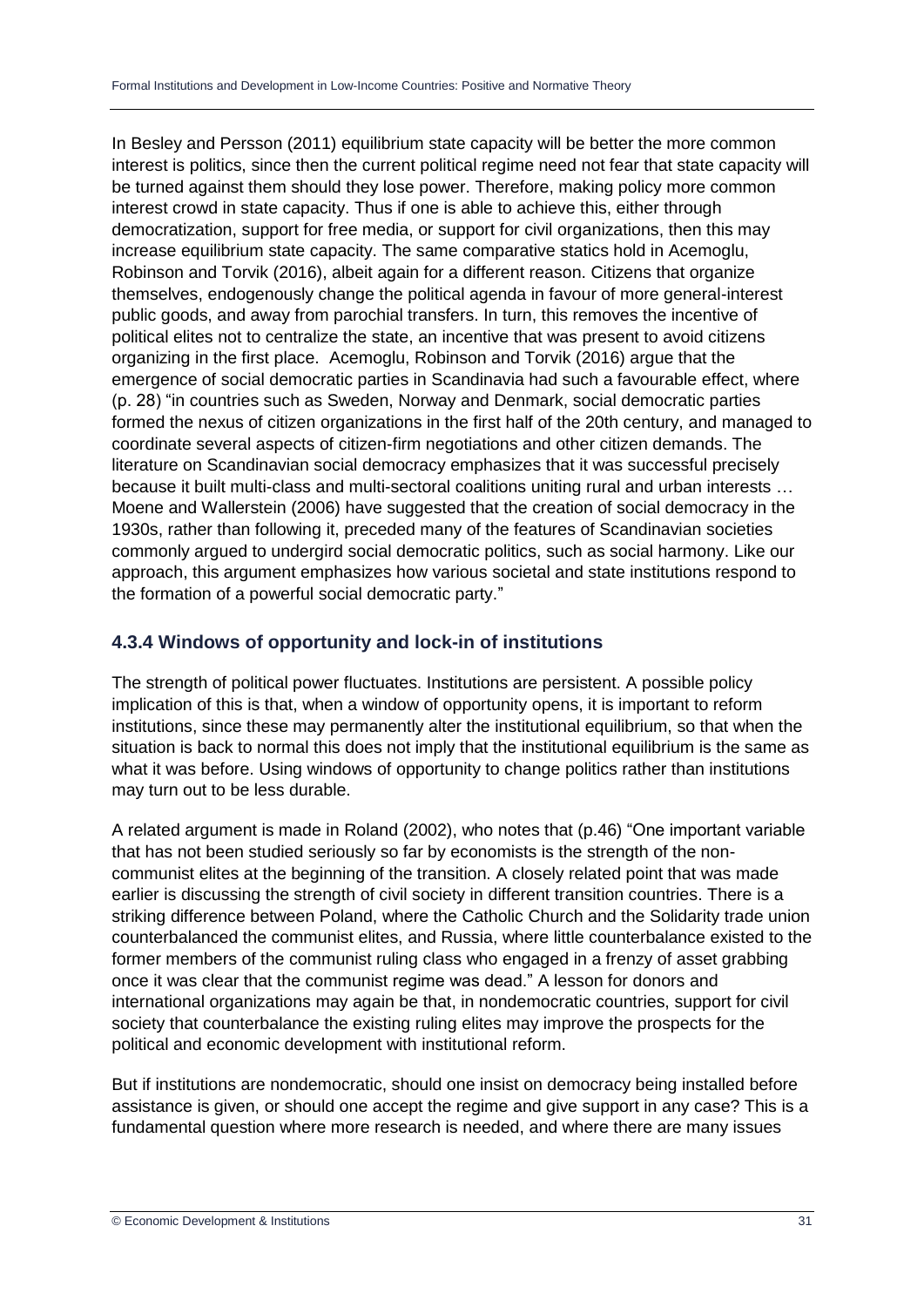that will not be discussed here. For instance, by giving assistance does one stand in danger of reducing the probability of a transition to democracy?

There are some arguments that follow from the literature review above that pulls in the direction of putting much pressure on democratization, rather than waiting and hoping that growth will come first, and democracy endogenously follow. First, as seen in the discussion on if democracy follows growth, the causal connection here is, at best, unclear. Cervellati, Jung, Sunde and Vischer (2014) strengthens the argument against the "income first democracy later view" in that in former colonies higher income actually worsens the prospects of democracy to arise. An additional argument can be found in Acemoglu, Naidu, Restrepo and Robinson (2015), namely that there is an interaction effect of democracy and education on growth, implying that democratization with support for education may give particularly favourable growth effects.

Putting strong pressure on early democratization is also an argument in the situation where it is the current holders of power that resist institutional change. With democracy, their future political power is more uncertain, and moreover may depend positively on the utility they are able to generate for voters. In this sense, democracy may crowd in other good institutions both because those that currently hold power put increased weight on what happens when they lose power (which now happens with a higher probability than under autocracy), and because the decrease in survival probability may be smaller if institutions are reformed in a way that produce better outcomes for the population.

Nevertheless, as pointed out by Acemoglu and Robinson (2016), some authors such as Huntington (1968) and Fukuyama (2011, 2014), see democracy as a final step in the creation of good institutions, arguing that if democracy comes ahead of state capacity there is increased danger that a movement towards good institutions derails. A counterargument against view, however, is that if state capacity develops before democracy, then it is always tempting for the powerful to monopolize their political and economic power, by using the state capacity in their own self-interest.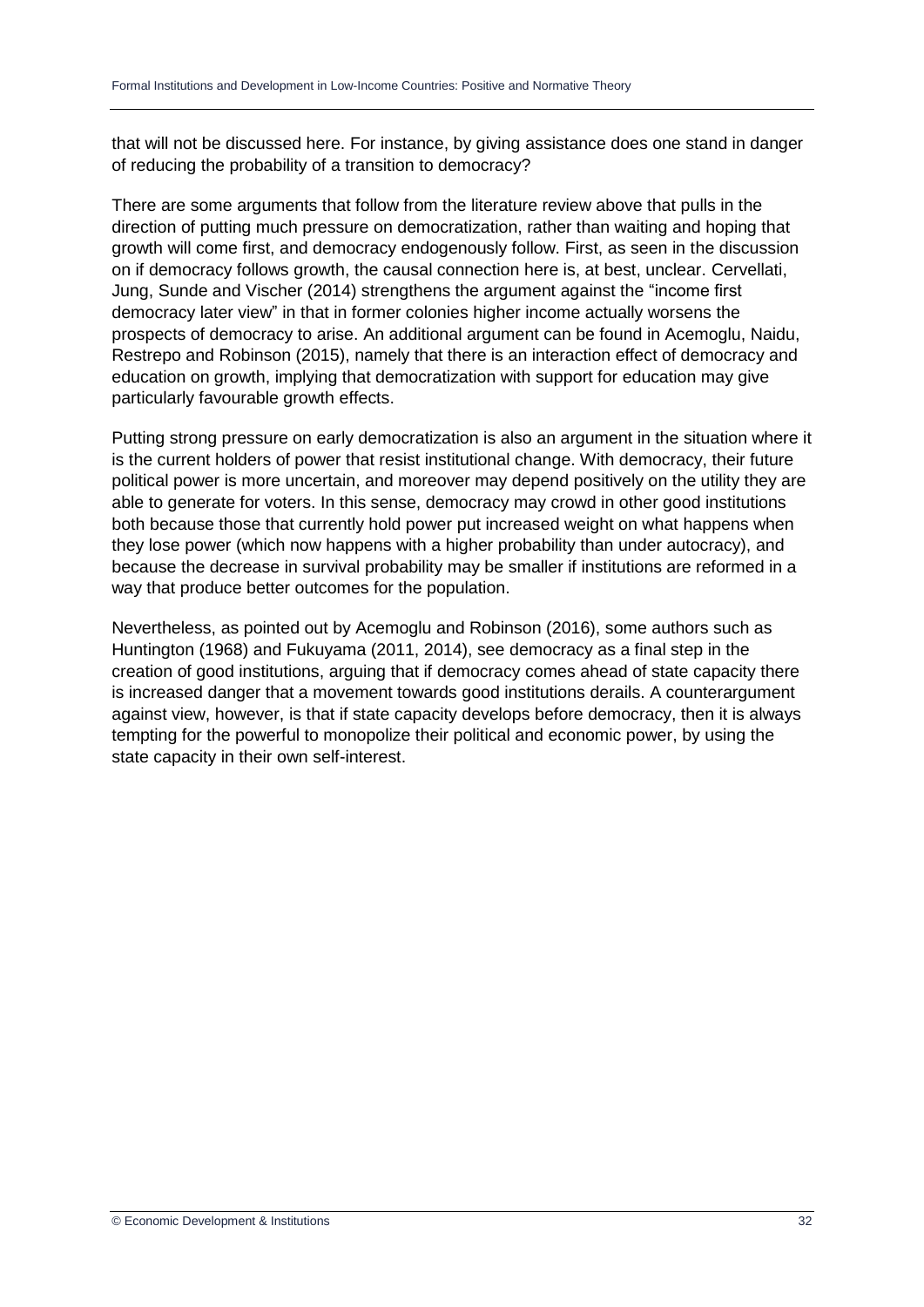# **5. Concluding remarks**

Few literatures have been more influential within economics over the last 15 years than the literature on institutions and economic growth. The literature has opened new avenues of research, and has integrated important topics also from other social sciences into economics, allowing for a better understanding of development. Two parts of the literature, namely the one on the mapping from institutions to growth, and the positive literature on endogenous institutions, have in particular delivered fundamental new knowledge. Pande and Udry (2005, p. 3) find that "this literature has served its purpose and is essentially complete." Although that may be to stretch it too far, it does illustrate that is may not be in this direction the most important research challenges is to be found ahead.

Another part of the literature, namely that on normative endogenous institutions, has to date not progressed much. This holds true both for the question of how institutional design should depend on initial institutions, and for maybe the most important policy question: how does one undertake necessary institutional reform when those with current power see such reforms as against their own interests?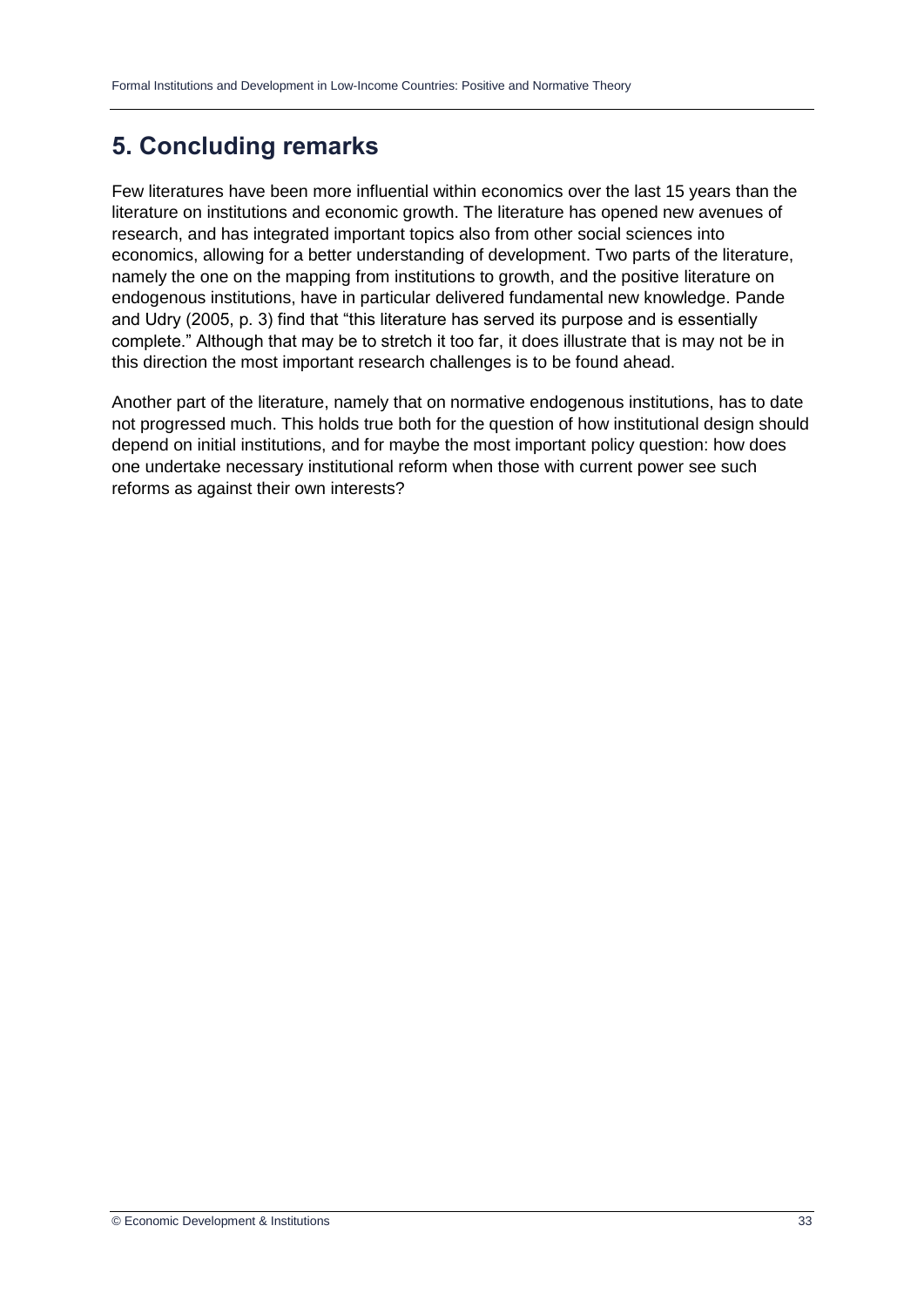### **References**

- Acemoglu, Daron, Simon Johnson, and James A. Robinson. (2001) "The colonial origins of comparative development: An empirical investigation", *American Economic Review* 91, 1369-1401.
- Acemoglu, Daron. (2005) "Constitutions, politics, and economics: a review essay on Persson and Tabellini The economic effects of constitutions", *Journal of Economic Literature* 43, 1025-1048.
- Acemoglu, Daron, Simon Johnson, and James A. Robinson. (2005a) "Institutions as a fundamental cause of long-run growth", Chapter 6 in Phlippe Aghion and Steven N. Durlauf (eds.) Handbook of Economic Growth, Amsterdam: Elsevier.
- Acemoglu, Daron, Simon Johnson, and James A. Robinson. (2005b) "The rise of Europe: Atlantic trade, institutional change, and economic growth", *American Economic Review* 95, 546-679.
- Acemoglu, Daron, and Simon Johnson. (2005) "Unbundling institutions", *Journal of Political Economy* 113, 949-995.
- Acemoglu, Daron, and James A. Robinson. (2012) *Why nations fail: the origins of power, prosperity, and poverty*. New York: Crown
- Acemoglu, Daron, James A. Robinson, and Ragnar Torvik. (2013) "Why do voters dismantle checks and balances?", *Review of Economic Studies* 80, 845-875.
- Acemoglu, Daron, Suresh Naidu, Pascual Restrepo, and James A. Robinson. (2015) "Democracy does cause growth", Working Paper, MIT.
- Acemoglu, Daron, and James A. Robinson. (2016) "Paths to inclusive political institutions", Working paper, MIT.
- Acemoglu, Daron, James A. Robinson, and Ragnar Torvik. (2016) "The political agenda effect and state centralization", NBER Working Paper No. 22250.
- Alexeev, Michael, and Robert Conrad. (2009) "The elusive curse of oil", *Review of Economics and Statistics* 91, 586-598.
- Allen, Robert C., Tommy E. Murphy, and Eric B. Schneider. (2012) "The colonial origins of divergence in the Americas: a labor market approach", *Journal of Economic History* 72, 863-894.
- Andersen, Jørgen J., and Silje Aslaksen. (2008) "Constitutions and the resource curse", *Journal of Development Economics* 87, 227-246.
- Andersen, Jørgen J., and Silje Aslaksen. (2013) "Oil and political survival", *Journal of Development Economics* 100, 89-106.
- Andersen, Jørgen J., and Michael L. Ross. (2013) "The big oil change: a closer look at the Haber-Menaldo analysis", *Comparative Political Studies*, XX, 1-29.
- Arezki, Rabah, Kirk Hamilton, and Kazim Kazimov. (2011) "Resource windfalls, macroeconomic stability and growth: the role of political institutions", IMF Working Paper11/142.
- Arezki, Rabah, and Markus Bruckner. (2012) "Commodity windfalls, democracy and external debt", *Economic Journal* 122, 848-866.
- Aslaksen, Silje. (2010) "Oil and democracy: more than a cross-country correlation", *Journal of Peace Research* 47*,* 421-431.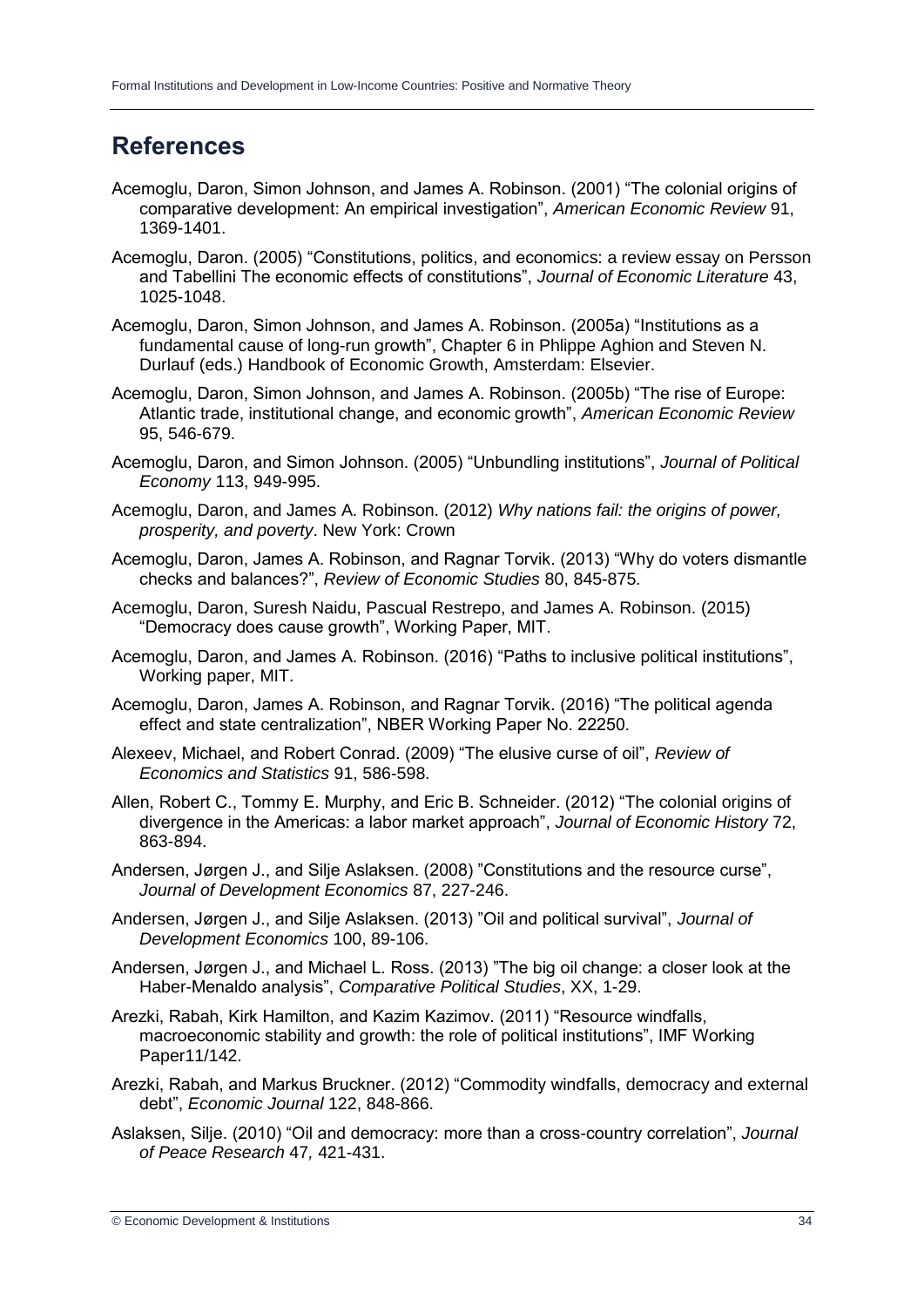Bardhan, Pranab (2005) "Institutions matter, but which ones?", *Economics of Transition* 13, 499-532.

Barro, Robert J. (1996) "Democracy and growth", *Journal of Economic Growth* 1, 1-27.

- Besley, Timothy, and Torsten Persson. (2011) *Pillars of prosperity*, Princeton: Princeton University Press.
- Borge, Lars-Erik, Pernille Parmer, and Ragnar Torvik. (2013) "Local natural resource curse?", unpublished manuscript, Norwegian University of Science and Technology.
- Boschini, Anne D., Jan Pettersson, and Jesper Roine. (2007) "Resource curse or not: A question of appropriability", *Scandinavian Journal of Economics* 109*,* 593-617.
- Bowles, Samuel, and Herbert Gintis. (2013) *A cooperative species: human reciprocity and its evolution*. Princeton: Princeton University Press.
- Brunnschweiler, Christa N., and Erwin Bulte. (2008) "The resource curse revisited and revised: A tale of paradoxes and red herrings", *Journal of Environmental Economics and Management* 55, 248-264.
- Bulte Erwin, and Richard Damania. (2008) "Resources for sale: corruption, democracy and the natural resource curse", *The B.E Journal of Economic Analysis & Policy* 8(1), article 5.
- Cabrales, Antonio, and Esther Hauk. (2010) "The quality of political institutions and the curse of natural resources", *Economic Journal* 121, 58-88.
- Caselli, Francesco, and Andrea Tesei. (2011) "Resource windfalls, political regimes, and political stability", unpublished manuscript, London School of Economics.
- Caselli, Francesco, and Guy Michaels. (2013) "Do oil improve living standards? Evidence from Brazil", *American Economic Journal: Applied Economics* 5, 208-238.
- Collier, Paul. (2010) *The plundered planet* New York: Oxford University Press.
- Collier, Paul and Benedikt Goderis. (2012) "Commodity prices and growth: an empirical investigation", *European Economic Review* 56, 1241-1260.
- Congdon Fors, Heather, and Olsson Ola. (2007) "Endogenous institutional change after independence", *European Economic Review* 51, 1826-1921.
- Cust, James, and Torfinn Harding. (2015) "Institutions and the location of oil exploration", unpublished, Norwegian School of Economics.
- Dunning, Thad. (2008) *Crude democracy: natural resource wealth and political regimes* New York: Cambridge University Press.
- Easterly, William, and Ross Levine. (2003) "Tropics, germs and crops: how endowments influence economic development", *Journal of Monetary Economics* 50, 3-39.
- Fukuyama, Francis. (2011) *The origins of political order: from prehuman times to the French revolution*. New York: Farrar, Straus and Giroux.
- Fukuyama, Francis. (2014) *Political order and political decay: from the industrial revolution to the globalization of democracy*. New York: Farrar, Straus and Giroux.
- Gelb, Alan. (1988) *Oil windfalls: blessing or curse?* New York: Oxford University Press.
- Gerring, John, Philip Bond, William Barndt, and Carola Morene. (2005) "Democracy and growth: a historical perspective", *World Politics* 57, 323-364.
- Gylfason, Thorvaldur. (2001) "Natural resources, education, and economic development", *European Economic Review* 45, 847-859.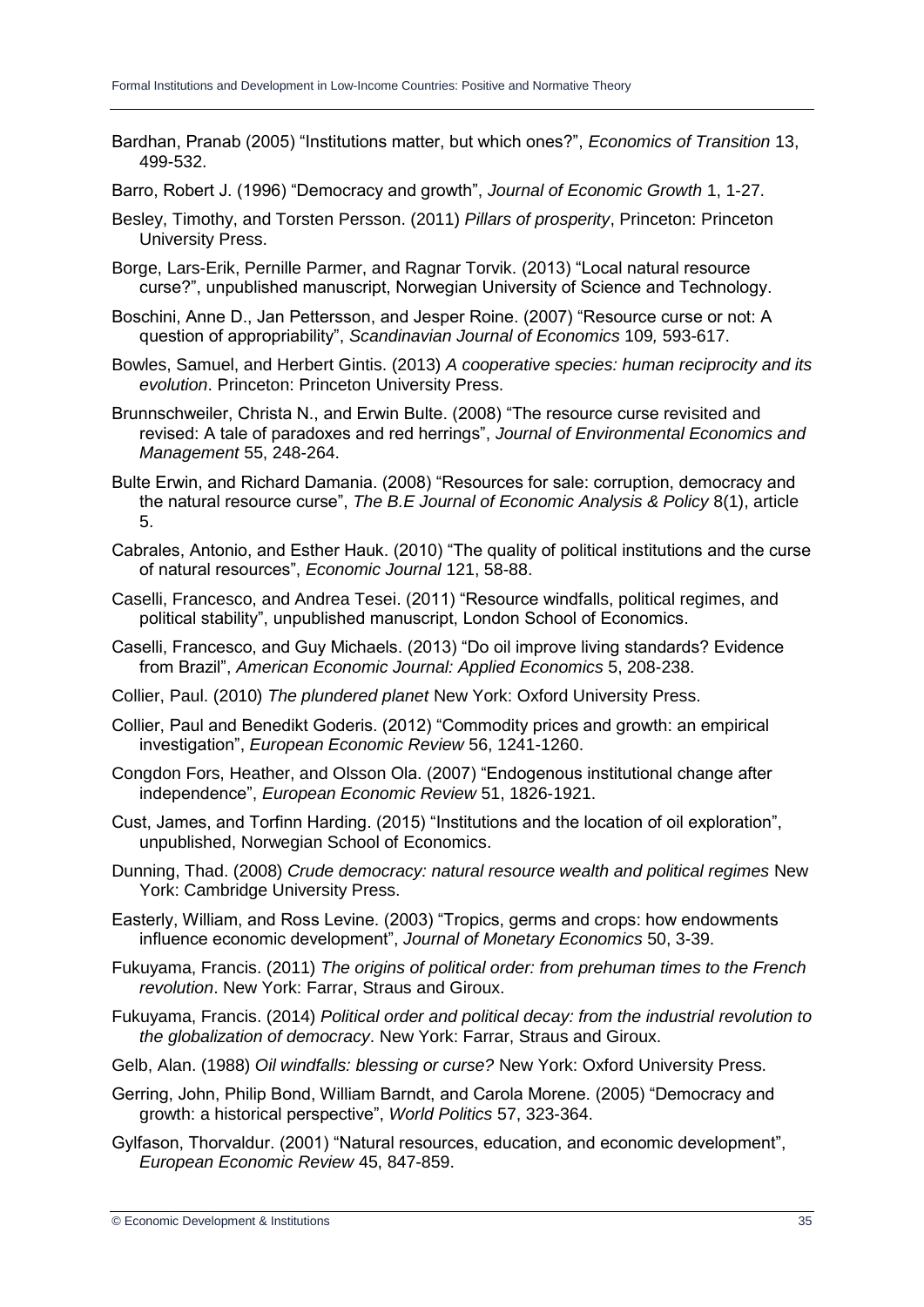- Haber, Stephen, and Victor Menaldo. (2011) "Do natural resources fuel authoritarianism? A reappraisal of the resource curse", *American Political Science Review* 105, 1-26.
- Hall, Robert E., and Charles I. Jones. (1999) "Why do some countries produce so much more output per worker that others?", *Quarterly Journal of Economics* , 83-116.
- Hodler, Roland. (2012) "The Political Economics of the Arab Spring", CESIFO Working Paper 4023.
- Huntington, Samuel. (1968) *Political order in changing societies*. New Haven: Yale University Press.
- Karl, Terry Lynn. (1997) *The paradox of plenty: oil booms and petro states*. Berkeley: Berkeley University Press.
- Krugman, Paul. (1987) "The narrow moving band, the Dutch disease, and the competitive consequences of Mrs. Thatcher: notes on trade in the presence of dynamic scale economies", *Journal of Development Economics* 27, 41-55.
- Matsen, Egil, Gisle J. Natvik, and Ragnar Torvik. (2016) "Petro populism", *Journal of Development Economics* 118, 1-12.
- Mehlum, Halvor, Karl Moene, and Ragnar Torvik. (2006) "Institutions and the resource curse", *Economic Journal* 116, 1-20.
- Moene, Karl, and Michael Wallerstein. (2006) "Social democracy as a development strategy", in Pranab Bardhan, Samuel Bowles and Michael Wallerstein eds. Globalisation and Egalitarian Redistribution, New York: Russel Sage Foundation.
- Michaels, Guy. (2010) "The long term consequences of resource-based specialisation", *Economic Journal* 121, 31-57.
- Monteiro, Joana, and Claudio Ferraz. (2010) "Does oil make leaders unaccountable? Evidence from Brazil's offshore oil boom", unpublished manuscript, PUC-Rio.
- North, Douglass C., and Robert P. Thomas. (1973) *The rise of the western world: a new economic history* New York: Cambridge University Press.
- North, Douglass C. (1991) "Institutions", *Journal of Economic Perspectives* 5, 97-112.
- Pande, Rohini and Christopher Udry. (2005) "Institutions and development: a view from below", Economic Growth Center Discussion Paper No. 928, Yale Unoversity.
- Persson, Torsten, Gerard Roland, and Guido Tabellini. (2000) "Comparative politics and public finance", *Journal of Political Economy* 108, 1121-1161.
- Rigobon, Roberto, and Dani Rodrik. (2005) "Rule of law, democracy, openness and income", *Economics of Transition* 13, 533-564.
- Robinson, James A., and Ragnar Torvik. (2005) "White elephants", *Journal of Public Economics* 89, 197-210.
- Robinson, James A., and Ragnar Torvik. (2013) "Conditional comparative statics", in Daron Acemoglu, Manuel Arellano and Eddie Dekel: *Advances in Economics and Econometrics*. New York: Cambridge University Press. Forthcoming.
- Robinson, James A., Ragnar Torvik, and Thierry Verdier. (2006) "Political foundations of the resource curse", *Journal of Development Economics* 79, 447-468.
- Robinson, James A., Ragnar Torvik, and Thierry Verdier. (2014) "Political foundations of the resource curse: a simplification and a comment", *Journal of Development Economics* 106, 194-198.